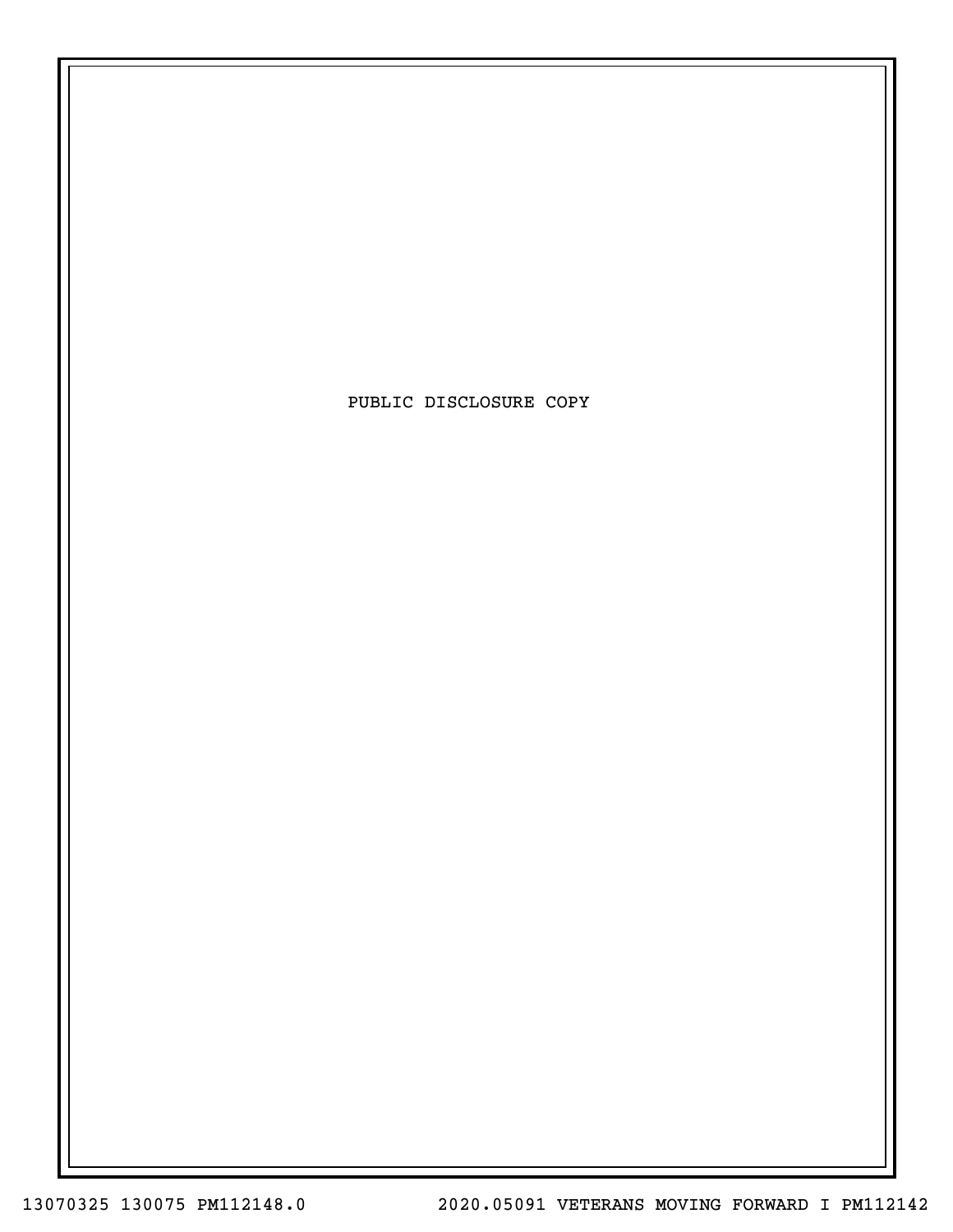| Form |  |
|------|--|

### **Return of Organization Exempt From Income Tax** \*\* PUBLIC DISCLOSURE COPY \*\*

**Under section 501(c), 527, or 4947(a)(1) of the Internal Revenue Code (except private foundations) 2020**

**| Do not enter social security numbers on this form as it may be made public.**

**| Go to www.irs.gov/Form990 for instructions and the latest information. Inspection**



Department of the Treasury Internal Revenue Service

| <b>B</b> Check if<br>applicable: | <b>C</b> Name of organization                                                                                                                                                                                                  |            | D Employer identification number                          |                                                  |
|----------------------------------|--------------------------------------------------------------------------------------------------------------------------------------------------------------------------------------------------------------------------------|------------|-----------------------------------------------------------|--------------------------------------------------|
| Address<br>change                | VETERANS MOVING FORWARD INC                                                                                                                                                                                                    |            |                                                           |                                                  |
| Name<br>change                   | Doing business as                                                                                                                                                                                                              |            | 27-3117964                                                |                                                  |
| Initial<br>return                | Number and street (or P.O. box if mail is not delivered to street address)                                                                                                                                                     | Room/suite | E Telephone number                                        |                                                  |
| Final<br>return/                 | 44225 MERCURE CIRCLE                                                                                                                                                                                                           | 130        | $(703) 665 - 2129$                                        |                                                  |
| termin-<br>ated                  | City or town, state or province, country, and ZIP or foreign postal code                                                                                                                                                       |            | G Gross receipts \$                                       | 216, 296.                                        |
| X Amended                        | 20166<br>DULLES, VA                                                                                                                                                                                                            |            | H(a) Is this a group return                               |                                                  |
| Applica-<br>tion                 | F Name and address of principal officer: GORDON SUMNER                                                                                                                                                                         |            | for subordinates? $\Box$                                  | $\overline{\ }$ Yes $\overline{\phantom{a}X}$ No |
| pending                          | SAME AS C ABOVE                                                                                                                                                                                                                |            | H(b) Are all subordinates included? Ves                   | No                                               |
|                                  | Tax-exempt status: $\boxed{\mathbf{X}}$ 501(c)(3)<br>$501(c)$ (<br>$\sum$ (insert no.)<br>$4947(a)(1)$ or                                                                                                                      | 527        | If "No," attach a list. See instructions                  |                                                  |
|                                  | J Website: WWW.VETSFWD.ORG                                                                                                                                                                                                     |            | $H(c)$ Group exemption number $\blacktriangleright$       |                                                  |
|                                  | K Form of organization: X Corporation<br>Other $\blacktriangleright$<br>Association<br>Trust                                                                                                                                   |            | L Year of formation: $2010$ M State of legal domicile: VA |                                                  |
| Part I                           | Summary                                                                                                                                                                                                                        |            |                                                           |                                                  |
| 1.                               | Briefly describe the organization's mission or most significant activities: TO BE A LEADING SOURCE OF                                                                                                                          |            |                                                           |                                                  |
|                                  | SERVICE DOGS AND CANINE THERAPY SERVICES PROVIDED AT NO COST TO                                                                                                                                                                |            |                                                           |                                                  |
| $\mathbf{2}$                     | Check this box $\blacktriangleright$<br>if the organization discontinued its operations or disposed of more than 25% of its net assets.                                                                                        |            |                                                           |                                                  |
| з                                | Number of voting members of the governing body (Part VI, line 1a)                                                                                                                                                              |            | $\overline{\mathbf{3}}$                                   | 12                                               |
| Governance<br>4                  |                                                                                                                                                                                                                                |            | 4                                                         | $\overline{11}$                                  |
| 5                                |                                                                                                                                                                                                                                |            | $\overline{5}$                                            | $\overline{3}$                                   |
| 6                                | Total number of volunteers (estimate if necessary) manufactured content content of the manufactured manufactured manufactured manufactured manufactured manufactured manufactured manufactured manufactured manufactured manuf |            | 6                                                         | 60                                               |
| <b>Activities &amp;</b>          |                                                                                                                                                                                                                                |            | 7a                                                        | 0.                                               |
|                                  |                                                                                                                                                                                                                                |            | 7b                                                        | 0.                                               |
|                                  |                                                                                                                                                                                                                                |            | <b>Prior Year</b>                                         | <b>Current Year</b>                              |
| 8                                | Contributions and grants (Part VIII, line 1h)                                                                                                                                                                                  |            | 315,750.                                                  | 192,032.                                         |
| 9                                | Program service revenue (Part VIII, line 2g)                                                                                                                                                                                   |            | 0.                                                        | 0.                                               |
| 10                               |                                                                                                                                                                                                                                |            | 2,135.                                                    | 2,289.                                           |
| Revenue<br>11                    | Other revenue (Part VIII, column (A), lines 5, 6d, 8c, 9c, 10c, and 11e)                                                                                                                                                       |            | 5,470.                                                    | 16,381.                                          |
| 12                               | Total revenue - add lines 8 through 11 (must equal Part VIII, column (A), line 12)                                                                                                                                             |            | 323, 355.                                                 | 210,702.                                         |
| 13                               | Grants and similar amounts paid (Part IX, column (A), lines 1-3)                                                                                                                                                               |            | 0.                                                        | $0$ .                                            |
| 14                               | Benefits paid to or for members (Part IX, column (A), line 4)                                                                                                                                                                  |            | 0.                                                        | 0.                                               |
| 15                               | Salaries, other compensation, employee benefits (Part IX, column (A), lines 5-10)                                                                                                                                              |            | 268, 343.                                                 | 270,476.                                         |
|                                  |                                                                                                                                                                                                                                |            | 0.                                                        | 0.                                               |
|                                  | <b>b</b> Total fundraising expenses (Part IX, column (D), line 25) $\bullet$ _ 56, 358.                                                                                                                                        |            |                                                           |                                                  |
| Expenses<br>17                   |                                                                                                                                                                                                                                |            | 93,089.                                                   | 109, 188.                                        |
| 18                               | Total expenses. Add lines 13-17 (must equal Part IX, column (A), line 25)                                                                                                                                                      |            | 361,432.                                                  | 379,664.                                         |
|                                  | 19 Revenue less expenses. Subtract line 18 from line 12                                                                                                                                                                        |            | $-38,077.$                                                | $-168,962.$                                      |
| ្តិផ្ញ                           |                                                                                                                                                                                                                                |            | <b>Beginning of Current Year</b>                          | <b>End of Year</b>                               |
| Assets<br>1 Balanc<br>20         | Total assets (Part X, line 16)                                                                                                                                                                                                 |            | 378,207.                                                  | 416, 197.                                        |
|                                  | Total liabilities (Part X, line 26)                                                                                                                                                                                            |            | 8,779.                                                    | 152,228.                                         |
|                                  |                                                                                                                                                                                                                                |            | 369,428.                                                  | 263,969.                                         |
| 21<br>22                         |                                                                                                                                                                                                                                |            |                                                           |                                                  |

| Sign<br>Here    | Signature of officer<br>CEO/PRESIDENT<br>GORDON SUMNER,<br>Type or print name and title |                                        | Date                                                                  |                 |
|-----------------|-----------------------------------------------------------------------------------------|----------------------------------------|-----------------------------------------------------------------------|-----------------|
| Paid            | Print/Type preparer's name<br>MARNETTE MYERS                                            | Preparer's signature<br>MARNETTE MYERS | Date<br><b>PTIN</b><br>Check<br>P00853724<br>$03/25/22$ self-employed |                 |
| Preparer        | Firm's name PRAGER METIS CPAS, LLC                                                      |                                        | Firm's EIN $\triangleright$ 06-1667465                                |                 |
| Use Only        | Firm's address 1360 BEVERLY ROAD, SUITE 300                                             |                                        |                                                                       |                 |
|                 | MCLEAN, VA 22101                                                                        |                                        | Phone no. $(703)821 - 0702$                                           |                 |
|                 | May the IRS discuss this return with the preparer shown above? See instructions         |                                        | X.<br>Yes                                                             | <b>No</b>       |
| 032001 12-23-20 | LHA For Paperwork Reduction Act Notice, see the separate instructions.                  |                                        |                                                                       | Form 990 (2020) |

SEE SCHEDULE O FOR ORGANIZATION MISSION STATEMENT CONTINUATION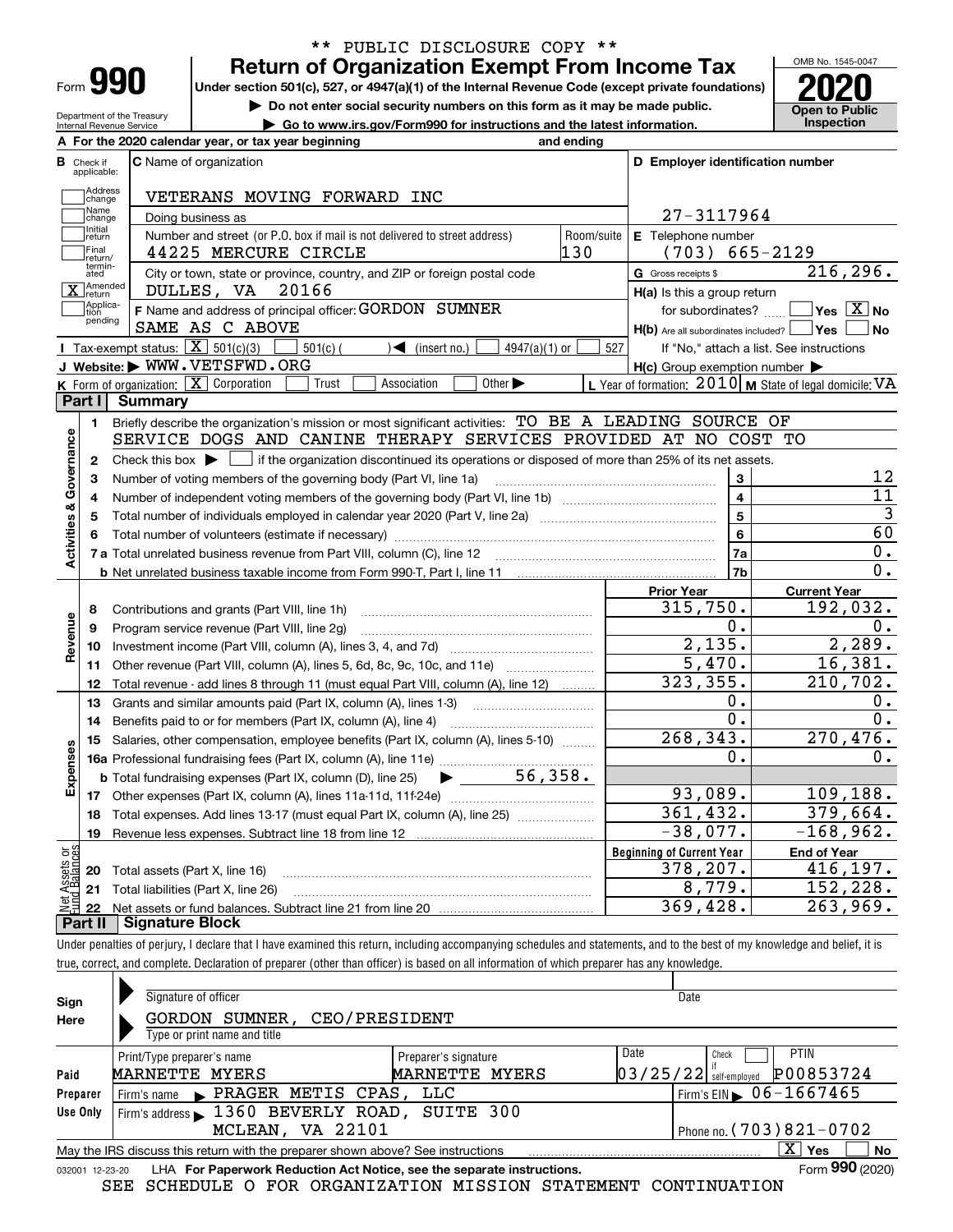|              | <b>Part III   Statement of Program Service Accomplishments</b>                                                                                                  |
|--------------|-----------------------------------------------------------------------------------------------------------------------------------------------------------------|
|              | $\overline{\mathtt{x}}$                                                                                                                                         |
| 1            | Briefly describe the organization's mission:                                                                                                                    |
|              | TO BE A LEADING SOURCE OF SERVICE DOGS AND CANINE THERAPY SERVICES                                                                                              |
|              | PROVIDED AT NO COST TO VETERANS WITH PHYSICAL AND/OR MENTAL HEALTH                                                                                              |
|              | CHALLENGES.<br>TO MAKE A MEANINGFUL DIFFERENCE IN THE LIVES OF OUR                                                                                              |
|              | VETERANS AND INCREASE THEIR SAFETY AND INDEPENDENCE WITHIN THEIR HOMES                                                                                          |
| $\mathbf{2}$ | Did the organization undertake any significant program services during the year which were not listed on the                                                    |
|              | $\sqrt{}$ Yes $\sqrt{X}$ No<br>prior Form 990 or 990-EZ?                                                                                                        |
|              | If "Yes," describe these new services on Schedule O.                                                                                                            |
| 3            | $\overline{\ }$ Yes $\overline{\phantom{X}}$ No<br>Did the organization cease conducting, or make significant changes in how it conducts, any program services? |
|              | If "Yes," describe these changes on Schedule O.                                                                                                                 |
| 4            | Describe the organization's program service accomplishments for each of its three largest program services, as measured by expenses.                            |
|              | Section 501(c)(3) and 501(c)(4) organizations are required to report the amount of grants and allocations to others, the total expenses, and                    |
|              | revenue, if any, for each program service reported.                                                                                                             |
| 4a           | $275, 262$ . including grants of \$<br>) (Revenue \$<br>(Expenses \$<br>(Code:                                                                                  |
|              | VMF'S MISSION IS TO PROVIDE SERVICE DOGS, FACILITY DOGS, AND EMOTIONAL                                                                                          |
|              | SUPPORT DOGS TO VETERANS WITH PHYSICAL AND/OR MENTAL HEALTH CHALLENGES                                                                                          |
|              | AT NO COST TO THE VETERAN OR THEIR FAMILY.<br>AS SUCH, VMF SERVICE DOGS                                                                                         |
|              | ARE THE ORGANIZATION'S MOST VALUABLE ASSETS. IT COSTS VMF \$40,000 TO                                                                                           |
|              | ACQUIRE, TRAIN AND PLACE A SERVICE DOG, DEPENDING UPON THE SERVICE                                                                                              |
|              | DOG'S ULTIMATE ROLE AND THE COMPLEXITY OF THE VETERANS' NEEDS BEING                                                                                             |
|              | SERVED.                                                                                                                                                         |
|              | EACH OF VMF'S HIGHLY TRAINED DOGS IS ASSESSED THROUGHOUT AN ONGOING                                                                                             |
|              | 24-MONTH TRAINING AND PLACEMENT CYCLE. THIS ENSURES THAT THE SERVICE                                                                                            |
|              | DOG IS TRAINED TO MEET THE VETERAN'S SPECIFIC NEEDS. OUR SERVICE,<br>FACILITY, AND EMOTIONAL SUPPORT DOGS LIVE IN THE HOMES OF OUR PUPPY                        |
|              |                                                                                                                                                                 |
|              | RAISERS AND ARE TRAINED AT VMF'S TRAINING FACILITY MONDAY THROUGH                                                                                               |
| 4b           | ) (Expenses \$<br>) (Revenue \$<br>(Code:<br>including grants of \$                                                                                             |
|              |                                                                                                                                                                 |
|              |                                                                                                                                                                 |
|              |                                                                                                                                                                 |
|              |                                                                                                                                                                 |
|              |                                                                                                                                                                 |
|              |                                                                                                                                                                 |
|              |                                                                                                                                                                 |
|              |                                                                                                                                                                 |
|              |                                                                                                                                                                 |
| 4c           | (Code:<br>(Expenses \$<br>including grants of \$<br>) (Revenue \$                                                                                               |
|              |                                                                                                                                                                 |
|              |                                                                                                                                                                 |
|              |                                                                                                                                                                 |
|              |                                                                                                                                                                 |
|              |                                                                                                                                                                 |
|              |                                                                                                                                                                 |
|              |                                                                                                                                                                 |
|              |                                                                                                                                                                 |
|              |                                                                                                                                                                 |
|              |                                                                                                                                                                 |
|              |                                                                                                                                                                 |
| 4d           | Other program services (Describe on Schedule O.)                                                                                                                |
|              | (Expenses \$<br>(Revenue \$<br>including grants of \$                                                                                                           |
|              | 275, 262.<br>Total program service expenses                                                                                                                     |
|              | Form 990 (2020)<br>SEE SCHEDULE O FOR CONTINUATION(S)                                                                                                           |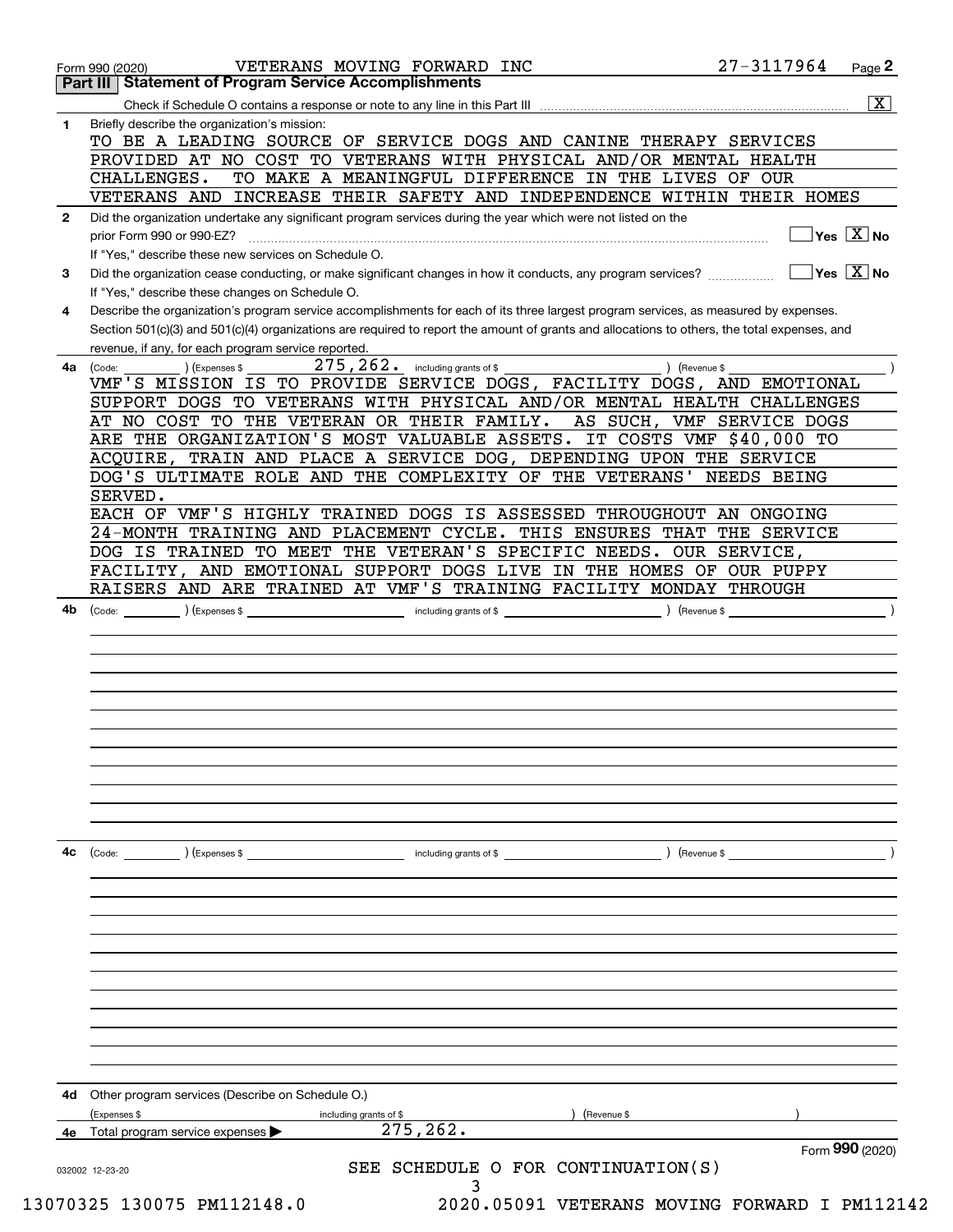|  | Form 990 (2020) |  |
|--|-----------------|--|

# Form 990 (2020) Page **3Part IV Checklist of Required Schedules** VETERANS MOVING FORWARD INC 27-3117964

|     |                                                                                                                                                                                                                                                           |                 | Yes                     | No              |
|-----|-----------------------------------------------------------------------------------------------------------------------------------------------------------------------------------------------------------------------------------------------------------|-----------------|-------------------------|-----------------|
| 1   | Is the organization described in section $501(c)(3)$ or $4947(a)(1)$ (other than a private foundation)?                                                                                                                                                   |                 |                         |                 |
|     |                                                                                                                                                                                                                                                           | 1.              | X                       |                 |
| 2   |                                                                                                                                                                                                                                                           | $\overline{2}$  | $\overline{\mathbf{x}}$ |                 |
| 3   | Did the organization engage in direct or indirect political campaign activities on behalf of or in opposition to candidates for                                                                                                                           |                 |                         |                 |
|     |                                                                                                                                                                                                                                                           | 3               |                         | x               |
| 4   | Section 501(c)(3) organizations. Did the organization engage in lobbying activities, or have a section 501(h) election in effect                                                                                                                          |                 |                         |                 |
|     |                                                                                                                                                                                                                                                           | 4               |                         | x               |
| 5   | Is the organization a section 501(c)(4), 501(c)(5), or 501(c)(6) organization that receives membership dues, assessments, or                                                                                                                              |                 |                         | x               |
|     |                                                                                                                                                                                                                                                           | 5               |                         |                 |
| 6   | Did the organization maintain any donor advised funds or any similar funds or accounts for which donors have the right to<br>provide advice on the distribution or investment of amounts in such funds or accounts? If "Yes," complete Schedule D, Part I | 6               |                         | x               |
| 7   | Did the organization receive or hold a conservation easement, including easements to preserve open space,                                                                                                                                                 |                 |                         |                 |
|     |                                                                                                                                                                                                                                                           | $\overline{7}$  |                         | x               |
| 8   | Did the organization maintain collections of works of art, historical treasures, or other similar assets? If "Yes," complete                                                                                                                              |                 |                         |                 |
|     |                                                                                                                                                                                                                                                           | 8               |                         | x               |
| 9   | Did the organization report an amount in Part X, line 21, for escrow or custodial account liability, serve as a custodian for                                                                                                                             |                 |                         |                 |
|     | amounts not listed in Part X; or provide credit counseling, debt management, credit repair, or debt negotiation services?                                                                                                                                 |                 |                         |                 |
|     |                                                                                                                                                                                                                                                           | 9               |                         | x               |
| 10  | Did the organization, directly or through a related organization, hold assets in donor-restricted endowments                                                                                                                                              |                 |                         |                 |
|     |                                                                                                                                                                                                                                                           | 10              |                         | x               |
| 11  | If the organization's answer to any of the following questions is "Yes," then complete Schedule D, Parts VI, VII, VIII, IX, or X                                                                                                                          |                 |                         |                 |
|     | as applicable.                                                                                                                                                                                                                                            |                 |                         |                 |
|     | a Did the organization report an amount for land, buildings, and equipment in Part X, line 10? If "Yes," complete Schedule D,                                                                                                                             |                 |                         |                 |
|     |                                                                                                                                                                                                                                                           | 11a             | $\mathbf X$             |                 |
| b   | Did the organization report an amount for investments - other securities in Part X, line 12, that is 5% or more of its total                                                                                                                              |                 |                         |                 |
|     |                                                                                                                                                                                                                                                           | 11 <sub>b</sub> |                         | x               |
| c   | Did the organization report an amount for investments - program related in Part X, line 13, that is 5% or more of its total                                                                                                                               |                 |                         |                 |
|     |                                                                                                                                                                                                                                                           | 11c             |                         | x               |
|     | d Did the organization report an amount for other assets in Part X, line 15, that is 5% or more of its total assets reported in                                                                                                                           |                 |                         |                 |
|     |                                                                                                                                                                                                                                                           | 11d             | х                       |                 |
|     | Did the organization report an amount for other liabilities in Part X, line 25? If "Yes," complete Schedule D, Part X                                                                                                                                     | 11e             | $\mathbf X$             |                 |
| f   | Did the organization's separate or consolidated financial statements for the tax year include a footnote that addresses                                                                                                                                   |                 |                         |                 |
|     | the organization's liability for uncertain tax positions under FIN 48 (ASC 740)? If "Yes," complete Schedule D, Part X                                                                                                                                    | 11f             |                         | x               |
|     | 12a Did the organization obtain separate, independent audited financial statements for the tax year? If "Yes," complete                                                                                                                                   |                 |                         |                 |
|     |                                                                                                                                                                                                                                                           | 12a             |                         | x               |
|     | <b>b</b> Was the organization included in consolidated, independent audited financial statements for the tax year?                                                                                                                                        |                 |                         |                 |
|     | If "Yes," and if the organization answered "No" to line 12a, then completing Schedule D, Parts XI and XII is optional                                                                                                                                     | 12D             |                         | ᅀ               |
| 13  |                                                                                                                                                                                                                                                           | 13              |                         | X               |
| 14a | Did the organization maintain an office, employees, or agents outside of the United States?                                                                                                                                                               | 14a             |                         | X               |
| b   | Did the organization have aggregate revenues or expenses of more than \$10,000 from grantmaking, fundraising, business,                                                                                                                                   |                 |                         |                 |
|     | investment, and program service activities outside the United States, or aggregate foreign investments valued at \$100,000                                                                                                                                |                 |                         | x               |
| 15  | Did the organization report on Part IX, column (A), line 3, more than \$5,000 of grants or other assistance to or for any                                                                                                                                 | 14b             |                         |                 |
|     |                                                                                                                                                                                                                                                           | 15              |                         | x               |
| 16  | Did the organization report on Part IX, column (A), line 3, more than \$5,000 of aggregate grants or other assistance to                                                                                                                                  |                 |                         |                 |
|     |                                                                                                                                                                                                                                                           | 16              |                         | x               |
| 17  | Did the organization report a total of more than \$15,000 of expenses for professional fundraising services on Part IX,                                                                                                                                   |                 |                         |                 |
|     |                                                                                                                                                                                                                                                           | 17              |                         | X               |
| 18  | Did the organization report more than \$15,000 total of fundraising event gross income and contributions on Part VIII, lines                                                                                                                              |                 |                         |                 |
|     |                                                                                                                                                                                                                                                           | 18              | X                       |                 |
| 19  | Did the organization report more than \$15,000 of gross income from gaming activities on Part VIII, line 9a? If "Yes."                                                                                                                                    |                 |                         |                 |
|     |                                                                                                                                                                                                                                                           | 19              |                         | x               |
| 20a |                                                                                                                                                                                                                                                           | 20a             |                         | $\mathbf x$     |
| b   | If "Yes" to line 20a, did the organization attach a copy of its audited financial statements to this return?                                                                                                                                              | 20 <sub>b</sub> |                         |                 |
| 21  | Did the organization report more than \$5,000 of grants or other assistance to any domestic organization or                                                                                                                                               |                 |                         |                 |
|     |                                                                                                                                                                                                                                                           | 21              |                         | X.              |
|     | 032003 12-23-20                                                                                                                                                                                                                                           |                 |                         | Form 990 (2020) |

4

032003 12-23-20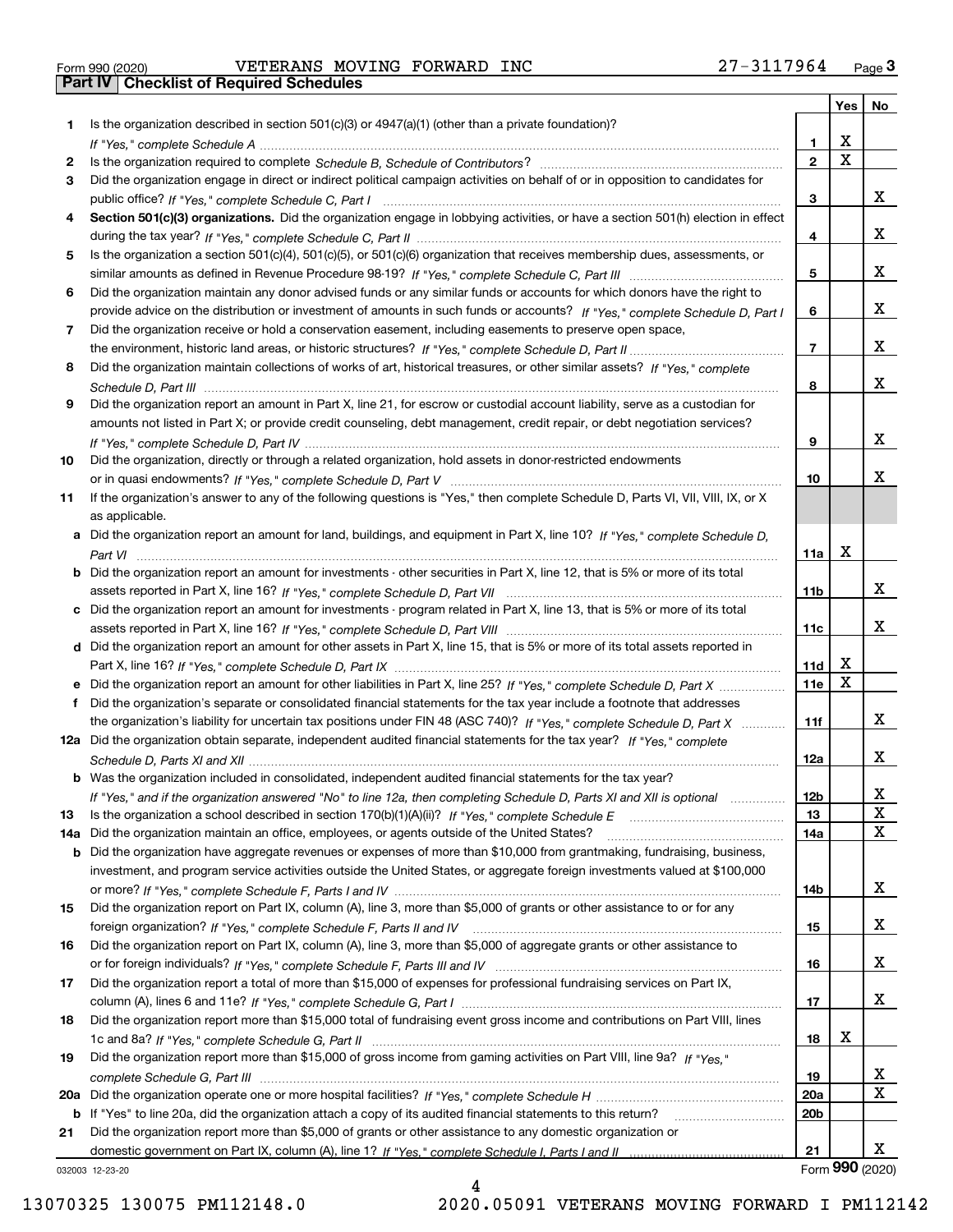|  | Form 990 (2020) |
|--|-----------------|
|  |                 |

Form 990 (2020) Page **4Part IV Checklist of Required Schedules** VETERANS MOVING FORWARD INC 27-3117964

*(continued)*

|               |                                                                                                                              |                 | Yes | <b>No</b>       |
|---------------|------------------------------------------------------------------------------------------------------------------------------|-----------------|-----|-----------------|
| 22            | Did the organization report more than \$5,000 of grants or other assistance to or for domestic individuals on                |                 |     |                 |
|               |                                                                                                                              | 22              |     | х               |
| 23            | Did the organization answer "Yes" to Part VII, Section A, line 3, 4, or 5 about compensation of the organization's current   |                 |     |                 |
|               | and former officers, directors, trustees, key employees, and highest compensated employees? If "Yes," complete               |                 |     |                 |
|               |                                                                                                                              | 23              |     | х               |
|               | 24a Did the organization have a tax-exempt bond issue with an outstanding principal amount of more than \$100,000 as of the  |                 |     |                 |
|               | last day of the year, that was issued after December 31, 2002? If "Yes," answer lines 24b through 24d and complete           |                 |     |                 |
|               |                                                                                                                              | 24a             |     | x               |
|               | <b>b</b> Did the organization invest any proceeds of tax-exempt bonds beyond a temporary period exception?                   | 24 <sub>b</sub> |     |                 |
|               | c Did the organization maintain an escrow account other than a refunding escrow at any time during the year to defease       |                 |     |                 |
|               | any tax-exempt bonds?                                                                                                        | 24c             |     |                 |
|               | d Did the organization act as an "on behalf of" issuer for bonds outstanding at any time during the year?                    | 24d             |     |                 |
|               | 25a Section 501(c)(3), 501(c)(4), and 501(c)(29) organizations. Did the organization engage in an excess benefit             |                 |     |                 |
|               |                                                                                                                              | 25a             |     | х               |
|               | b Is the organization aware that it engaged in an excess benefit transaction with a disqualified person in a prior year, and |                 |     |                 |
|               | that the transaction has not been reported on any of the organization's prior Forms 990 or 990-EZ? If "Yes," complete        |                 |     |                 |
|               | Schedule L, Part I                                                                                                           | 25 <sub>b</sub> |     | х               |
| 26            | Did the organization report any amount on Part X, line 5 or 22, for receivables from or payables to any current              |                 |     |                 |
|               | or former officer, director, trustee, key employee, creator or founder, substantial contributor, or 35%                      |                 |     |                 |
|               |                                                                                                                              | 26              |     | х               |
| 27            | Did the organization provide a grant or other assistance to any current or former officer, director, trustee, key employee,  |                 |     |                 |
|               | creator or founder, substantial contributor or employee thereof, a grant selection committee member, or to a 35% controlled  |                 |     |                 |
|               | entity (including an employee thereof) or family member of any of these persons? If "Yes," complete Schedule L, Part III     | 27              |     | х               |
| 28            | Was the organization a party to a business transaction with one of the following parties (see Schedule L, Part IV            |                 |     |                 |
|               | instructions, for applicable filing thresholds, conditions, and exceptions):                                                 |                 |     |                 |
|               | a A current or former officer, director, trustee, key employee, creator or founder, or substantial contributor? If           |                 |     |                 |
|               |                                                                                                                              | 28a             |     | x               |
|               |                                                                                                                              | 28 <sub>b</sub> |     | $\mathbf X$     |
|               | c A 35% controlled entity of one or more individuals and/or organizations described in lines 28a or 28b? If                  |                 |     |                 |
|               |                                                                                                                              | 28c             |     | х               |
| 29            |                                                                                                                              | 29              |     | $\mathbf X$     |
| 30            | Did the organization receive contributions of art, historical treasures, or other similar assets, or qualified conservation  |                 |     |                 |
|               |                                                                                                                              | 30              |     | x               |
| 31            | Did the organization liquidate, terminate, or dissolve and cease operations? If "Yes," complete Schedule N, Part I           | 31              |     | $\mathbf x$     |
| 32            | Did the organization sell, exchange, dispose of, or transfer more than 25% of its net assets? If "Yes," complete             |                 |     |                 |
|               | Schedule N, Part II                                                                                                          | 32              |     | х               |
| 33            | Did the organization own 100% of an entity disregarded as separate from the organization under Regulations                   |                 |     |                 |
|               |                                                                                                                              | 33              |     | х               |
| 34            | Was the organization related to any tax-exempt or taxable entity? If "Yes," complete Schedule R, Part II, III, or IV, and    |                 |     |                 |
|               |                                                                                                                              | 34              |     | x               |
|               | 35a Did the organization have a controlled entity within the meaning of section 512(b)(13)?                                  | 35a             |     | X               |
|               | b If "Yes" to line 35a, did the organization receive any payment from or engage in any transaction with a controlled entity  |                 |     |                 |
|               |                                                                                                                              | 35b             |     |                 |
| 36            | Section 501(c)(3) organizations. Did the organization make any transfers to an exempt non-charitable related organization?   |                 |     |                 |
|               |                                                                                                                              | 36              |     | x               |
| 37            | Did the organization conduct more than 5% of its activities through an entity that is not a related organization             |                 |     |                 |
|               | and that is treated as a partnership for federal income tax purposes? If "Yes," complete Schedule R, Part VI                 | 37              |     | x               |
| 38            | Did the organization complete Schedule O and provide explanations in Schedule O for Part VI, lines 11b and 19?               |                 |     |                 |
|               | Note: All Form 990 filers are required to complete Schedule O                                                                | 38              | х   |                 |
| <b>Part V</b> | <b>Statements Regarding Other IRS Filings and Tax Compliance</b>                                                             |                 |     |                 |
|               | Check if Schedule O contains a response or note to any line in this Part V                                                   |                 |     |                 |
|               |                                                                                                                              |                 | Yes | No              |
|               | <b>1a</b> Enter the number reported in Box 3 of Form 1096. Enter -0- if not applicable <i>manumumumum</i><br>1a<br>0         |                 |     |                 |
|               | <b>b</b> Enter the number of Forms W-2G included in line 1a. Enter -0- if not applicable<br>1b                               |                 |     |                 |
|               | c Did the organization comply with backup withholding rules for reportable payments to vendors and reportable gaming         |                 |     |                 |
|               | (gambling) winnings to prize winners?                                                                                        | 1c              | х   | Form 990 (2020) |
|               | 032004 12-23-20<br>5                                                                                                         |                 |     |                 |
|               |                                                                                                                              |                 |     |                 |

13070325 130075 PM112148.0 2020.05091 VETERANS MOVING FORWARD I PM112142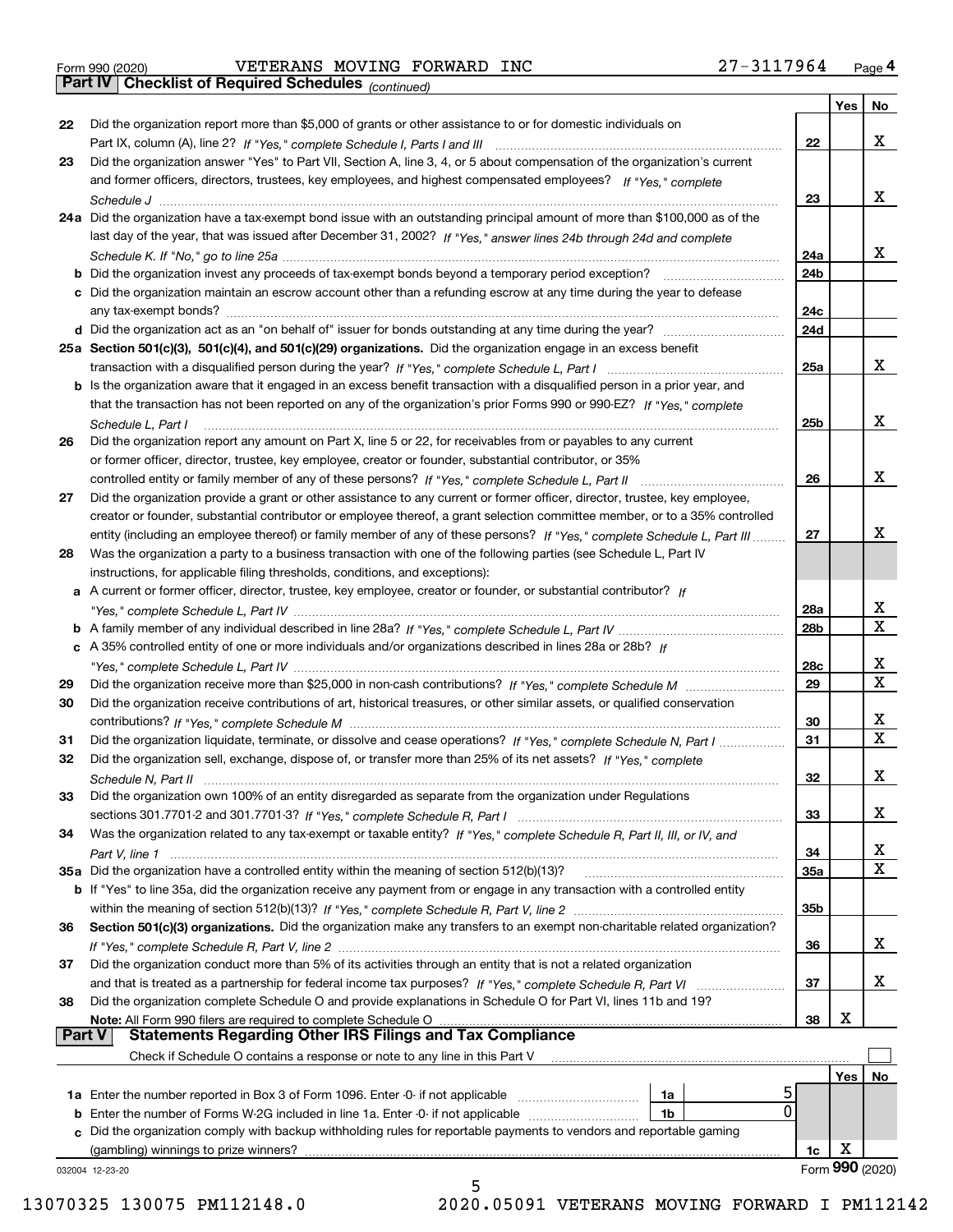|               | 27-3117964<br>VETERANS MOVING FORWARD INC<br>Form 990 (2020)                                                                                                                                          |                |     | Page $5$ |
|---------------|-------------------------------------------------------------------------------------------------------------------------------------------------------------------------------------------------------|----------------|-----|----------|
| <b>Part V</b> | Statements Regarding Other IRS Filings and Tax Compliance (continued)                                                                                                                                 |                |     |          |
|               |                                                                                                                                                                                                       |                | Yes | No       |
|               | <b>2a</b> Enter the number of employees reported on Form W-3, Transmittal of Wage and Tax Statements,                                                                                                 |                |     |          |
|               | 3<br>filed for the calendar year ending with or within the year covered by this return<br>2a                                                                                                          |                |     |          |
|               |                                                                                                                                                                                                       | 2b             | х   |          |
|               |                                                                                                                                                                                                       |                |     |          |
|               | 3a Did the organization have unrelated business gross income of \$1,000 or more during the year?                                                                                                      | За             |     | х        |
|               |                                                                                                                                                                                                       | 3b             |     |          |
|               | 4a At any time during the calendar year, did the organization have an interest in, or a signature or other authority over, a                                                                          |                |     |          |
|               |                                                                                                                                                                                                       | 4a             |     | х        |
|               | <b>b</b> If "Yes," enter the name of the foreign country $\triangleright$                                                                                                                             |                |     |          |
|               | See instructions for filing requirements for FinCEN Form 114, Report of Foreign Bank and Financial Accounts (FBAR).                                                                                   |                |     | х        |
|               | 5a Was the organization a party to a prohibited tax shelter transaction at any time during the tax year?                                                                                              | 5a             |     | х        |
|               |                                                                                                                                                                                                       | 5b             |     |          |
|               |                                                                                                                                                                                                       | 5 <sub>c</sub> |     |          |
|               | 6a Does the organization have annual gross receipts that are normally greater than \$100,000, and did the organization solicit                                                                        | 6a             |     | х        |
|               | any contributions that were not tax deductible as charitable contributions?<br>b If "Yes," did the organization include with every solicitation an express statement that such contributions or gifts |                |     |          |
|               | were not tax deductible?                                                                                                                                                                              | 6b             |     |          |
| 7             | Organizations that may receive deductible contributions under section 170(c).                                                                                                                         |                |     |          |
|               | a Did the organization receive a payment in excess of \$75 made partly as a contribution and partly for goods and services provided to the payor?                                                     | 7a             |     | х        |
|               | <b>b</b> If "Yes," did the organization notify the donor of the value of the goods or services provided?                                                                                              | 7b             |     |          |
|               | c Did the organization sell, exchange, or otherwise dispose of tangible personal property for which it was required                                                                                   |                |     |          |
|               | to file Form 8282?                                                                                                                                                                                    | 7c             |     | х        |
|               | 7d<br>d If "Yes," indicate the number of Forms 8282 filed during the year                                                                                                                             |                |     |          |
| е             | Did the organization receive any funds, directly or indirectly, to pay premiums on a personal benefit contract?                                                                                       | 7е             |     |          |
| f             | Did the organization, during the year, pay premiums, directly or indirectly, on a personal benefit contract?                                                                                          | 7f             |     |          |
| g             | If the organization received a contribution of qualified intellectual property, did the organization file Form 8899 as required?                                                                      | 7g             |     |          |
|               | h If the organization received a contribution of cars, boats, airplanes, or other vehicles, did the organization file a Form 1098-C?                                                                  | 7h             |     |          |
| 8             | Sponsoring organizations maintaining donor advised funds. Did a donor advised fund maintained by the                                                                                                  |                |     |          |
|               | sponsoring organization have excess business holdings at any time during the year?                                                                                                                    | 8              |     |          |
| 9             | Sponsoring organizations maintaining donor advised funds.                                                                                                                                             |                |     |          |
| а             | Did the sponsoring organization make any taxable distributions under section 4966?                                                                                                                    | 9а             |     |          |
|               | <b>b</b> Did the sponsoring organization make a distribution to a donor, donor advisor, or related person?                                                                                            | 9b             |     |          |
| 10            | Section 501(c)(7) organizations. Enter:                                                                                                                                                               |                |     |          |
|               | 10a<br>a Initiation fees and capital contributions included on Part VIII, line 12                                                                                                                     |                |     |          |
|               | 10 <sub>b</sub><br><b>b</b> Gross receipts, included on Form 990, Part VIII, line 12, for public use of club facilities                                                                               |                |     |          |
| 11            | Section 501(c)(12) organizations. Enter:                                                                                                                                                              |                |     |          |
| a             | 11a                                                                                                                                                                                                   |                |     |          |
|               | <b>b</b> Gross income from other sources (Do not net amounts due or paid to other sources against                                                                                                     |                |     |          |
|               | 11 <sub>b</sub>                                                                                                                                                                                       |                |     |          |
|               | 12a Section 4947(a)(1) non-exempt charitable trusts. Is the organization filing Form 990 in lieu of Form 1041?                                                                                        | 12a            |     |          |
|               | <b>b</b> If "Yes," enter the amount of tax-exempt interest received or accrued during the year <i>manument</i><br>12b                                                                                 |                |     |          |
| 13            | Section 501(c)(29) qualified nonprofit health insurance issuers.                                                                                                                                      |                |     |          |
|               | <b>a</b> Is the organization licensed to issue qualified health plans in more than one state?                                                                                                         | <b>13a</b>     |     |          |
|               | Note: See the instructions for additional information the organization must report on Schedule O.                                                                                                     |                |     |          |
|               | <b>b</b> Enter the amount of reserves the organization is required to maintain by the states in which the                                                                                             |                |     |          |
|               | 13b<br>13с                                                                                                                                                                                            |                |     |          |
|               |                                                                                                                                                                                                       | 14a            |     | x        |
| 14a           | Did the organization receive any payments for indoor tanning services during the tax year?                                                                                                            | 14b            |     |          |
| 15            | Is the organization subject to the section 4960 tax on payment(s) of more than \$1,000,000 in remuneration or                                                                                         |                |     |          |
|               |                                                                                                                                                                                                       | 15             |     | х        |
|               | If "Yes," see instructions and file Form 4720, Schedule N.                                                                                                                                            |                |     |          |
| 16            | Is the organization an educational institution subject to the section 4968 excise tax on net investment income?<br>.                                                                                  | 16             |     | х        |
|               | If "Yes," complete Form 4720, Schedule O.                                                                                                                                                             |                |     |          |
|               |                                                                                                                                                                                                       |                |     |          |

Form (2020) **990**

032005 12-23-20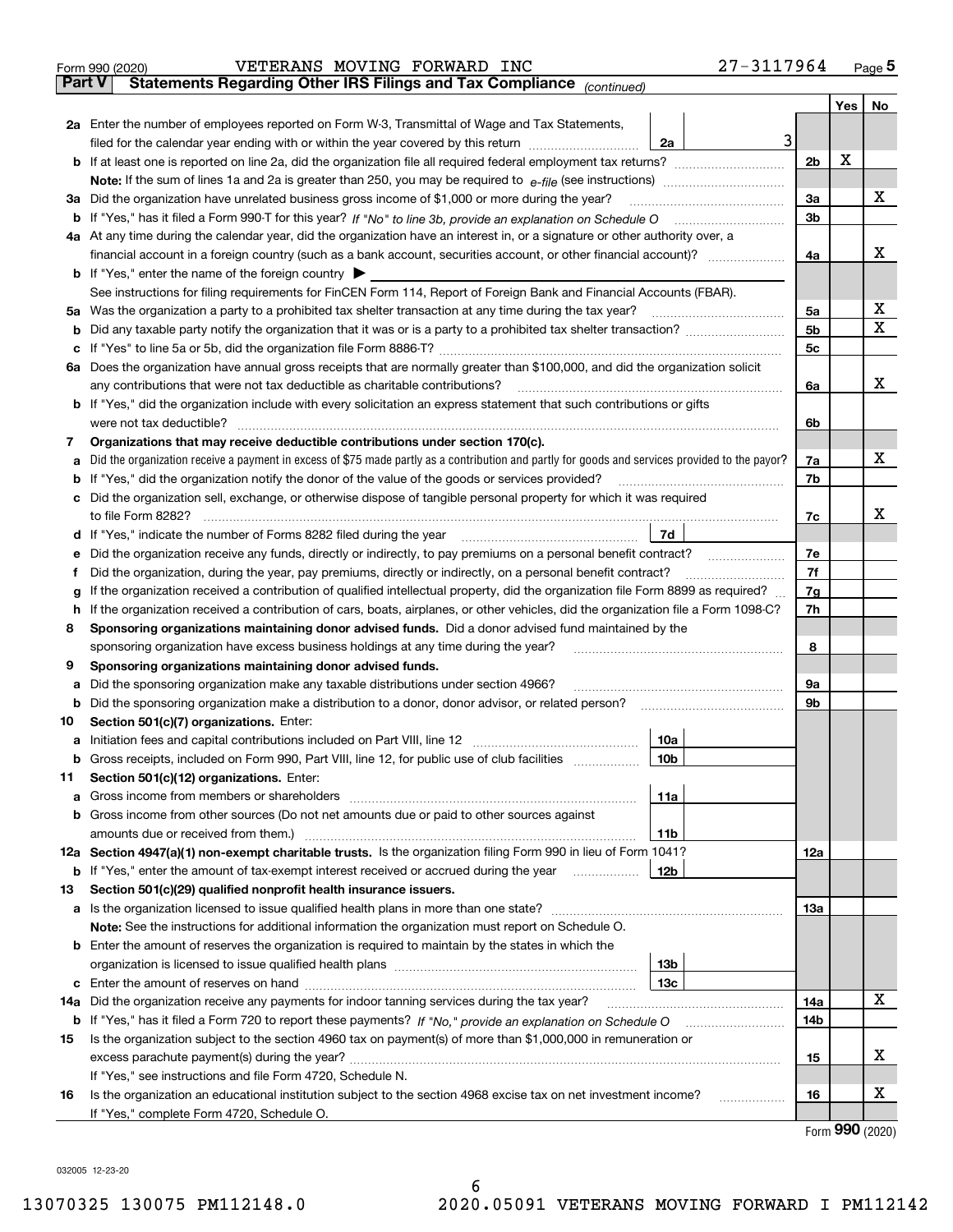|  | Form 990 (2020) |
|--|-----------------|
|  |                 |

| Form 990 (2020) | VETERANS MOVING FORWARD INC                                                                                                   |  | 27-3117964 | $P_{\text{aqe}}$ 6 |
|-----------------|-------------------------------------------------------------------------------------------------------------------------------|--|------------|--------------------|
|                 | Part VI   Governance, Management, and Disclosure For each "Yes" response to lines 2 through 7b below, and for a "No" response |  |            |                    |
|                 | to line 8a, 8b, or 10b below, describe the circumstances, processes, or changes on Schedule O. See instructions.              |  |            |                    |

|    |                                                                                                                                                                                                                                |    |    |                 | Yes | No                      |
|----|--------------------------------------------------------------------------------------------------------------------------------------------------------------------------------------------------------------------------------|----|----|-----------------|-----|-------------------------|
|    | <b>1a</b> Enter the number of voting members of the governing body at the end of the tax year                                                                                                                                  | 1a | 12 |                 |     |                         |
|    | If there are material differences in voting rights among members of the governing body, or if the governing                                                                                                                    |    |    |                 |     |                         |
|    | body delegated broad authority to an executive committee or similar committee, explain on Schedule O.                                                                                                                          |    |    |                 |     |                         |
| b  | Enter the number of voting members included on line 1a, above, who are independent <i>manumum</i>                                                                                                                              | 1b | 11 |                 |     |                         |
| 2  | Did any officer, director, trustee, or key employee have a family relationship or a business relationship with any other                                                                                                       |    |    |                 |     |                         |
|    | officer, director, trustee, or key employee?                                                                                                                                                                                   |    |    | $\mathbf{2}$    |     | X                       |
| 3  | Did the organization delegate control over management duties customarily performed by or under the direct supervision                                                                                                          |    |    |                 |     |                         |
|    |                                                                                                                                                                                                                                |    |    | 3               |     | X                       |
| 4  | Did the organization make any significant changes to its governing documents since the prior Form 990 was filed?                                                                                                               |    |    | 4               |     | $\overline{\mathbf{x}}$ |
| 5  |                                                                                                                                                                                                                                |    |    | 5               |     | X                       |
| 6  | Did the organization have members or stockholders?                                                                                                                                                                             |    |    | 6               |     | X                       |
| 7a | Did the organization have members, stockholders, or other persons who had the power to elect or appoint one or                                                                                                                 |    |    |                 |     |                         |
|    |                                                                                                                                                                                                                                |    |    | 7a              |     | x                       |
|    | <b>b</b> Are any governance decisions of the organization reserved to (or subject to approval by) members, stockholders, or                                                                                                    |    |    |                 |     |                         |
|    | persons other than the governing body?                                                                                                                                                                                         |    |    | 7b              |     | х                       |
| 8  | Did the organization contemporaneously document the meetings held or written actions undertaken during the year by the following:                                                                                              |    |    |                 |     |                         |
| a  |                                                                                                                                                                                                                                |    |    | 8a              | X   |                         |
| b  |                                                                                                                                                                                                                                |    |    | 8b              | X   |                         |
| 9  | Is there any officer, director, trustee, or key employee listed in Part VII, Section A, who cannot be reached at the                                                                                                           |    |    |                 |     |                         |
|    |                                                                                                                                                                                                                                |    |    | 9               |     | x                       |
|    | <b>Section B. Policies</b> (This Section B requests information about policies not required by the Internal Revenue Code.)                                                                                                     |    |    |                 |     |                         |
|    |                                                                                                                                                                                                                                |    |    |                 | Yes | No                      |
|    |                                                                                                                                                                                                                                |    |    | 10a             |     | X                       |
|    | <b>b</b> If "Yes," did the organization have written policies and procedures governing the activities of such chapters, affiliates,                                                                                            |    |    |                 |     |                         |
|    |                                                                                                                                                                                                                                |    |    |                 |     |                         |
|    |                                                                                                                                                                                                                                |    |    | 10 <sub>b</sub> | X   |                         |
|    | 11a Has the organization provided a complete copy of this Form 990 to all members of its governing body before filing the form?                                                                                                |    |    | 11a             |     |                         |
|    | <b>b</b> Describe in Schedule O the process, if any, used by the organization to review this Form 990.                                                                                                                         |    |    |                 |     |                         |
|    |                                                                                                                                                                                                                                |    |    | 12a             | X   |                         |
| b  |                                                                                                                                                                                                                                |    |    | 12b             | X   |                         |
|    | c Did the organization regularly and consistently monitor and enforce compliance with the policy? If "Yes." describe                                                                                                           |    |    |                 |     |                         |
|    | in Schedule O how this was done manufactured and continuum control of the state of the state of the state of t                                                                                                                 |    |    | 12c             | X   |                         |
| 13 |                                                                                                                                                                                                                                |    |    | 13              | X   |                         |
| 14 | Did the organization have a written document retention and destruction policy? manufactured and the organization have a written document retention and destruction policy?                                                     |    |    | 14              | X   |                         |
| 15 | Did the process for determining compensation of the following persons include a review and approval by independent                                                                                                             |    |    |                 |     |                         |
|    | persons, comparability data, and contemporaneous substantiation of the deliberation and decision?                                                                                                                              |    |    |                 |     |                         |
|    |                                                                                                                                                                                                                                |    |    | <b>15a</b>      | X   |                         |
|    | b Other officers or key employees of the organization manufactured content to content of the organization manufactured content of the organization manufactured content of the organization manufactured content of the organi |    |    | 15 <sub>b</sub> |     | X                       |
|    | If "Yes" to line 15a or 15b, describe the process in Schedule O (see instructions).                                                                                                                                            |    |    |                 |     |                         |
|    | 16a Did the organization invest in, contribute assets to, or participate in a joint venture or similar arrangement with a                                                                                                      |    |    |                 |     |                         |
|    | taxable entity during the year?                                                                                                                                                                                                |    |    | 16a             |     | X                       |
|    | b If "Yes," did the organization follow a written policy or procedure requiring the organization to evaluate its participation                                                                                                 |    |    |                 |     |                         |
|    | in joint venture arrangements under applicable federal tax law, and take steps to safeguard the organization's                                                                                                                 |    |    |                 |     |                         |
|    | exempt status with respect to such arrangements?                                                                                                                                                                               |    |    | 16b             |     |                         |
|    | <b>Section C. Disclosure</b>                                                                                                                                                                                                   |    |    |                 |     |                         |
| 17 | <b>NONE</b><br>List the states with which a copy of this Form 990 is required to be filed $\blacktriangleright$                                                                                                                |    |    |                 |     |                         |
| 18 | Section 6104 requires an organization to make its Forms 1023 (1024 or 1024-A, if applicable), 990, and 990-T (Section 501(c)(3)s only) available                                                                               |    |    |                 |     |                         |
|    | for public inspection. Indicate how you made these available. Check all that apply.                                                                                                                                            |    |    |                 |     |                         |
|    | $\boxed{\text{X}}$ Upon request<br>Another's website<br>Own website<br>Other (explain on Schedule O)                                                                                                                           |    |    |                 |     |                         |
| 19 | Describe on Schedule O whether (and if so, how) the organization made its governing documents, conflict of interest policy, and financial                                                                                      |    |    |                 |     |                         |
|    | statements available to the public during the tax year.                                                                                                                                                                        |    |    |                 |     |                         |
| 20 | State the name, address, and telephone number of the person who possesses the organization's books and records                                                                                                                 |    |    |                 |     |                         |
|    | THE ORGANIZATION - (703) 665-2129                                                                                                                                                                                              |    |    |                 |     |                         |
|    | 20166<br>44225 MERCURE CIRCLE, NO. 130, DULLES, VA                                                                                                                                                                             |    |    |                 |     |                         |
|    |                                                                                                                                                                                                                                |    |    |                 |     | Form 990 (2020)         |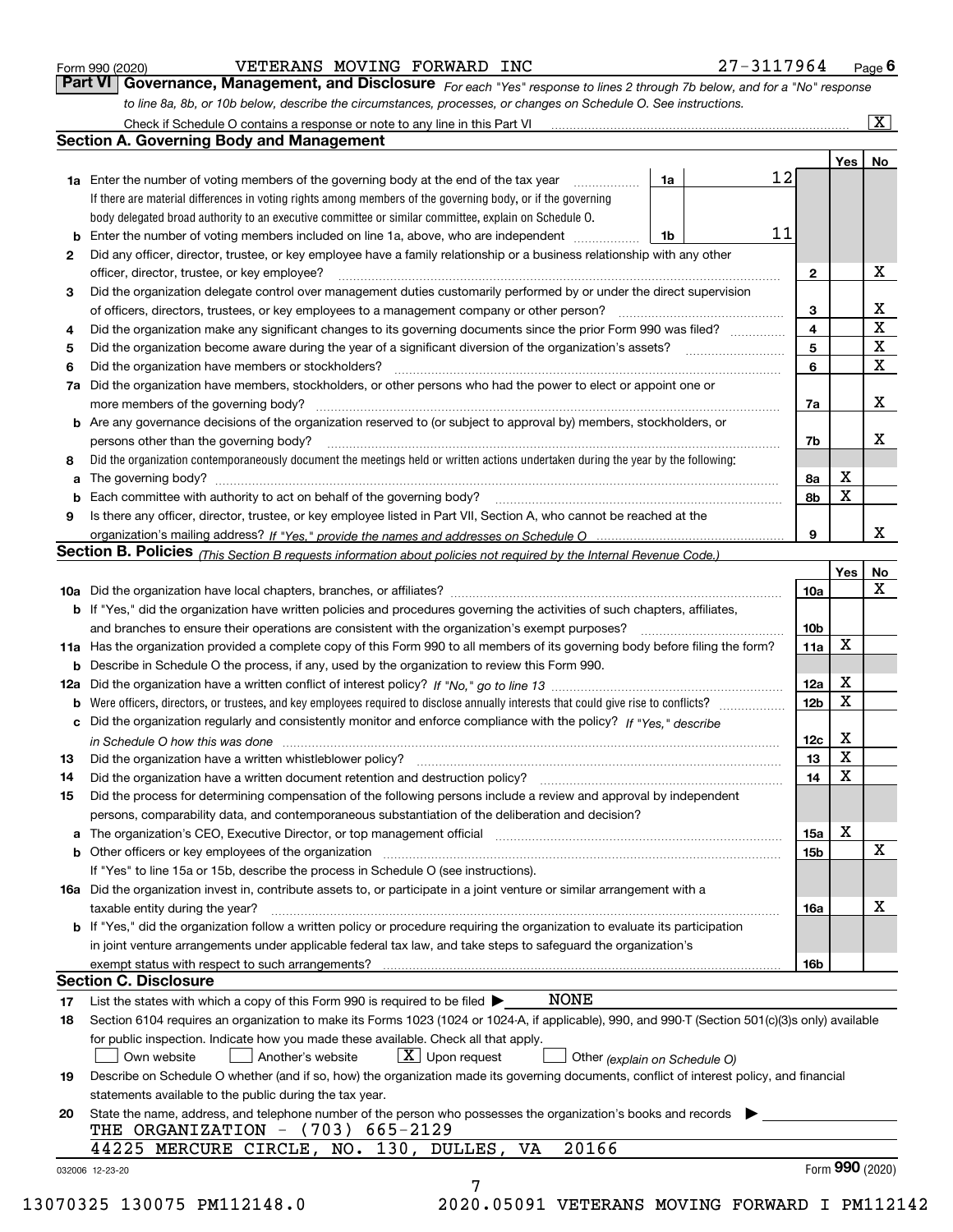$\mathcal{L}^{\text{max}}$ 

| Form 990 (2020) | VETERANS MOVING FORWARD INC                                                                |  | 27-3117964 | Page 7 |
|-----------------|--------------------------------------------------------------------------------------------|--|------------|--------|
|                 | Part VII Compensation of Officers, Directors, Trustees, Key Employees, Highest Compensated |  |            |        |
|                 | <b>Employees, and Independent Contractors</b>                                              |  |            |        |

Check if Schedule O contains a response or note to any line in this Part VII

**Section A. Officers, Directors, Trustees, Key Employees, and Highest Compensated Employees**

**1a**  Complete this table for all persons required to be listed. Report compensation for the calendar year ending with or within the organization's tax year. **•** List all of the organization's current officers, directors, trustees (whether individuals or organizations), regardless of amount of compensation.

Enter -0- in columns (D), (E), and (F) if no compensation was paid.

 $\bullet$  List all of the organization's  $\,$ current key employees, if any. See instructions for definition of "key employee."

**•** List the organization's five current highest compensated employees (other than an officer, director, trustee, or key employee) who received reportable compensation (Box 5 of Form W-2 and/or Box 7 of Form 1099-MISC) of more than \$100,000 from the organization and any related organizations.

**•** List all of the organization's former officers, key employees, and highest compensated employees who received more than \$100,000 of reportable compensation from the organization and any related organizations.

**former directors or trustees**  ¥ List all of the organization's that received, in the capacity as a former director or trustee of the organization, more than \$10,000 of reportable compensation from the organization and any related organizations.

See instructions for the order in which to list the persons above.

Check this box if neither the organization nor any related organization compensated any current officer, director, or trustee.  $\mathcal{L}^{\text{max}}$ 

| (A)                             | (B)                    |                               |                                         |             | (C)          |                                                                  |           | (D)                 | (E)                              | (F)                      |
|---------------------------------|------------------------|-------------------------------|-----------------------------------------|-------------|--------------|------------------------------------------------------------------|-----------|---------------------|----------------------------------|--------------------------|
| Name and title                  | Average                |                               | Position<br>(do not check more than one |             | Reportable   | Reportable                                                       | Estimated |                     |                                  |                          |
|                                 | hours per              |                               |                                         |             |              | box, unless person is both an<br>officer and a director/trustee) |           | compensation        | compensation                     | amount of                |
|                                 | week                   |                               |                                         |             |              |                                                                  |           | from                | from related                     | other                    |
|                                 | (list any<br>hours for |                               |                                         |             |              |                                                                  |           | the<br>organization | organizations<br>(W-2/1099-MISC) | compensation<br>from the |
|                                 | related                |                               |                                         |             |              |                                                                  |           | (W-2/1099-MISC)     |                                  | organization             |
|                                 | organizations          |                               |                                         |             |              |                                                                  |           |                     |                                  | and related              |
|                                 | below                  | ndividual trustee or director | nstitutional trustee                    |             | Key employee |                                                                  |           |                     |                                  | organizations            |
|                                 | line)                  |                               |                                         | Officer     |              | Highest compensated<br>  employee                                | Former    |                     |                                  |                          |
| GORDON SUMNER<br>(1)            | 40.00                  |                               |                                         |             |              |                                                                  |           |                     |                                  |                          |
| CEO/PRESIDENT                   |                        |                               |                                         | $\mathbf X$ |              |                                                                  |           | 121,255.            | 0.                               | $0_{.}$                  |
| (2)<br>DIANE NAKASHIMA BARSTEIN | 1.00                   |                               |                                         |             |              |                                                                  |           |                     |                                  |                          |
| <b>DIRECTOR</b>                 |                        | $\mathbf x$                   |                                         |             |              |                                                                  |           | 0.                  | 0.                               | $\mathbf 0$ .            |
| SANDY DANIELS<br>(3)            | 3.00                   |                               |                                         |             |              |                                                                  |           |                     |                                  |                          |
| <b>SECRETARY</b>                |                        | $\mathbf x$                   |                                         | $\mathbf X$ |              |                                                                  |           | 0.                  | 0.                               | $0_{.}$                  |
| REUBEN JONES<br>(4)             | 1.00                   |                               |                                         |             |              |                                                                  |           |                     |                                  |                          |
| VICE CHAIR                      |                        | $\mathbf X$                   |                                         | X           |              |                                                                  |           | 0.                  | 0.                               | $\mathbf 0$ .            |
| JOHN PRUFETA<br>(5)             | 1.00                   |                               |                                         |             |              |                                                                  |           |                     |                                  |                          |
| <b>DIRECTOR</b>                 |                        | $\mathbf x$                   |                                         |             |              |                                                                  |           | 0.                  | 0.                               | $\mathbf 0$ .            |
| (6)<br>LYN SHERLOCK             | 20.00                  |                               |                                         |             |              |                                                                  |           |                     |                                  |                          |
| <b>DIRECTOR</b>                 |                        | $\mathbf X$                   |                                         |             |              |                                                                  |           | 0.                  | 0.                               | $\mathbf 0$ .            |
| ROBERT ROSENKRANZ<br>(7)        | $\overline{5.00}$      |                               |                                         |             |              |                                                                  |           |                     |                                  |                          |
| <b>CHAIR</b>                    |                        | $\mathbf X$                   |                                         | X           |              |                                                                  |           | 0.                  | 0.                               | $\mathbf 0$ .            |
| ANDREW COHEN<br>(8)             | 5.00                   |                               |                                         |             |              |                                                                  |           |                     |                                  |                          |
| <b>TREASURER</b>                |                        | $\mathbf X$                   |                                         | X           |              |                                                                  |           | 0.                  | 0.                               | $\mathbf 0$ .            |
| (9) LARRY GRAYER                | 1.00                   |                               |                                         |             |              |                                                                  |           |                     |                                  |                          |
| <b>DIRECTOR</b>                 |                        | $\rm X$                       |                                         |             |              |                                                                  |           | 0.                  | 0.                               | $\mathbf 0$ .            |
| (10) KEVIN CALLAN               | 1.00                   |                               |                                         |             |              |                                                                  |           |                     |                                  |                          |
| <b>DIRECTOR</b>                 |                        | $\mathbf X$                   |                                         |             |              |                                                                  |           | 0.                  | 0.                               | $0_{.}$                  |
| (11) BUD SCHIFF                 | 1.00                   |                               |                                         |             |              |                                                                  |           |                     |                                  |                          |
| <b>DIRECTOR</b>                 |                        | $\mathbf X$                   |                                         |             |              |                                                                  |           | $\mathbf 0$ .       | 0.                               | $\mathbf 0$ .            |
| (12) JAMES BYRNE                | 1.00                   |                               |                                         |             |              |                                                                  |           |                     |                                  |                          |
| <b>DIRECTOR</b>                 |                        | $\mathbf X$                   |                                         |             |              |                                                                  |           | 0.                  | 0.                               | 0.                       |
| (13) BEN HODGES                 | 1.00                   |                               |                                         |             |              |                                                                  |           |                     |                                  |                          |
| <b>DIRECTOR</b>                 |                        | $\mathbf x$                   |                                         |             |              |                                                                  |           | 0.                  | 0.                               | 0.                       |
|                                 |                        |                               |                                         |             |              |                                                                  |           |                     |                                  |                          |
|                                 |                        |                               |                                         |             |              |                                                                  |           |                     |                                  |                          |
|                                 |                        |                               |                                         |             |              |                                                                  |           |                     |                                  |                          |
|                                 |                        |                               |                                         |             |              |                                                                  |           |                     |                                  |                          |
|                                 |                        |                               |                                         |             |              |                                                                  |           |                     |                                  |                          |
|                                 |                        |                               |                                         |             |              |                                                                  |           |                     |                                  |                          |
|                                 |                        |                               |                                         |             |              |                                                                  |           |                     |                                  |                          |

8

032007 12-23-20

Form (2020) **990**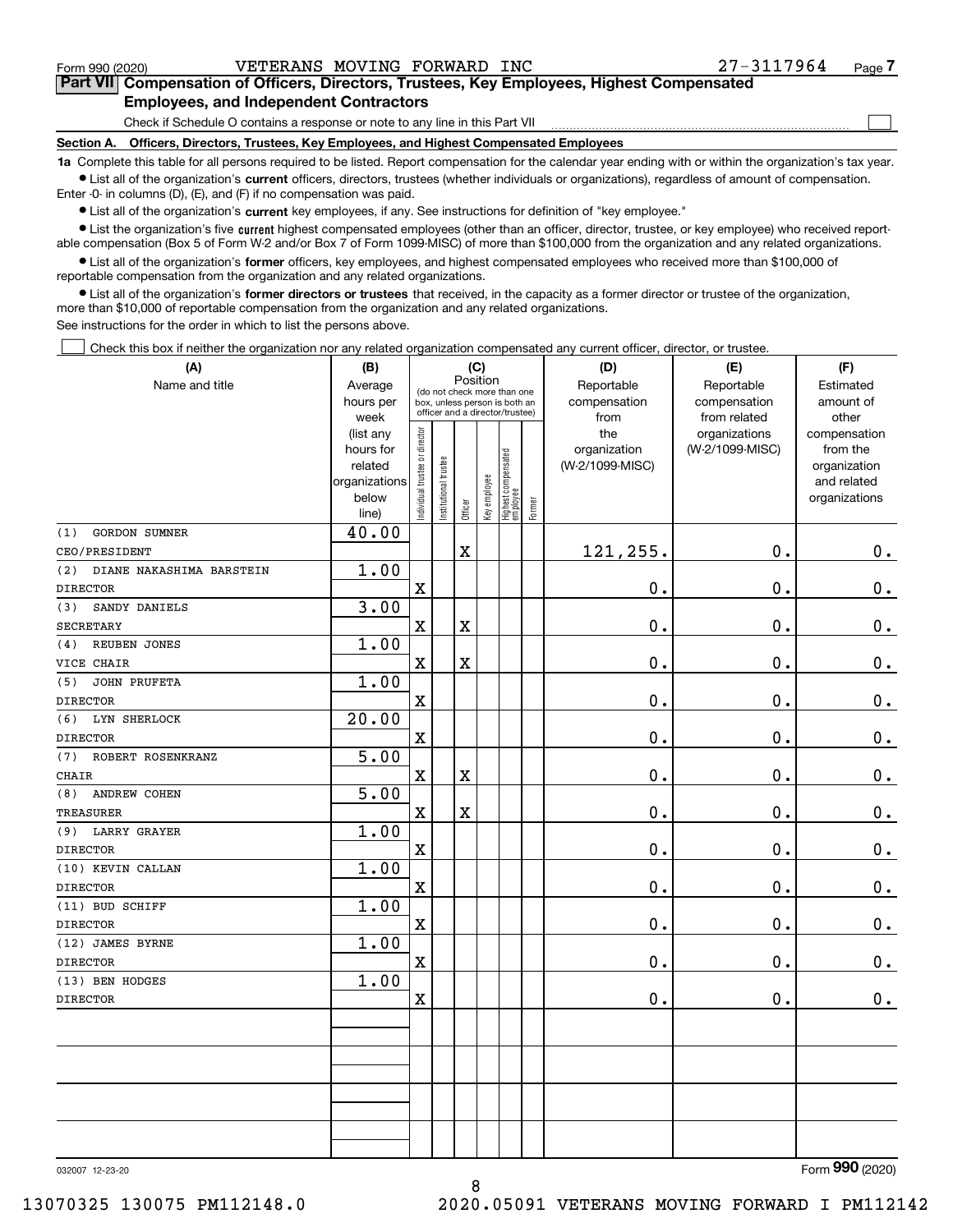|                 | VETERANS MOVING FORWARD INC<br>Form 990 (2020)                                                                                                                                                                                                                              |                                                                      |                                                                                                                                                                 |                       |         |              |                                         |                                                   |                                        | 27-3117964                             |                        |                 |                                                                          | Page 8                               |
|-----------------|-----------------------------------------------------------------------------------------------------------------------------------------------------------------------------------------------------------------------------------------------------------------------------|----------------------------------------------------------------------|-----------------------------------------------------------------------------------------------------------------------------------------------------------------|-----------------------|---------|--------------|-----------------------------------------|---------------------------------------------------|----------------------------------------|----------------------------------------|------------------------|-----------------|--------------------------------------------------------------------------|--------------------------------------|
| <b>Part VII</b> | Section A. Officers, Directors, Trustees, Key Employees, and Highest Compensated Employees (continued)                                                                                                                                                                      |                                                                      |                                                                                                                                                                 |                       |         |              |                                         |                                                   |                                        |                                        |                        |                 |                                                                          |                                      |
|                 | (A)<br>Name and title                                                                                                                                                                                                                                                       | (B)<br>Average<br>hours per<br>week                                  | (C)<br>(D)<br>Position<br>Reportable<br>(do not check more than one<br>compensation<br>box, unless person is both an<br>officer and a director/trustee)<br>from |                       |         |              |                                         | (E)<br>Reportable<br>compensation<br>from related |                                        | (F)<br>Estimated<br>amount of<br>other |                        |                 |                                                                          |                                      |
|                 |                                                                                                                                                                                                                                                                             | (list any<br>hours for<br>related<br>organizations<br>below<br>line) | Individual trustee or director                                                                                                                                  | Institutional trustee | Officer | Key employee | <br>  Highest compensated<br>  employee | Former                                            | the<br>organization<br>(W-2/1099-MISC) | organizations<br>(W-2/1099-MISC)       |                        |                 | compensation<br>from the<br>organization<br>and related<br>organizations |                                      |
|                 |                                                                                                                                                                                                                                                                             |                                                                      |                                                                                                                                                                 |                       |         |              |                                         |                                                   |                                        |                                        |                        |                 |                                                                          |                                      |
|                 |                                                                                                                                                                                                                                                                             |                                                                      |                                                                                                                                                                 |                       |         |              |                                         |                                                   |                                        |                                        |                        |                 |                                                                          |                                      |
|                 |                                                                                                                                                                                                                                                                             |                                                                      |                                                                                                                                                                 |                       |         |              |                                         |                                                   |                                        |                                        |                        |                 |                                                                          |                                      |
|                 |                                                                                                                                                                                                                                                                             |                                                                      |                                                                                                                                                                 |                       |         |              |                                         |                                                   |                                        |                                        |                        |                 |                                                                          |                                      |
|                 |                                                                                                                                                                                                                                                                             |                                                                      |                                                                                                                                                                 |                       |         |              |                                         |                                                   |                                        |                                        |                        |                 |                                                                          |                                      |
|                 |                                                                                                                                                                                                                                                                             |                                                                      |                                                                                                                                                                 |                       |         |              |                                         |                                                   |                                        |                                        |                        |                 |                                                                          |                                      |
|                 |                                                                                                                                                                                                                                                                             |                                                                      |                                                                                                                                                                 |                       |         |              |                                         |                                                   | 121, 255.                              |                                        | 0.                     |                 |                                                                          | 0.                                   |
|                 | c Total from continuation sheets to Part VII, Section A <b>manual</b> Testion Section A                                                                                                                                                                                     |                                                                      |                                                                                                                                                                 |                       |         |              |                                         |                                                   | 0.<br>121, 255.                        |                                        | $\overline{0}$ .<br>0. |                 |                                                                          | $\overline{0}$ .<br>$\overline{0}$ . |
| $\mathbf{2}$    | Total number of individuals (including but not limited to those listed above) who received more than \$100,000 of reportable<br>compensation from the organization                                                                                                          |                                                                      |                                                                                                                                                                 |                       |         |              |                                         |                                                   |                                        |                                        |                        |                 |                                                                          | 1                                    |
| 3               | Did the organization list any former officer, director, trustee, key employee, or highest compensated employee on                                                                                                                                                           |                                                                      |                                                                                                                                                                 |                       |         |              |                                         |                                                   |                                        |                                        |                        |                 | Yes                                                                      | No                                   |
|                 | line 1a? If "Yes," complete Schedule J for such individual manufactured contained and the 1a? If "Yes," complete Schedule J for such individual<br>For any individual listed on line 1a, is the sum of reportable compensation and other compensation from the organization |                                                                      |                                                                                                                                                                 |                       |         |              |                                         |                                                   |                                        |                                        |                        | З               |                                                                          | х                                    |
| 5               | Did any person listed on line 1a receive or accrue compensation from any unrelated organization or individual for services                                                                                                                                                  |                                                                      |                                                                                                                                                                 |                       |         |              |                                         |                                                   |                                        |                                        |                        | 4               |                                                                          | х                                    |
|                 | <b>Section B. Independent Contractors</b>                                                                                                                                                                                                                                   |                                                                      |                                                                                                                                                                 |                       |         |              |                                         |                                                   |                                        |                                        |                        | 5               |                                                                          | х                                    |
| 1               | Complete this table for your five highest compensated independent contractors that received more than \$100,000 of compensation from                                                                                                                                        |                                                                      |                                                                                                                                                                 |                       |         |              |                                         |                                                   |                                        |                                        |                        |                 |                                                                          |                                      |
|                 | the organization. Report compensation for the calendar year ending with or within the organization's tax year.<br>(A)                                                                                                                                                       |                                                                      |                                                                                                                                                                 |                       |         |              |                                         |                                                   | (B)                                    |                                        |                        | (C)             |                                                                          |                                      |
|                 | Name and business address                                                                                                                                                                                                                                                   |                                                                      |                                                                                                                                                                 | <b>NONE</b>           |         |              |                                         |                                                   | Description of services                |                                        |                        | Compensation    |                                                                          |                                      |
|                 |                                                                                                                                                                                                                                                                             |                                                                      |                                                                                                                                                                 |                       |         |              |                                         |                                                   |                                        |                                        |                        |                 |                                                                          |                                      |
|                 |                                                                                                                                                                                                                                                                             |                                                                      |                                                                                                                                                                 |                       |         |              |                                         |                                                   |                                        |                                        |                        |                 |                                                                          |                                      |
|                 |                                                                                                                                                                                                                                                                             |                                                                      |                                                                                                                                                                 |                       |         |              |                                         |                                                   |                                        |                                        |                        |                 |                                                                          |                                      |
| 2               | Total number of independent contractors (including but not limited to those listed above) who received more than                                                                                                                                                            |                                                                      |                                                                                                                                                                 |                       |         |              |                                         |                                                   |                                        |                                        |                        |                 |                                                                          |                                      |
|                 | \$100,000 of compensation from the organization                                                                                                                                                                                                                             |                                                                      |                                                                                                                                                                 |                       |         | 0            |                                         |                                                   |                                        |                                        |                        | Form 990 (2020) |                                                                          |                                      |

032008 12-23-20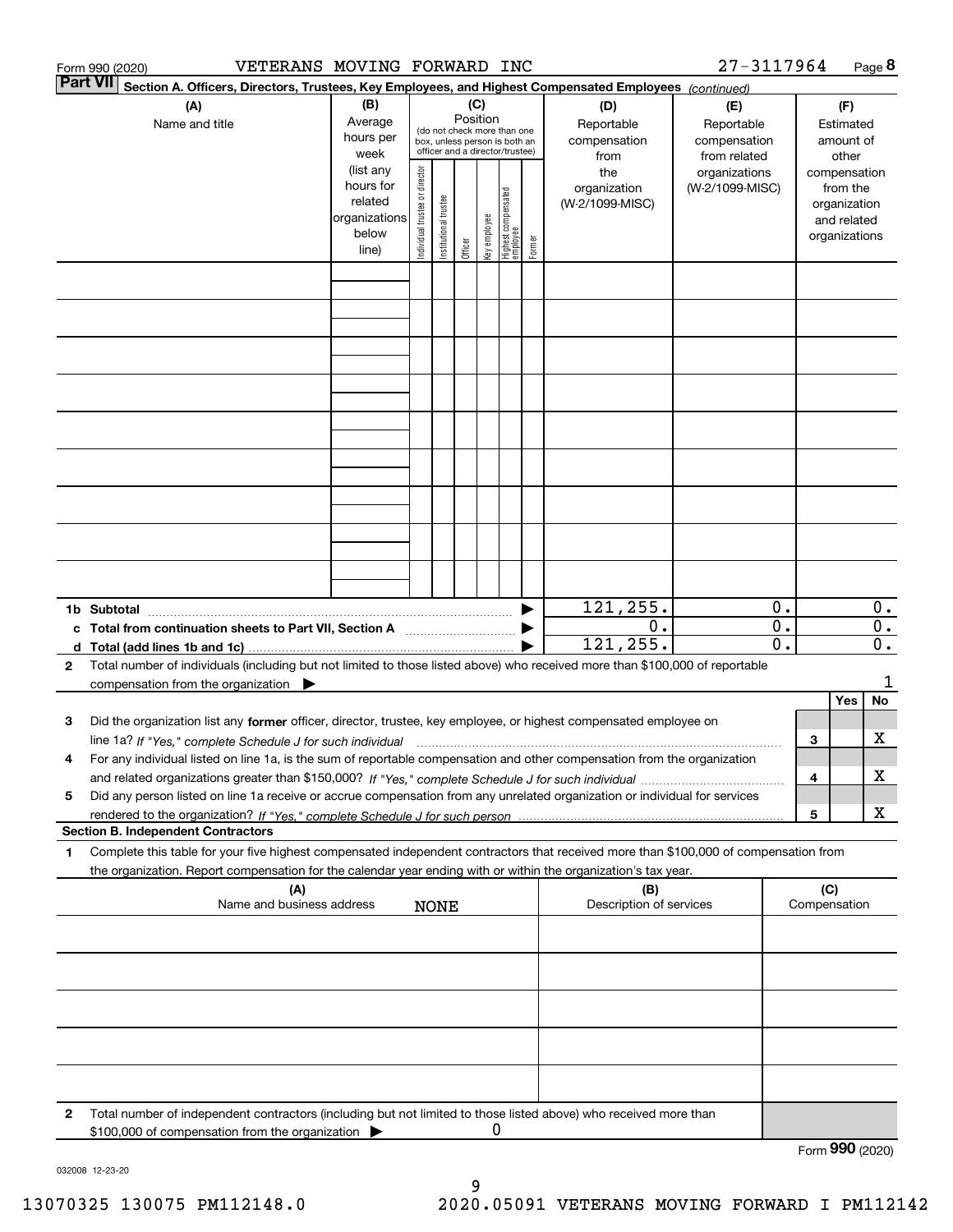|                                                           |                  | VETERANS MOVING FORWARD INC<br>Form 990 (2020)                                                                           |                          |                      |                                                     | 27-3117964                    | Page 9                                                          |
|-----------------------------------------------------------|------------------|--------------------------------------------------------------------------------------------------------------------------|--------------------------|----------------------|-----------------------------------------------------|-------------------------------|-----------------------------------------------------------------|
|                                                           | <b>Part VIII</b> | <b>Statement of Revenue</b>                                                                                              |                          |                      |                                                     |                               |                                                                 |
|                                                           |                  | Check if Schedule O contains a response or note to any line in this Part VIII                                            |                          |                      | $\overline{(\mathsf{B})}$ $\overline{(\mathsf{C})}$ |                               |                                                                 |
|                                                           |                  |                                                                                                                          |                          | (A)<br>Total revenue | Related or exempt<br>function revenue               | Unrelated<br>business revenue | (D)<br>Revenue excluded<br>from tax under<br>sections 512 - 514 |
|                                                           |                  | 1a<br>1 a Federated campaigns                                                                                            |                          |                      |                                                     |                               |                                                                 |
|                                                           | b                | 1 <sub>b</sub><br>Membership dues                                                                                        |                          |                      |                                                     |                               |                                                                 |
|                                                           | с                | 1 <sub>c</sub><br>Fundraising events                                                                                     |                          |                      |                                                     |                               |                                                                 |
|                                                           | d                | 1 <sub>d</sub><br>Related organizations <i>mimiming</i>                                                                  |                          |                      |                                                     |                               |                                                                 |
|                                                           | е                | Government grants (contributions)<br>1e                                                                                  | 3,000.                   |                      |                                                     |                               |                                                                 |
| Contributions, Gifts, Grants<br>and Other Similar Amounts | f                | All other contributions, gifts, grants, and                                                                              |                          |                      |                                                     |                               |                                                                 |
|                                                           |                  | similar amounts not included above<br>1f                                                                                 | 189,032.                 |                      |                                                     |                               |                                                                 |
|                                                           | g                | $1g$ \$<br>Noncash contributions included in lines 1a-1f                                                                 | 2,282.                   |                      |                                                     |                               |                                                                 |
|                                                           |                  |                                                                                                                          |                          | 192,032.             |                                                     |                               |                                                                 |
|                                                           |                  |                                                                                                                          | <b>Business Code</b>     |                      |                                                     |                               |                                                                 |
|                                                           | 2a               | <u> 1980 - Andrea State Barbara, amerikan personal (h. 1980).</u>                                                        |                          |                      |                                                     |                               |                                                                 |
|                                                           | b                | <u> 1989 - Johann Barn, fransk politik amerikansk politik (</u>                                                          |                          |                      |                                                     |                               |                                                                 |
| Program Service<br>Revenue                                | с<br>d           | <u> Alexander (Alexander Alexander Alexander Alexander Alexander Alexander Alexander Alexander Alexander Alexander</u>   |                          |                      |                                                     |                               |                                                                 |
|                                                           | е                | <u> 1989 - Johann Stein, mars an de Brasilia (b. 1989)</u>                                                               |                          |                      |                                                     |                               |                                                                 |
|                                                           | f                |                                                                                                                          |                          |                      |                                                     |                               |                                                                 |
|                                                           | g                |                                                                                                                          |                          |                      |                                                     |                               |                                                                 |
|                                                           | 3                | Investment income (including dividends, interest, and                                                                    |                          |                      |                                                     |                               |                                                                 |
|                                                           |                  |                                                                                                                          | ▶                        | 2,289.               |                                                     |                               | 2,289.                                                          |
|                                                           | 4                | Income from investment of tax-exempt bond proceeds                                                                       |                          |                      |                                                     |                               |                                                                 |
|                                                           | 5                |                                                                                                                          |                          |                      |                                                     |                               |                                                                 |
|                                                           |                  | (i) Real                                                                                                                 | (ii) Personal            |                      |                                                     |                               |                                                                 |
|                                                           | 6а               | 6a<br>Gross rents                                                                                                        |                          |                      |                                                     |                               |                                                                 |
|                                                           | b                | 6b<br>Less: rental expenses                                                                                              |                          |                      |                                                     |                               |                                                                 |
|                                                           | c                | 6c<br>Rental income or (loss)                                                                                            |                          |                      |                                                     |                               |                                                                 |
|                                                           |                  | d Net rental income or (loss)                                                                                            |                          |                      |                                                     |                               |                                                                 |
|                                                           |                  | (i) Securities<br>7 a Gross amount from sales of                                                                         | (ii) Other               |                      |                                                     |                               |                                                                 |
|                                                           |                  | assets other than inventory<br>7a                                                                                        |                          |                      |                                                     |                               |                                                                 |
|                                                           |                  | <b>b</b> Less: cost or other basis<br>7b<br>and sales expenses                                                           |                          |                      |                                                     |                               |                                                                 |
| evenue                                                    |                  | 7c<br>c Gain or (loss)                                                                                                   |                          |                      |                                                     |                               |                                                                 |
|                                                           |                  |                                                                                                                          |                          |                      |                                                     |                               |                                                                 |
| Other <sub>R</sub>                                        |                  | 8 a Gross income from fundraising events (not                                                                            |                          |                      |                                                     |                               |                                                                 |
|                                                           |                  |                                                                                                                          |                          |                      |                                                     |                               |                                                                 |
|                                                           |                  | contributions reported on line 1c). See                                                                                  |                          |                      |                                                     |                               |                                                                 |
|                                                           |                  |                                                                                                                          | $ a_2 $ 21,975.          |                      |                                                     |                               |                                                                 |
|                                                           |                  | <b>b</b> Less: direct expenses                                                                                           | 5,594.<br>8 <sub>b</sub> |                      |                                                     |                               |                                                                 |
|                                                           |                  | c Net income or (loss) from fundraising events                                                                           | ▶                        | 16,381.              |                                                     |                               | 16,381.                                                         |
|                                                           |                  | 9 a Gross income from gaming activities. See                                                                             |                          |                      |                                                     |                               |                                                                 |
|                                                           |                  |                                                                                                                          | 9a                       |                      |                                                     |                               |                                                                 |
|                                                           |                  | <b>b</b> Less: direct expenses <b>manually</b>                                                                           | 9 <sub>b</sub>           |                      |                                                     |                               |                                                                 |
|                                                           |                  | c Net income or (loss) from gaming activities                                                                            | .                        |                      |                                                     |                               |                                                                 |
|                                                           |                  | 10 a Gross sales of inventory, less returns                                                                              |                          |                      |                                                     |                               |                                                                 |
|                                                           |                  |                                                                                                                          | 10a                      |                      |                                                     |                               |                                                                 |
|                                                           |                  |                                                                                                                          | 10 <sub>b</sub>          |                      |                                                     |                               |                                                                 |
|                                                           |                  | c Net income or (loss) from sales of inventory                                                                           | <b>Business Code</b>     |                      |                                                     |                               |                                                                 |
|                                                           | 11 a             |                                                                                                                          |                          |                      |                                                     |                               |                                                                 |
| Miscellaneous<br>Revenue                                  | b                | <u> 1989 - Johann John Stein, fransk politik (d. 1989)</u>                                                               |                          |                      |                                                     |                               |                                                                 |
|                                                           | c                | <u> 1989 - Johann John Stein, fransk politik (d. 1989)</u><br><u> 1989 - Johann John Stein, fransk politik (f. 1989)</u> |                          |                      |                                                     |                               |                                                                 |
|                                                           |                  |                                                                                                                          |                          |                      |                                                     |                               |                                                                 |
|                                                           |                  |                                                                                                                          |                          |                      |                                                     |                               |                                                                 |
|                                                           | 12               |                                                                                                                          | ▶                        | 210,702.             | 0.                                                  | $0$ .                         | 18,670.                                                         |
|                                                           | 032009 12-23-20  |                                                                                                                          |                          |                      |                                                     |                               | Form 990 (2020)                                                 |

032009 12-23-20

10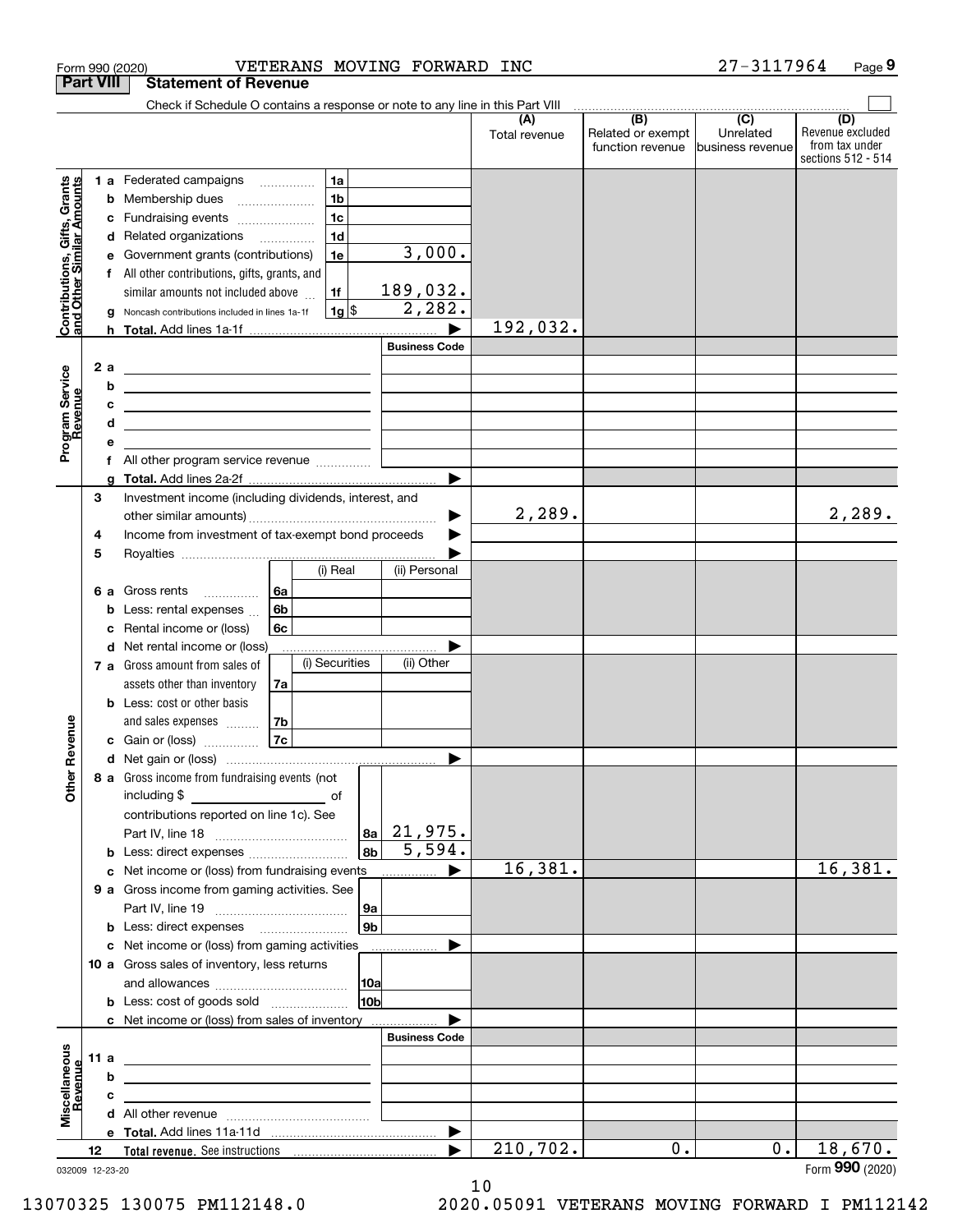$_{\rm Form}$   $_{990}$  (2020) <code>VETERANS MOVING FORWARD INC</code> 27-3117964  $_{\rm Page}$ **Part IX Statement of Functional Expenses**

*Section 501(c)(3) and 501(c)(4) organizations must complete all columns. All other organizations must complete column (A).*

|              | Check if Schedule O contains a response or note to any line in this Part IX                                                   |                      |                                    |                                           |                                |
|--------------|-------------------------------------------------------------------------------------------------------------------------------|----------------------|------------------------------------|-------------------------------------------|--------------------------------|
|              | Do not include amounts reported on lines 6b,<br>7b, 8b, 9b, and 10b of Part VIII.                                             | Total expenses       | (B)<br>Program service<br>expenses | (C)<br>Management and<br>general expenses | (D)<br>Fundraising<br>expenses |
| 1.           | Grants and other assistance to domestic organizations                                                                         |                      |                                    |                                           |                                |
|              | and domestic governments. See Part IV, line 21                                                                                |                      |                                    |                                           |                                |
| $\mathbf{2}$ | Grants and other assistance to domestic                                                                                       |                      |                                    |                                           |                                |
|              | individuals. See Part IV, line 22                                                                                             |                      |                                    |                                           |                                |
| 3            | Grants and other assistance to foreign                                                                                        |                      |                                    |                                           |                                |
|              | organizations, foreign governments, and foreign                                                                               |                      |                                    |                                           |                                |
|              | individuals. See Part IV, lines 15 and 16                                                                                     |                      |                                    |                                           |                                |
| 4            | Benefits paid to or for members                                                                                               |                      |                                    |                                           |                                |
| 5            | Compensation of current officers, directors,                                                                                  |                      |                                    |                                           |                                |
|              | trustees, and key employees                                                                                                   | 121,256.             | 72,753.                            | 12,126.                                   | 36,377.                        |
| 6            | Compensation not included above to disqualified                                                                               |                      |                                    |                                           |                                |
|              | persons (as defined under section 4958(f)(1)) and                                                                             |                      |                                    |                                           |                                |
|              | persons described in section 4958(c)(3)(B)                                                                                    | 129,999.             | 104,000.                           | 19,499.                                   | 6,500.                         |
| 7            | Other salaries and wages                                                                                                      |                      |                                    |                                           |                                |
| 8            | Pension plan accruals and contributions (include                                                                              |                      |                                    |                                           |                                |
|              | section 401(k) and 403(b) employer contributions)                                                                             |                      |                                    |                                           |                                |
| 9            |                                                                                                                               |                      |                                    |                                           |                                |
| 10           |                                                                                                                               | 19,221.              | 13,522.                            | 2,419.                                    | 3,280.                         |
| 11           | Fees for services (nonemployees):                                                                                             |                      |                                    |                                           |                                |
| a            |                                                                                                                               |                      |                                    |                                           |                                |
| b            |                                                                                                                               |                      |                                    |                                           |                                |
| c            |                                                                                                                               | 6,774.               | $\overline{911}$ .                 | 5,771.                                    | 92.                            |
| d            |                                                                                                                               |                      |                                    |                                           |                                |
| е            | Professional fundraising services. See Part IV, line 17                                                                       |                      |                                    |                                           |                                |
| f            | Investment management fees                                                                                                    |                      |                                    |                                           |                                |
| $\mathbf{q}$ | Other. (If line 11g amount exceeds 10% of line 25,                                                                            |                      |                                    |                                           |                                |
|              | column (A) amount, list line 11g expenses on Sch O.)                                                                          |                      |                                    |                                           |                                |
| 12           |                                                                                                                               | 3,926.               | 3,433.                             | 40.                                       | 453.                           |
| 13           |                                                                                                                               | 6,124.               | 2,039.                             | 925.                                      | 3,160.                         |
| 14           |                                                                                                                               | 14,028.              | 11,222.                            | 1,403.                                    | $\overline{1,403}$ .           |
| 15           |                                                                                                                               |                      |                                    |                                           |                                |
| 16           |                                                                                                                               | 35,060.              | 28,048.                            | 3,506.                                    | 3,506.                         |
| 17           | Travel                                                                                                                        | $\overline{2,132}$ . | 2,132.                             |                                           |                                |
| 18           | Payments of travel or entertainment expenses                                                                                  |                      |                                    |                                           |                                |
|              | for any federal, state, or local public officials                                                                             |                      |                                    |                                           |                                |
| 19           | Conferences, conventions, and meetings                                                                                        |                      |                                    |                                           |                                |
| 20           | Interest                                                                                                                      |                      |                                    |                                           |                                |
| 21           |                                                                                                                               |                      |                                    |                                           |                                |
| 22           | Depreciation, depletion, and amortization                                                                                     | 4,100.               | <u>2,127.</u>                      | 543.                                      | 1,430.                         |
| 23           | Insurance                                                                                                                     | 3,644.               | 1,989.                             | 1,655.                                    |                                |
| 24           | Other expenses. Itemize expenses not covered<br>above (List miscellaneous expenses on line 24e. If                            |                      |                                    |                                           |                                |
|              | line 24e amount exceeds 10% of line 25, column (A)                                                                            |                      |                                    |                                           |                                |
|              | amount, list line 24e expenses on Schedule O.)                                                                                |                      |                                    |                                           |                                |
| a            | SDIT EXPENSES                                                                                                                 | 31,833.              | 31,833.                            |                                           |                                |
|              | <b>TELEPHONE</b>                                                                                                              | 1,567.               | 1,253.                             | 157.                                      | 157.                           |
| с            |                                                                                                                               |                      |                                    |                                           |                                |
| d            |                                                                                                                               |                      |                                    |                                           |                                |
| е            | All other expenses                                                                                                            | 379,664.             | 275,262.                           | 48,044.                                   | 56, 358.                       |
| 25           | Total functional expenses. Add lines 1 through 24e                                                                            |                      |                                    |                                           |                                |
| 26           | <b>Joint costs.</b> Complete this line only if the organization                                                               |                      |                                    |                                           |                                |
|              | reported in column (B) joint costs from a combined                                                                            |                      |                                    |                                           |                                |
|              | educational campaign and fundraising solicitation.<br>Check here $\blacktriangleright$<br>if following SOP 98-2 (ASC 958-720) |                      |                                    |                                           |                                |
|              |                                                                                                                               |                      |                                    |                                           |                                |

032010 12-23-20

Form (2020) **990**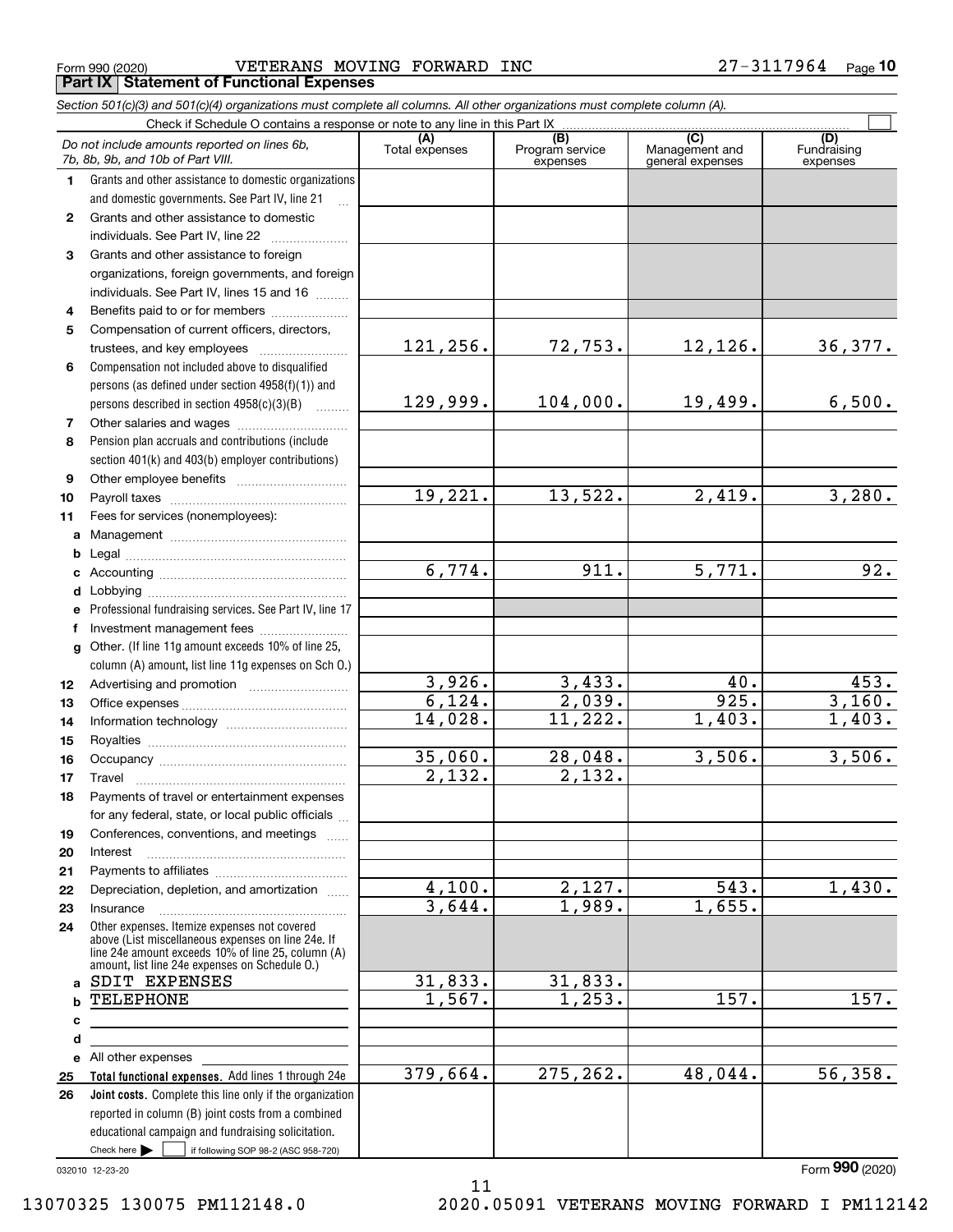| Form 990 (2020) |                               | VETERANS MOVING FORWARD |  | <b>INC</b> | 27-3117964 | Page |
|-----------------|-------------------------------|-------------------------|--|------------|------------|------|
|                 | <b>Part X   Balance Sheet</b> |                         |  |            |            |      |

|                             |    |                                                                                    |  |                          | (A)<br>Beginning of year |                 | (B)<br>End of year |
|-----------------------------|----|------------------------------------------------------------------------------------|--|--------------------------|--------------------------|-----------------|--------------------|
|                             | 1  |                                                                                    |  |                          | 90, 394.                 | $\mathbf{1}$    | 41,914.            |
|                             | 2  |                                                                                    |  | 238,439.                 | $\mathbf{2}$             | 318,351.        |                    |
|                             | з  |                                                                                    |  |                          |                          | 3               |                    |
|                             | 4  |                                                                                    |  |                          |                          | 4               |                    |
|                             | 5  | Loans and other receivables from any current or former officer, director,          |  |                          |                          |                 |                    |
|                             |    | trustee, key employee, creator or founder, substantial contributor, or 35%         |  |                          |                          |                 |                    |
|                             |    | controlled entity or family member of any of these persons                         |  |                          |                          | 5               |                    |
|                             | 6  | Loans and other receivables from other disqualified persons (as defined            |  |                          |                          |                 |                    |
|                             |    | under section $4958(f)(1)$ , and persons described in section $4958(c)(3)(B)$      |  | $\ldots$                 |                          | 6               |                    |
|                             | 7  |                                                                                    |  |                          | $\overline{7}$           |                 |                    |
| Assets                      | 8  |                                                                                    |  |                          |                          | 8               |                    |
|                             | 9  | Prepaid expenses and deferred charges                                              |  |                          | 3,345.                   | $\mathbf{9}$    | 1,419.             |
|                             |    | <b>10a</b> Land, buildings, and equipment: cost or other                           |  |                          |                          |                 |                    |
|                             |    | basis. Complete Part VI of Schedule D  10a                                         |  | $\frac{39,435}{9,422}$ . |                          |                 |                    |
|                             | b  | <u>  10b</u>  <br>Less: accumulated depreciation                                   |  |                          | 34, 113.                 | 10 <sub>c</sub> | 30,013.            |
|                             | 11 |                                                                                    |  | 11                       |                          |                 |                    |
|                             | 12 |                                                                                    |  | 12                       |                          |                 |                    |
|                             | 13 |                                                                                    |  | 13                       |                          |                 |                    |
|                             | 14 |                                                                                    |  | 14                       |                          |                 |                    |
|                             | 15 |                                                                                    |  |                          | 11,916.                  | 15              | 24,500.            |
|                             | 16 |                                                                                    |  |                          | 378, 207.                | 16              | 416, 197.          |
|                             | 17 |                                                                                    |  |                          | 8,779.                   | 17              | $\overline{56}$ .  |
|                             | 18 |                                                                                    |  |                          |                          | 18              |                    |
|                             | 19 |                                                                                    |  | 19                       |                          |                 |                    |
|                             | 20 |                                                                                    |  |                          |                          | 20              |                    |
|                             | 21 | Escrow or custodial account liability. Complete Part IV of Schedule D              |  | .                        |                          | 21              |                    |
|                             | 22 | Loans and other payables to any current or former officer, director,               |  |                          |                          |                 |                    |
| abilities                   |    | trustee, key employee, creator or founder, substantial contributor, or 35%         |  |                          |                          |                 |                    |
|                             |    | controlled entity or family member of any of these persons                         |  |                          |                          | 22              |                    |
| ⊐                           | 23 | Secured mortgages and notes payable to unrelated third parties                     |  |                          |                          | 23              |                    |
|                             | 24 | Unsecured notes and loans payable to unrelated third parties                       |  |                          |                          | 24              |                    |
|                             | 25 | Other liabilities (including federal income tax, payables to related third         |  |                          |                          |                 |                    |
|                             |    | parties, and other liabilities not included on lines 17-24). Complete Part X       |  |                          |                          |                 |                    |
|                             |    | of Schedule D                                                                      |  |                          | 0.1                      | 25              | <u>152,172.</u>    |
|                             | 26 |                                                                                    |  |                          | 8,779.                   | 26              | 152,228.           |
|                             |    | Organizations that follow FASB ASC 958, check here $\blacktriangleright \boxed{X}$ |  |                          |                          |                 |                    |
|                             |    | and complete lines 27, 28, 32, and 33.                                             |  |                          |                          |                 |                    |
|                             | 27 | Net assets without donor restrictions                                              |  |                          | 369,428.                 | 27              | 263,969.           |
|                             | 28 | Net assets with donor restrictions                                                 |  |                          |                          | 28              |                    |
|                             |    | Organizations that do not follow FASB ASC 958, check here $\blacktriangleright$    |  |                          |                          |                 |                    |
| Net Assets or Fund Balances |    | and complete lines 29 through 33.                                                  |  |                          |                          |                 |                    |
|                             | 29 |                                                                                    |  |                          |                          | 29              |                    |
|                             | 30 | Paid-in or capital surplus, or land, building, or equipment fund                   |  |                          |                          | 30              |                    |
|                             | 31 | Retained earnings, endowment, accumulated income, or other funds                   |  |                          |                          | 31              |                    |
|                             | 32 |                                                                                    |  |                          | 369,428.                 | 32              | 263,969.           |
|                             | 33 |                                                                                    |  |                          | 378,207.                 | 33              | 416,197.           |

Form (2020) **990**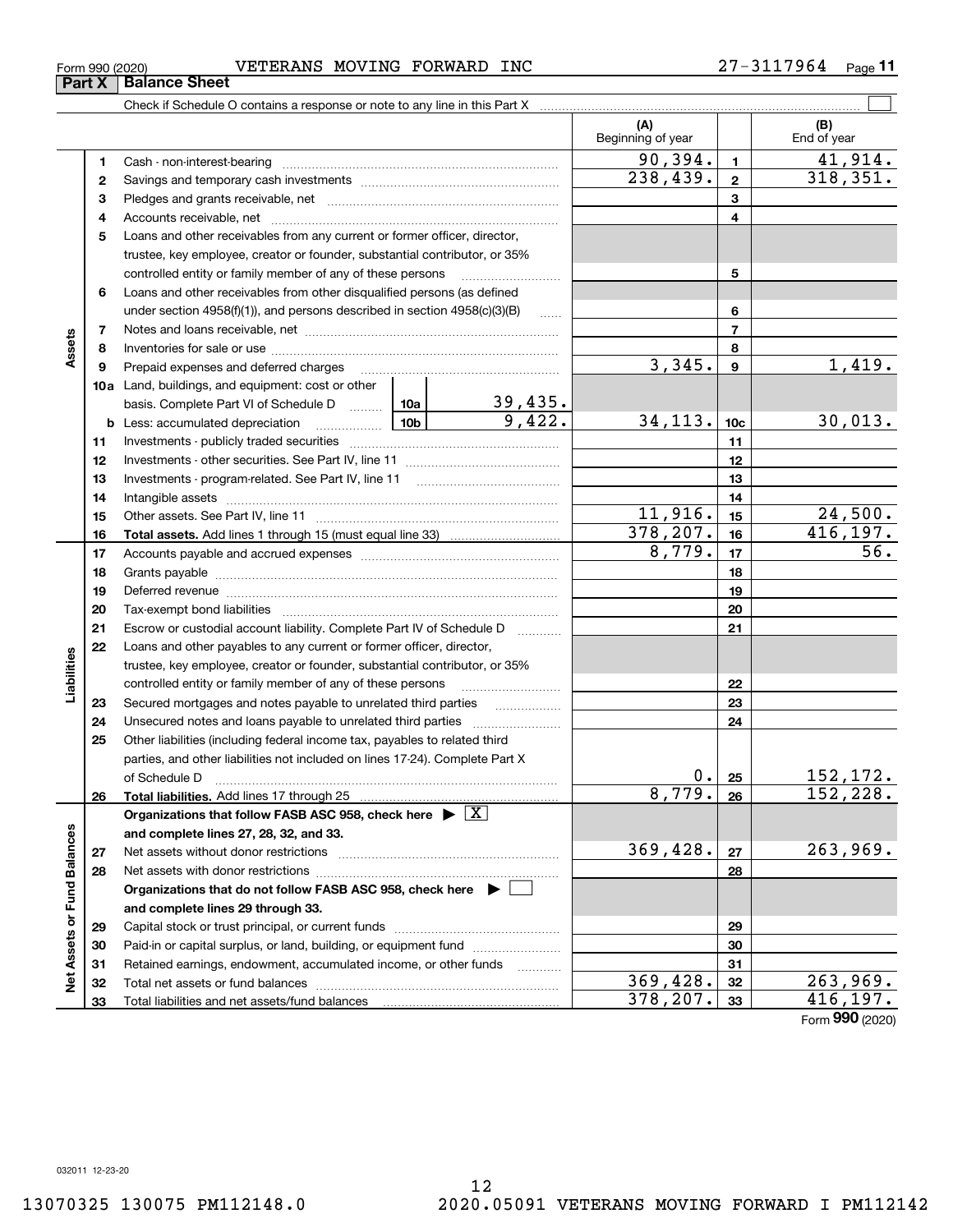|    | VETERANS MOVING FORWARD INC<br>Form 990 (2020)                                                                                  | 27-3117964 Page 12 |                |                          |
|----|---------------------------------------------------------------------------------------------------------------------------------|--------------------|----------------|--------------------------|
|    | Part XI<br><b>Reconciliation of Net Assets</b>                                                                                  |                    |                |                          |
|    |                                                                                                                                 |                    |                | $\overline{\mathbf{X}}$  |
|    |                                                                                                                                 |                    |                |                          |
| 1  | Total revenue (must equal Part VIII, column (A), line 12)                                                                       | $\mathbf{1}$       |                | 210,702.                 |
| 2  | Total expenses (must equal Part IX, column (A), line 25)                                                                        | $\mathbf{2}$       |                | 379,664.                 |
| 3  | Revenue less expenses. Subtract line 2 from line 1                                                                              | 3                  |                | $-168,962.$              |
| 4  |                                                                                                                                 | $\overline{4}$     |                | 369,428.                 |
| 5  | Net unrealized gains (losses) on investments                                                                                    | 5                  |                |                          |
| 6  |                                                                                                                                 | 6                  |                |                          |
| 7  |                                                                                                                                 | $\overline{7}$     |                |                          |
| 8  | Prior period adjustments                                                                                                        | 8                  |                | $\frac{8,109.}{55,394.}$ |
| 9  | Other changes in net assets or fund balances (explain on Schedule O)                                                            | 9                  |                |                          |
| 10 | Net assets or fund balances at end of year. Combine lines 3 through 9 (must equal Part X, line 32,                              |                    |                |                          |
|    | column (B))                                                                                                                     | 10                 |                | 263,969.                 |
|    | Part XII Financial Statements and Reporting                                                                                     |                    |                |                          |
|    |                                                                                                                                 |                    |                |                          |
|    |                                                                                                                                 |                    |                | No<br>Yes                |
| 1. | $\boxed{\mathbf{X}}$ Accrual<br>Accounting method used to prepare the Form 990: <u>II</u> Cash<br>Other                         |                    |                |                          |
|    | If the organization changed its method of accounting from a prior year or checked "Other," explain in Schedule O.               |                    |                |                          |
|    | 2a Were the organization's financial statements compiled or reviewed by an independent accountant?                              |                    | 2a             | x                        |
|    | If "Yes," check a box below to indicate whether the financial statements for the year were compiled or reviewed on a            |                    |                |                          |
|    | separate basis, consolidated basis, or both:                                                                                    |                    |                |                          |
|    | Separate basis<br>Consolidated basis<br>Both consolidated and separate basis                                                    |                    |                |                          |
|    | <b>b</b> Were the organization's financial statements audited by an independent accountant?                                     |                    | 2 <sub>b</sub> | x                        |
|    | If "Yes," check a box below to indicate whether the financial statements for the year were audited on a separate basis,         |                    |                |                          |
|    | consolidated basis, or both:                                                                                                    |                    |                |                          |
|    | Separate basis<br><b>Consolidated basis</b><br>Both consolidated and separate basis                                             |                    |                |                          |
|    | c If "Yes" to line 2a or 2b, does the organization have a committee that assumes responsibility for oversight of the audit,     |                    |                |                          |
|    |                                                                                                                                 |                    | 2c             |                          |
|    | If the organization changed either its oversight process or selection process during the tax year, explain on Schedule O.       |                    |                |                          |
|    | 3a As a result of a federal award, was the organization required to undergo an audit or audits as set forth in the Single Audit |                    |                |                          |
|    |                                                                                                                                 |                    | За             | x                        |
|    | b If "Yes," did the organization undergo the required audit or audits? If the organization did not undergo the required audit   |                    |                |                          |
|    |                                                                                                                                 |                    | 3b             |                          |

Form (2020) **990**

032012 12-23-20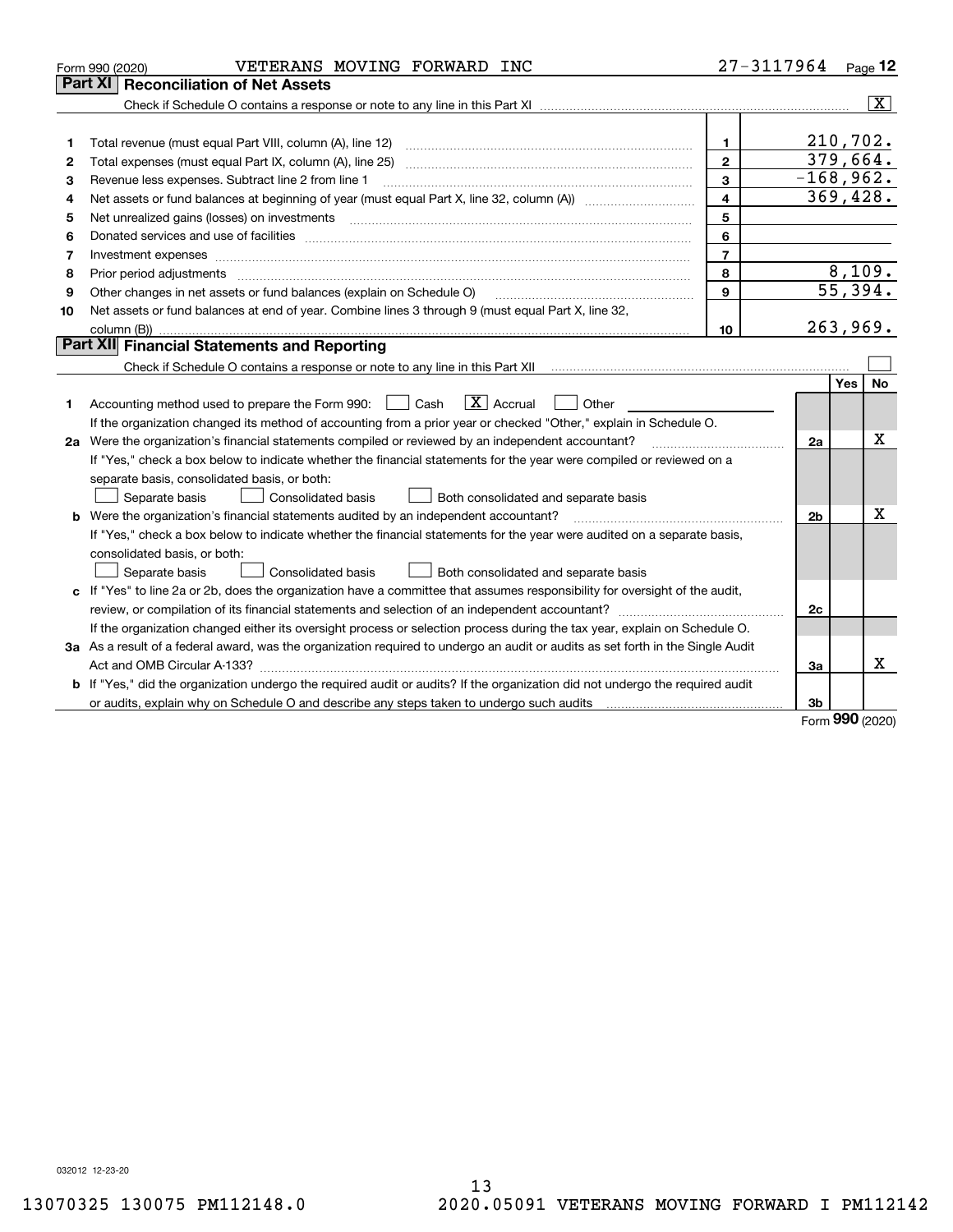| <b>SCHEDULE A</b> |
|-------------------|
|-------------------|

Department of the Treasury Internal Revenue Service

| (Form 990 or 990-EZ) |  |  |  |  |
|----------------------|--|--|--|--|
|----------------------|--|--|--|--|

# **Public Charity Status and Public Support**

**Complete if the organization is a section 501(c)(3) organization or a section 4947(a)(1) nonexempt charitable trust.**

| Attach to Form 990 or Form 990-EZ. |  |
|------------------------------------|--|
|------------------------------------|--|

**| Go to www.irs.gov/Form990 for instructions and the latest information.**

| OMB No. 1545-0047                   |  |
|-------------------------------------|--|
| 2020                                |  |
| <b>Open to Public</b><br>Inspection |  |

|               |                     | Name of the organization                                                                                                                     |          |                                                        |                             |                                 |                            | <b>Employer identification number</b>              |
|---------------|---------------------|----------------------------------------------------------------------------------------------------------------------------------------------|----------|--------------------------------------------------------|-----------------------------|---------------------------------|----------------------------|----------------------------------------------------|
|               |                     |                                                                                                                                              |          | VETERANS MOVING FORWARD INC                            |                             |                                 |                            | 27-3117964                                         |
| <b>Part I</b> |                     | Reason for Public Charity Status. (All organizations must complete this part.) See instructions.                                             |          |                                                        |                             |                                 |                            |                                                    |
|               |                     | The organization is not a private foundation because it is: (For lines 1 through 12, check only one box.)                                    |          |                                                        |                             |                                 |                            |                                                    |
| 1             |                     | A church, convention of churches, or association of churches described in section 170(b)(1)(A)(i).                                           |          |                                                        |                             |                                 |                            |                                                    |
| 2             |                     | A school described in section 170(b)(1)(A)(ii). (Attach Schedule E (Form 990 or 990-EZ).)                                                    |          |                                                        |                             |                                 |                            |                                                    |
| З             |                     | A hospital or a cooperative hospital service organization described in section 170(b)(1)(A)(iii).                                            |          |                                                        |                             |                                 |                            |                                                    |
|               |                     | A medical research organization operated in conjunction with a hospital described in section 170(b)(1)(A)(iii). Enter the hospital's name,   |          |                                                        |                             |                                 |                            |                                                    |
|               |                     | city, and state:                                                                                                                             |          |                                                        |                             |                                 |                            |                                                    |
| 5             |                     | An organization operated for the benefit of a college or university owned or operated by a governmental unit described in                    |          |                                                        |                             |                                 |                            |                                                    |
|               |                     | section 170(b)(1)(A)(iv). (Complete Part II.)                                                                                                |          |                                                        |                             |                                 |                            |                                                    |
| 6             |                     | A federal, state, or local government or governmental unit described in section 170(b)(1)(A)(v).                                             |          |                                                        |                             |                                 |                            |                                                    |
| 7             |                     | An organization that normally receives a substantial part of its support from a governmental unit or from the general public described in    |          |                                                        |                             |                                 |                            |                                                    |
|               |                     | section 170(b)(1)(A)(vi). (Complete Part II.)                                                                                                |          |                                                        |                             |                                 |                            |                                                    |
| 8             |                     | A community trust described in section 170(b)(1)(A)(vi). (Complete Part II.)                                                                 |          |                                                        |                             |                                 |                            |                                                    |
| 9             |                     | An agricultural research organization described in section 170(b)(1)(A)(ix) operated in conjunction with a land-grant college                |          |                                                        |                             |                                 |                            |                                                    |
|               |                     | or university or a non-land-grant college of agriculture (see instructions). Enter the name, city, and state of the college or               |          |                                                        |                             |                                 |                            |                                                    |
|               |                     | university:                                                                                                                                  |          |                                                        |                             |                                 |                            |                                                    |
| 10            | $\lfloor x \rfloor$ | An organization that normally receives (1) more than 33 1/3% of its support from contributions, membership fees, and gross receipts from     |          |                                                        |                             |                                 |                            |                                                    |
|               |                     | activities related to its exempt functions, subject to certain exceptions; and (2) no more than 33 1/3% of its support from gross investment |          |                                                        |                             |                                 |                            |                                                    |
|               |                     | income and unrelated business taxable income (less section 511 tax) from businesses acquired by the organization after June 30, 1975.        |          |                                                        |                             |                                 |                            |                                                    |
|               |                     | See section 509(a)(2). (Complete Part III.)                                                                                                  |          |                                                        |                             |                                 |                            |                                                    |
| 11            |                     | An organization organized and operated exclusively to test for public safety. See section 509(a)(4).                                         |          |                                                        |                             |                                 |                            |                                                    |
| 12            |                     | An organization organized and operated exclusively for the benefit of, to perform the functions of, or to carry out the purposes of one or   |          |                                                        |                             |                                 |                            |                                                    |
|               |                     | more publicly supported organizations described in section 509(a)(1) or section 509(a)(2). See section 509(a)(3). Check the box in           |          |                                                        |                             |                                 |                            |                                                    |
|               |                     | lines 12a through 12d that describes the type of supporting organization and complete lines 12e, 12f, and 12g.                               |          |                                                        |                             |                                 |                            |                                                    |
| а             |                     | Type I. A supporting organization operated, supervised, or controlled by its supported organization(s), typically by giving                  |          |                                                        |                             |                                 |                            |                                                    |
|               |                     | the supported organization(s) the power to regularly appoint or elect a majority of the directors or trustees of the supporting              |          |                                                        |                             |                                 |                            |                                                    |
|               |                     | organization. You must complete Part IV, Sections A and B.                                                                                   |          |                                                        |                             |                                 |                            |                                                    |
| b             |                     | Type II. A supporting organization supervised or controlled in connection with its supported organization(s), by having                      |          |                                                        |                             |                                 |                            |                                                    |
|               |                     | control or management of the supporting organization vested in the same persons that control or manage the supported                         |          |                                                        |                             |                                 |                            |                                                    |
|               |                     | organization(s). You must complete Part IV, Sections A and C.                                                                                |          |                                                        |                             |                                 |                            |                                                    |
| c             |                     | Type III functionally integrated. A supporting organization operated in connection with, and functionally integrated with,                   |          |                                                        |                             |                                 |                            |                                                    |
|               |                     | its supported organization(s) (see instructions). You must complete Part IV, Sections A, D, and E.                                           |          |                                                        |                             |                                 |                            |                                                    |
| d             |                     | Type III non-functionally integrated. A supporting organization operated in connection with its supported organization(s)                    |          |                                                        |                             |                                 |                            |                                                    |
|               |                     | that is not functionally integrated. The organization generally must satisfy a distribution requirement and an attentiveness                 |          |                                                        |                             |                                 |                            |                                                    |
|               |                     | requirement (see instructions). You must complete Part IV, Sections A and D, and Part V.                                                     |          |                                                        |                             |                                 |                            |                                                    |
| е             |                     | Check this box if the organization received a written determination from the IRS that it is a Type I, Type II, Type III                      |          |                                                        |                             |                                 |                            |                                                    |
|               |                     | functionally integrated, or Type III non-functionally integrated supporting organization.                                                    |          |                                                        |                             |                                 |                            |                                                    |
|               |                     | f Enter the number of supported organizations                                                                                                |          |                                                        |                             |                                 |                            |                                                    |
|               |                     | g Provide the following information about the supported organization(s).                                                                     |          |                                                        |                             |                                 |                            |                                                    |
|               |                     | (i) Name of supported                                                                                                                        | (ii) EIN | (iii) Type of organization<br>(described on lines 1-10 | in your governing document? | (iv) Is the organization listed | (v) Amount of monetary     | (vi) Amount of other<br>support (see instructions) |
|               |                     | organization                                                                                                                                 |          | above (see instructions))                              | Yes                         | No                              | support (see instructions) |                                                    |
|               |                     |                                                                                                                                              |          |                                                        |                             |                                 |                            |                                                    |
|               |                     |                                                                                                                                              |          |                                                        |                             |                                 |                            |                                                    |
|               |                     |                                                                                                                                              |          |                                                        |                             |                                 |                            |                                                    |
|               |                     |                                                                                                                                              |          |                                                        |                             |                                 |                            |                                                    |
|               |                     |                                                                                                                                              |          |                                                        |                             |                                 |                            |                                                    |
|               |                     |                                                                                                                                              |          |                                                        |                             |                                 |                            |                                                    |
|               |                     |                                                                                                                                              |          |                                                        |                             |                                 |                            |                                                    |
|               |                     |                                                                                                                                              |          |                                                        |                             |                                 |                            |                                                    |
|               |                     |                                                                                                                                              |          |                                                        |                             |                                 |                            |                                                    |
|               |                     |                                                                                                                                              |          |                                                        |                             |                                 |                            |                                                    |
| Total         |                     |                                                                                                                                              |          |                                                        |                             |                                 |                            |                                                    |

LHA For Paperwork Reduction Act Notice, see the Instructions for Form 990 or 990-EZ. <sub>032021</sub> o1-25-21 Schedule A (Form 990 or 990-EZ) 2020 14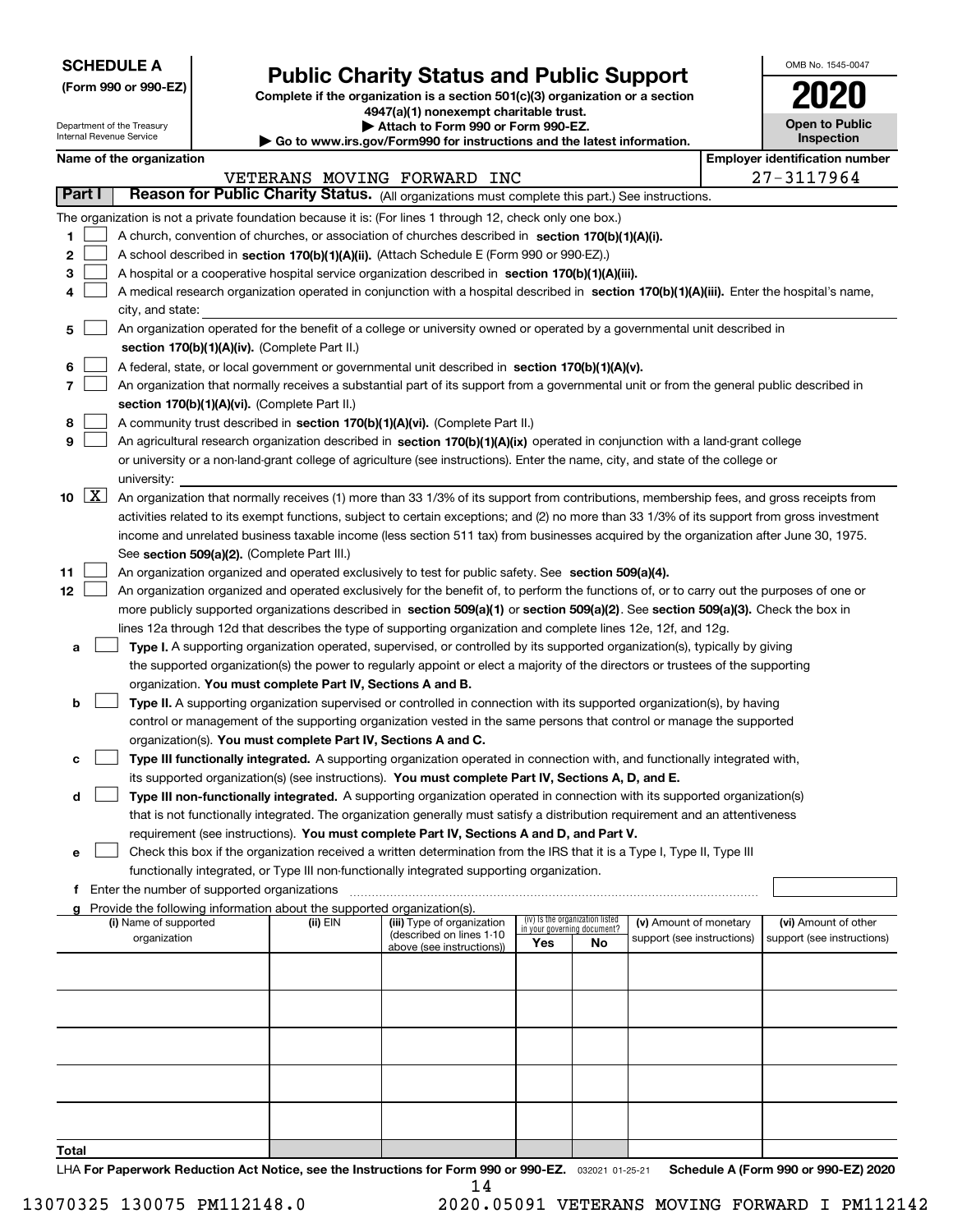#### Schedule A (Form 990 or 990-EZ) 2020 Page VETERANS MOVING FORWARD INC 27-3117964 **Part II** Support Schedule for Organizations Described in Sections 170(b)(1)(A)(iv) and 170(b)(1)(A)(vi)

27-3117964 Page 2

(Complete only if you checked the box on line 5, 7, or 8 of Part I or if the organization failed to qualify under Part III. If the organization fails to qualify under the tests listed below, please complete Part III.)

|    | <b>Section A. Public Support</b>                                                                                                                                                                                              |          |          |            |            |                                      |           |
|----|-------------------------------------------------------------------------------------------------------------------------------------------------------------------------------------------------------------------------------|----------|----------|------------|------------|--------------------------------------|-----------|
|    | Calendar year (or fiscal year beginning in) $\blacktriangleright$                                                                                                                                                             | (a) 2016 | (b) 2017 | $(c)$ 2018 | $(d)$ 2019 | (e) 2020                             | (f) Total |
|    | <b>1</b> Gifts, grants, contributions, and                                                                                                                                                                                    |          |          |            |            |                                      |           |
|    | membership fees received. (Do not                                                                                                                                                                                             |          |          |            |            |                                      |           |
|    | include any "unusual grants.")                                                                                                                                                                                                |          |          |            |            |                                      |           |
|    | 2 Tax revenues levied for the organ-                                                                                                                                                                                          |          |          |            |            |                                      |           |
|    | ization's benefit and either paid to                                                                                                                                                                                          |          |          |            |            |                                      |           |
|    | or expended on its behalf                                                                                                                                                                                                     |          |          |            |            |                                      |           |
|    | 3 The value of services or facilities                                                                                                                                                                                         |          |          |            |            |                                      |           |
|    | furnished by a governmental unit to                                                                                                                                                                                           |          |          |            |            |                                      |           |
|    | the organization without charge                                                                                                                                                                                               |          |          |            |            |                                      |           |
|    | <b>4 Total.</b> Add lines 1 through 3                                                                                                                                                                                         |          |          |            |            |                                      |           |
| 5. | The portion of total contributions                                                                                                                                                                                            |          |          |            |            |                                      |           |
|    | by each person (other than a                                                                                                                                                                                                  |          |          |            |            |                                      |           |
|    | governmental unit or publicly                                                                                                                                                                                                 |          |          |            |            |                                      |           |
|    | supported organization) included                                                                                                                                                                                              |          |          |            |            |                                      |           |
|    | on line 1 that exceeds 2% of the                                                                                                                                                                                              |          |          |            |            |                                      |           |
|    | amount shown on line 11,                                                                                                                                                                                                      |          |          |            |            |                                      |           |
|    | column (f)                                                                                                                                                                                                                    |          |          |            |            |                                      |           |
|    | 6 Public support. Subtract line 5 from line 4.                                                                                                                                                                                |          |          |            |            |                                      |           |
|    | <b>Section B. Total Support</b>                                                                                                                                                                                               |          |          |            |            |                                      |           |
|    | Calendar year (or fiscal year beginning in) $\blacktriangleright$                                                                                                                                                             | (a) 2016 | (b) 2017 | $(c)$ 2018 | $(d)$ 2019 | (e) 2020                             | (f) Total |
|    | 7 Amounts from line 4                                                                                                                                                                                                         |          |          |            |            |                                      |           |
| 8  | Gross income from interest,                                                                                                                                                                                                   |          |          |            |            |                                      |           |
|    | dividends, payments received on                                                                                                                                                                                               |          |          |            |            |                                      |           |
|    | securities loans, rents, royalties,                                                                                                                                                                                           |          |          |            |            |                                      |           |
|    | and income from similar sources                                                                                                                                                                                               |          |          |            |            |                                      |           |
| 9  | Net income from unrelated business                                                                                                                                                                                            |          |          |            |            |                                      |           |
|    | activities, whether or not the                                                                                                                                                                                                |          |          |            |            |                                      |           |
|    | business is regularly carried on                                                                                                                                                                                              |          |          |            |            |                                      |           |
|    | <b>10</b> Other income. Do not include gain                                                                                                                                                                                   |          |          |            |            |                                      |           |
|    | or loss from the sale of capital                                                                                                                                                                                              |          |          |            |            |                                      |           |
|    | assets (Explain in Part VI.)                                                                                                                                                                                                  |          |          |            |            |                                      |           |
|    | 11 Total support. Add lines 7 through 10                                                                                                                                                                                      |          |          |            |            |                                      |           |
|    | <b>12</b> Gross receipts from related activities, etc. (see instructions)                                                                                                                                                     |          |          |            |            | 12                                   |           |
|    | 13 First 5 years. If the Form 990 is for the organization's first, second, third, fourth, or fifth tax year as a section 501(c)(3)                                                                                            |          |          |            |            |                                      |           |
|    | organization, check this box and stop here manufactured and state and state and state and state and state and stop here and stop here are all and state and state and state and state and state and state and state and state |          |          |            |            |                                      |           |
|    | <b>Section C. Computation of Public Support Percentage</b>                                                                                                                                                                    |          |          |            |            |                                      |           |
|    | 14 Public support percentage for 2020 (line 6, column (f), divided by line 11, column (f) <i>mummumumum</i>                                                                                                                   |          |          |            |            | 14                                   | %         |
|    |                                                                                                                                                                                                                               |          |          |            |            | 15                                   | %         |
|    | 16a 33 1/3% support test - 2020. If the organization did not check the box on line 13, and line 14 is 33 1/3% or more, check this box and                                                                                     |          |          |            |            |                                      |           |
|    | stop here. The organization qualifies as a publicly supported organization                                                                                                                                                    |          |          |            |            |                                      |           |
|    | b 33 1/3% support test - 2019. If the organization did not check a box on line 13 or 16a, and line 15 is 33 1/3% or more, check this box                                                                                      |          |          |            |            |                                      |           |
|    | and stop here. The organization qualifies as a publicly supported organization                                                                                                                                                |          |          |            |            |                                      |           |
|    | 17a 10% -facts-and-circumstances test - 2020. If the organization did not check a box on line 13, 16a, or 16b, and line 14 is 10% or more,                                                                                    |          |          |            |            |                                      |           |
|    | and if the organization meets the facts-and-circumstances test, check this box and stop here. Explain in Part VI how the organization                                                                                         |          |          |            |            |                                      |           |
|    | meets the facts-and-circumstances test. The organization qualifies as a publicly supported organization                                                                                                                       |          |          |            |            |                                      |           |
|    | <b>b 10% -facts-and-circumstances test - 2019.</b> If the organization did not check a box on line 13, 16a, 16b, or 17a, and line 15 is 10% or                                                                                |          |          |            |            |                                      |           |
|    | more, and if the organization meets the facts-and-circumstances test, check this box and stop here. Explain in Part VI how the                                                                                                |          |          |            |            |                                      |           |
|    | organization meets the facts-and-circumstances test. The organization qualifies as a publicly supported organization                                                                                                          |          |          |            |            |                                      |           |
|    | 18 Private foundation. If the organization did not check a box on line 13, 16a, 16b, 17a, or 17b, check this box and see instructions                                                                                         |          |          |            |            |                                      |           |
|    |                                                                                                                                                                                                                               |          |          |            |            | Schedule A (Form 990 or 990-F7) 2020 |           |

**Schedule A (Form 990 or 990-EZ) 2020**

032022 01-25-21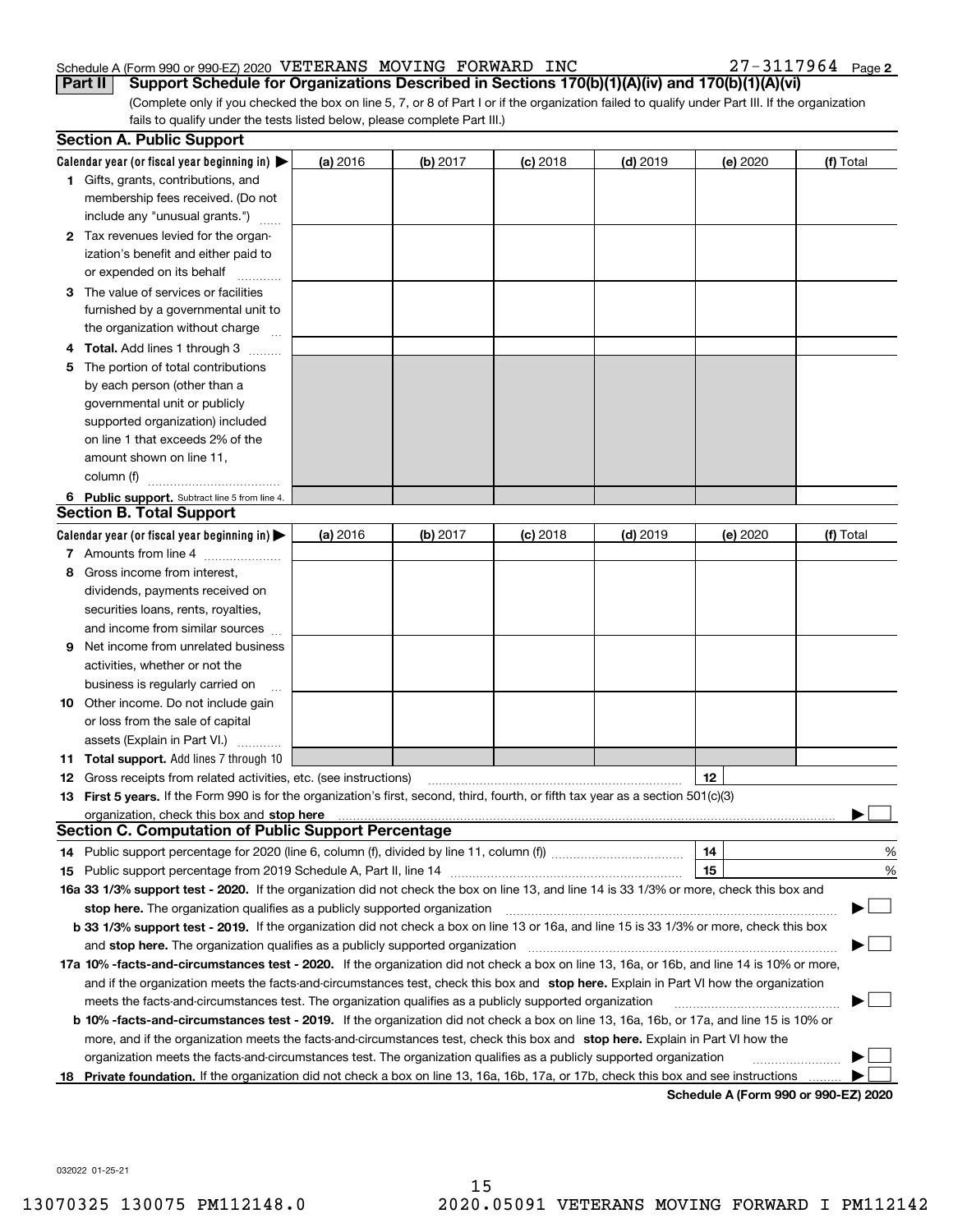#### Schedule A (Form 990 or 990-EZ) 2020 Page VETERANS MOVING FORWARD INC 27-3117964 **Part III Support Schedule for Organizations Described in Section 509(a)(2)**

(Complete only if you checked the box on line 10 of Part I or if the organization failed to qualify under Part II. If the organization fails to qualify under the tests listed below, please complete Part II.)

#### **8 Public support.** (Subtract line 7c from line 6.) **b** Amounts included on lines 2 and 3 received from other than disqualified persons that exceed the greater of \$5,000 or 1% of the amount on line 13 for the year  $\ldots$ ............... **13 Total support.** (Add lines 9, 10c, 11, and 12.) 032023 01-25-21 **Calendar year (or fiscal year beginning in) | Calendar year (or fiscal year beginning in) | (a)** 2016 **| (b)** 2017 **| (c)** 2018 **| (d)** 2019 **| (e)** 2020 **| (f) 1**Gifts, grants, contributions, and **2** Gross receipts from admissions, **3** Gross receipts from activities that **4**Tax revenues levied for the organ-**5** The value of services or facilities **6 Total.** Add lines 1 through 5  $\ldots$ ... **7a**Amounts included on lines 1, 2, and **c** Add lines 7a and 7b  $\ldots$   $\ldots$   $\ldots$  ... **(a)** 2016 **| (b)** 2017 **| (c)** 2018 **| (d)** 2019 **| (e)** 2020 **| (f) 9** Amounts from line 6  $^{10}$ **10a**Gross income from interest, **b** Unrelated business taxable income **c** Add lines 10a and 10b  $^{100}$ **11** Net income from unrelated business **12** Other income. Do not include gain **14 First 5 years.**  If the Form 990 is for the organization's first, second, third, fourth, or fifth tax year as a section 501(c)(3) organization, **stop here** check this box and | **1516151617** Investment income percentage for 2020 (line 10c, column (f), divided by line 13, column (f)) **18 2019** Investment income percentage from Schedule A, Part III, line 17 ~~~~~~~~~~~~~~~~~~**19a 33 1/3% support tests - 2020.** If the organization did not check the box on line 14, and line 15 is more than 33 1/3%, and line 17 is not **20Private foundation.**  If the organization did not check a box on line 14, 19a, or 19b, check this box and see instructions | **1718b 33 1/3% support tests - 2019.** If the organization did not check a box on line 14 or line 19a, and line 16 is more than 33 1/3%, and more than 33 1/3%, check this box and stop here. The organization qualifies as a publicly supported organization *manimumment* line 18 is not more than 33 1/3%, check this box and stop here. The organization qualifies as a publicly supported organization  $\Box$ **Schedule A (Form 990 or 990-EZ) 2020** (less section 511 taxes) from businesses acquired after June 30, 1975 (a) 2016 16 **| (b)** 2017 **| (c)** 2018 **| (d)** 2019 **| (e)** 2020 **| (f)** Total membership fees received. (Do not include any "unusual grants.") merchandise sold or services performed, or facilities furnished in any activity that is related to the organization's tax-exempt purpose are not an unrelated trade or business under section 513  $\quad$ ization's benefit and either paid to or expended on its behalf  $^{+}_{-}\,$   $^{+}\,$   $^{+}\,$ furnished by a governmental unit to the organization without charge 3 received from disqualified persons (a) 2016 16 **| (b)** 2017 **| (c)** 2018 **| (d)** 2019 **| (e)** 2020 **| (f)** Total dividends, payments received on securities loans, rents, royalties, and income from similar sources activities not included in line 10b, whether or not the business is regularly carried on or loss from the sale of capital assets (Explain in Part VI.) ............ Public support percentage for 2020 (line 8, column (f), divided by line 13, column (f)) Public support percentage from 2019 Schedule A, Part III, line 15 % 89.32 % 89.83 % .82 % .64 **Section A. Public Support Section B. Total Support Section C. Computation of Public Support Percentage Section D. Computation of Investment Income Percentage**  $\mathcal{L}^{\text{max}}$  $\boxed{\text{X}}$  $\mathcal{L}^{\text{max}}$  $\mathcal{L}^{\text{max}}$ 209,079. 238,756. 241,433. 315,750. 192,032. 1197050. 70,559. 70,559. 279,638. 238,756. 241,433. 315,750. 192,032. 1267609. 279,638. 238,756. 241,433. 315,750. 192,032. 1267609. 0. 50,000. 26,000. 25,000. 25,000. 126,000. 50,000. 26,000. 25,000. 25,000. 126,000. 1141609.  $304. | 2,713. | 3,064. | 2,135. | 2,289. | 10,505.$ 304. 2,713. 3,064. 2,135. 2,289. 10,505. 1278114. 279,942. 241,469. 244,497. 317,885. 194,321. 16

13070325 130075 PM112148.0 2020.05091 VETERANS MOVING FORWARD I PM112142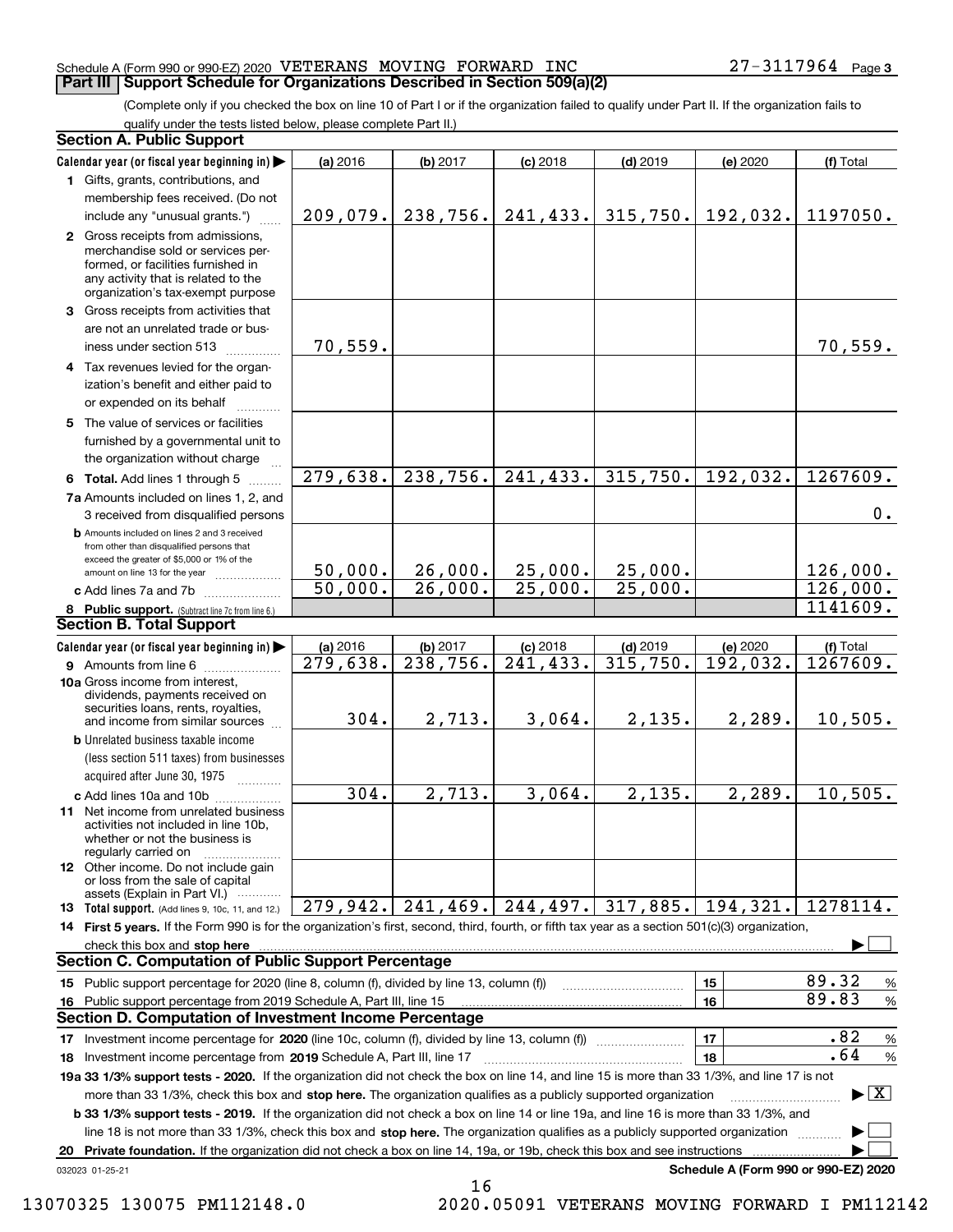### Schedule A (Form 990 or 990-EZ) 2020 Page VETERANS MOVING FORWARD INC 27-3117964

### **Part IV Supporting Organizations**

(Complete only if you checked a box in line 12 on Part I. If you checked box 12a, Part I, complete Sections A and B. If you checked box 12b, Part I, complete Sections A and C. If you checked box 12c, Part I, complete Sections A, D, and E. If you checked box 12d, Part I, complete Sections A and D, and complete Part V.)

### **Section A. All Supporting Organizations**

- **1** Are all of the organization's supported organizations listed by name in the organization's governing documents? If "No," describe in **Part VI** how the supported organizations are designated. If designated by *class or purpose, describe the designation. If historic and continuing relationship, explain.*
- **2** Did the organization have any supported organization that does not have an IRS determination of status under section 509(a)(1) or (2)? If "Yes," explain in Part VI how the organization determined that the supported *organization was described in section 509(a)(1) or (2).*
- **3a** Did the organization have a supported organization described in section 501(c)(4), (5), or (6)? If "Yes," answer *lines 3b and 3c below.*
- **b** Did the organization confirm that each supported organization qualified under section 501(c)(4), (5), or (6) and satisfied the public support tests under section 509(a)(2)? If "Yes," describe in **Part VI** when and how the *organization made the determination.*
- **c**Did the organization ensure that all support to such organizations was used exclusively for section 170(c)(2)(B) purposes? If "Yes," explain in **Part VI** what controls the organization put in place to ensure such use.
- **4a***If* Was any supported organization not organized in the United States ("foreign supported organization")? *"Yes," and if you checked box 12a or 12b in Part I, answer lines 4b and 4c below.*
- **b** Did the organization have ultimate control and discretion in deciding whether to make grants to the foreign supported organization? If "Yes," describe in **Part VI** how the organization had such control and discretion *despite being controlled or supervised by or in connection with its supported organizations.*
- **c** Did the organization support any foreign supported organization that does not have an IRS determination under sections 501(c)(3) and 509(a)(1) or (2)? If "Yes," explain in **Part VI** what controls the organization used *to ensure that all support to the foreign supported organization was used exclusively for section 170(c)(2)(B) purposes.*
- **5a** Did the organization add, substitute, or remove any supported organizations during the tax year? If "Yes," answer lines 5b and 5c below (if applicable). Also, provide detail in **Part VI,** including (i) the names and EIN *numbers of the supported organizations added, substituted, or removed; (ii) the reasons for each such action; (iii) the authority under the organization's organizing document authorizing such action; and (iv) how the action was accomplished (such as by amendment to the organizing document).*
- **b** Type I or Type II only. Was any added or substituted supported organization part of a class already designated in the organization's organizing document?
- **cSubstitutions only.**  Was the substitution the result of an event beyond the organization's control?
- **6** Did the organization provide support (whether in the form of grants or the provision of services or facilities) to **Part VI.** *If "Yes," provide detail in* support or benefit one or more of the filing organization's supported organizations? anyone other than (i) its supported organizations, (ii) individuals that are part of the charitable class benefited by one or more of its supported organizations, or (iii) other supporting organizations that also
- **7**Did the organization provide a grant, loan, compensation, or other similar payment to a substantial contributor *If "Yes," complete Part I of Schedule L (Form 990 or 990-EZ).* regard to a substantial contributor? (as defined in section 4958(c)(3)(C)), a family member of a substantial contributor, or a 35% controlled entity with
- **8** Did the organization make a loan to a disqualified person (as defined in section 4958) not described in line 7? *If "Yes," complete Part I of Schedule L (Form 990 or 990-EZ).*
- **9a** Was the organization controlled directly or indirectly at any time during the tax year by one or more in section 509(a)(1) or (2))? If "Yes," *provide detail in* <code>Part VI.</code> disqualified persons, as defined in section 4946 (other than foundation managers and organizations described
- **b** Did one or more disqualified persons (as defined in line 9a) hold a controlling interest in any entity in which the supporting organization had an interest? If "Yes," provide detail in P**art VI**.
- **c**Did a disqualified person (as defined in line 9a) have an ownership interest in, or derive any personal benefit from, assets in which the supporting organization also had an interest? If "Yes," provide detail in P**art VI.**
- **10a** Was the organization subject to the excess business holdings rules of section 4943 because of section supporting organizations)? If "Yes," answer line 10b below. 4943(f) (regarding certain Type II supporting organizations, and all Type III non-functionally integrated
- **b** Did the organization have any excess business holdings in the tax year? (Use Schedule C, Form 4720, to *determine whether the organization had excess business holdings.)*

032024 01-25-21

**10b**

**Schedule A (Form 990 or 990-EZ) 2020**

**1**

**2**

**3a**

**3b**

**3c**

**4a**

**4b**

**4c**

**5a**

**5b5c**

**6**

**7**

**8**

**9a**

**9b**

**9c**

**10a**

**YesNo**

17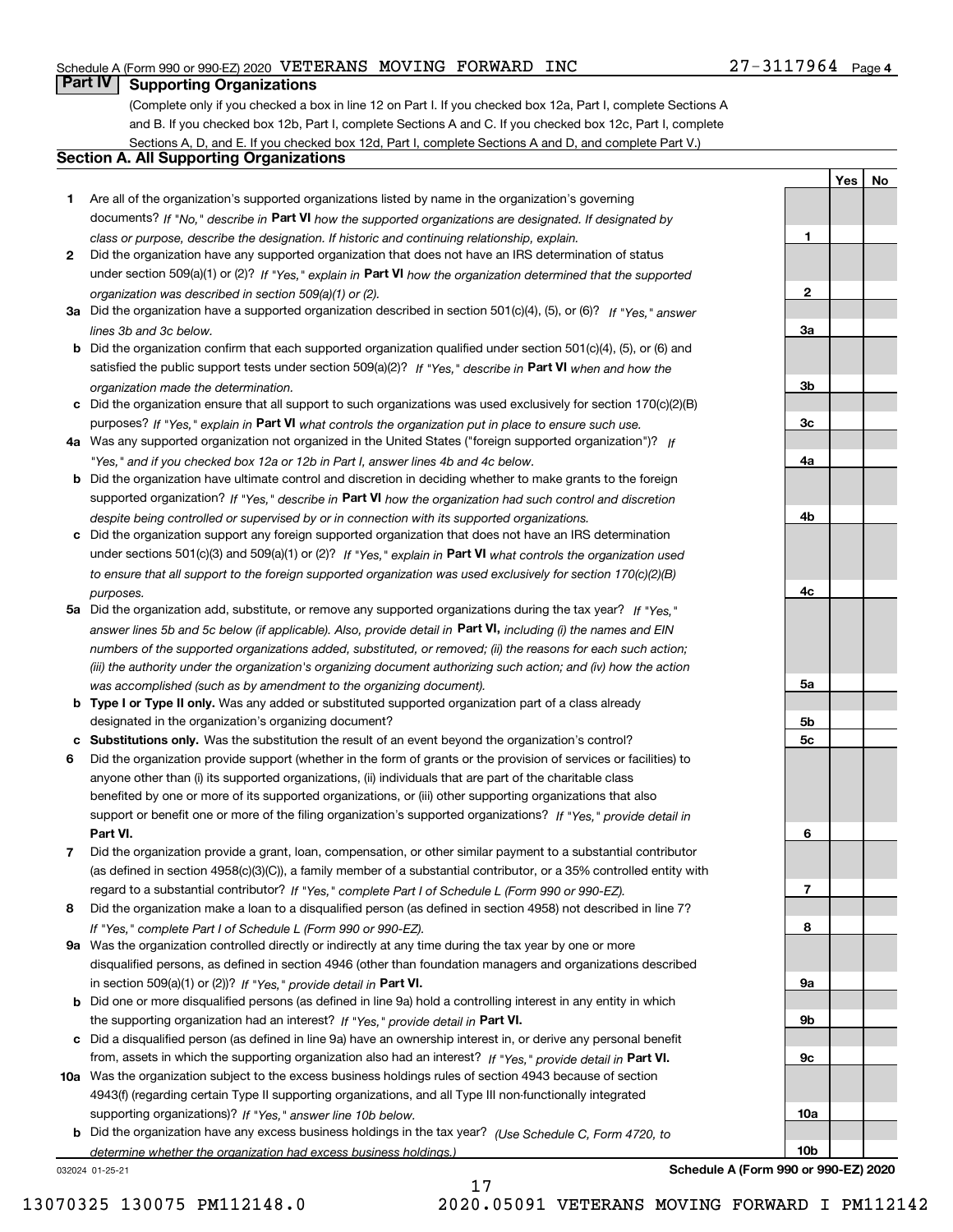#### Schedule A (Form 990 or 990-EZ) 2020 Page VETERANS MOVING FORWARD INC 27-3117964

|              | <b>Supporting Organizations (continued)</b><br>Part IV                                                                                                                                                                                                    |                 |     |    |
|--------------|-----------------------------------------------------------------------------------------------------------------------------------------------------------------------------------------------------------------------------------------------------------|-----------------|-----|----|
|              |                                                                                                                                                                                                                                                           |                 | Yes | No |
| 11           | Has the organization accepted a gift or contribution from any of the following persons?                                                                                                                                                                   |                 |     |    |
|              | a A person who directly or indirectly controls, either alone or together with persons described in lines 11b and                                                                                                                                          |                 |     |    |
|              | 11c below, the governing body of a supported organization?                                                                                                                                                                                                | 11a             |     |    |
|              | <b>b</b> A family member of a person described in line 11a above?                                                                                                                                                                                         | 11 <sub>b</sub> |     |    |
|              | c A 35% controlled entity of a person described in line 11a or 11b above? If "Yes" to line 11a, 11b, or 11c, provide                                                                                                                                      |                 |     |    |
|              | detail in Part VI.                                                                                                                                                                                                                                        | 11c             |     |    |
|              | <b>Section B. Type I Supporting Organizations</b>                                                                                                                                                                                                         |                 |     |    |
|              |                                                                                                                                                                                                                                                           |                 | Yes | No |
| 1.           | Did the governing body, members of the governing body, officers acting in their official capacity, or membership of one or                                                                                                                                |                 |     |    |
|              | more supported organizations have the power to regularly appoint or elect at least a majority of the organization's officers,                                                                                                                             |                 |     |    |
|              | directors, or trustees at all times during the tax year? If "No," describe in Part VI how the supported organization(s)<br>effectively operated, supervised, or controlled the organization's activities. If the organization had more than one supported |                 |     |    |
|              | organization, describe how the powers to appoint and/or remove officers, directors, or trustees were allocated among the                                                                                                                                  |                 |     |    |
|              | supported organizations and what conditions or restrictions, if any, applied to such powers during the tax year.                                                                                                                                          | 1               |     |    |
| $\mathbf{2}$ | Did the organization operate for the benefit of any supported organization other than the supported                                                                                                                                                       |                 |     |    |
|              | organization(s) that operated, supervised, or controlled the supporting organization? If "Yes," explain in                                                                                                                                                |                 |     |    |
|              | <b>Part VI</b> how providing such benefit carried out the purposes of the supported organization(s) that operated,                                                                                                                                        |                 |     |    |
|              | supervised, or controlled the supporting organization.                                                                                                                                                                                                    | $\mathbf{2}$    |     |    |
|              | Section C. Type II Supporting Organizations                                                                                                                                                                                                               |                 |     |    |
|              |                                                                                                                                                                                                                                                           |                 | Yes | No |
| 1.           | Were a majority of the organization's directors or trustees during the tax year also a majority of the directors                                                                                                                                          |                 |     |    |
|              | or trustees of each of the organization's supported organization(s)? If "No," describe in Part VI how control                                                                                                                                             |                 |     |    |
|              | or management of the supporting organization was vested in the same persons that controlled or managed                                                                                                                                                    |                 |     |    |
|              | the supported organization(s).<br>Section D. All Type III Supporting Organizations                                                                                                                                                                        | 1               |     |    |
|              |                                                                                                                                                                                                                                                           |                 |     |    |
|              |                                                                                                                                                                                                                                                           |                 | Yes | No |
| 1            | Did the organization provide to each of its supported organizations, by the last day of the fifth month of the<br>organization's tax year, (i) a written notice describing the type and amount of support provided during the prior tax                   |                 |     |    |
|              | year, (ii) a copy of the Form 990 that was most recently filed as of the date of notification, and (iii) copies of the                                                                                                                                    |                 |     |    |
|              | organization's governing documents in effect on the date of notification, to the extent not previously provided?                                                                                                                                          | 1               |     |    |
| 2            | Were any of the organization's officers, directors, or trustees either (i) appointed or elected by the supported                                                                                                                                          |                 |     |    |
|              | organization(s) or (ii) serving on the governing body of a supported organization? If "No," explain in Part VI how                                                                                                                                        |                 |     |    |
|              | the organization maintained a close and continuous working relationship with the supported organization(s).                                                                                                                                               | $\mathbf{2}$    |     |    |
| 3            | By reason of the relationship described in line 2, above, did the organization's supported organizations have a                                                                                                                                           |                 |     |    |
|              | significant voice in the organization's investment policies and in directing the use of the organization's                                                                                                                                                |                 |     |    |
|              | income or assets at all times during the tax year? If "Yes," describe in Part VI the role the organization's                                                                                                                                              |                 |     |    |
|              | supported organizations played in this regard.                                                                                                                                                                                                            | з               |     |    |
|              | Section E. Type III Functionally Integrated Supporting Organizations                                                                                                                                                                                      |                 |     |    |
| 1            | Check the box next to the method that the organization used to satisfy the Integral Part Test during the year (see instructions).                                                                                                                         |                 |     |    |
| a            | The organization satisfied the Activities Test. Complete line 2 below.                                                                                                                                                                                    |                 |     |    |
| b            | The organization is the parent of each of its supported organizations. Complete line 3 below.                                                                                                                                                             |                 |     |    |
| c            | The organization supported a governmental entity. Describe in Part VI how you supported a governmental entity (see instructions).                                                                                                                         |                 |     |    |
| 2            | Activities Test. Answer lines 2a and 2b below.                                                                                                                                                                                                            |                 | Yes | No |
| a            | Did substantially all of the organization's activities during the tax year directly further the exempt purposes of                                                                                                                                        |                 |     |    |
|              | the supported organization(s) to which the organization was responsive? If "Yes," then in Part VI identify                                                                                                                                                |                 |     |    |
|              | those supported organizations and explain how these activities directly furthered their exempt purposes,                                                                                                                                                  |                 |     |    |
|              | how the organization was responsive to those supported organizations, and how the organization determined                                                                                                                                                 |                 |     |    |
|              | that these activities constituted substantially all of its activities.                                                                                                                                                                                    | 2a              |     |    |
|              | <b>b</b> Did the activities described in line 2a, above, constitute activities that, but for the organization's involvement,                                                                                                                              |                 |     |    |
|              | one or more of the organization's supported organization(s) would have been engaged in? If "Yes," explain in                                                                                                                                              |                 |     |    |
|              | <b>Part VI</b> the reasons for the organization's position that its supported organization(s) would have engaged in                                                                                                                                       |                 |     |    |
|              | these activities but for the organization's involvement.                                                                                                                                                                                                  | 2b              |     |    |

**3** Parent of Supported Organizations. Answer lines 3a and 3b below.

**a** Did the organization have the power to regularly appoint or elect a majority of the officers, directors, or trustees of each of the supported organizations? If "Yes" or "No" provide details in **Part VI.** 

**b** Did the organization exercise a substantial degree of direction over the policies, programs, and activities of each of its supported organizations? If "Yes," describe in Part VI the role played by the organization in this regard.

18

032025 01-25-21

**Schedule A (Form 990 or 990-EZ) 2020**

**3a**

**3b**

13070325 130075 PM112148.0 2020.05091 VETERANS MOVING FORWARD I PM112142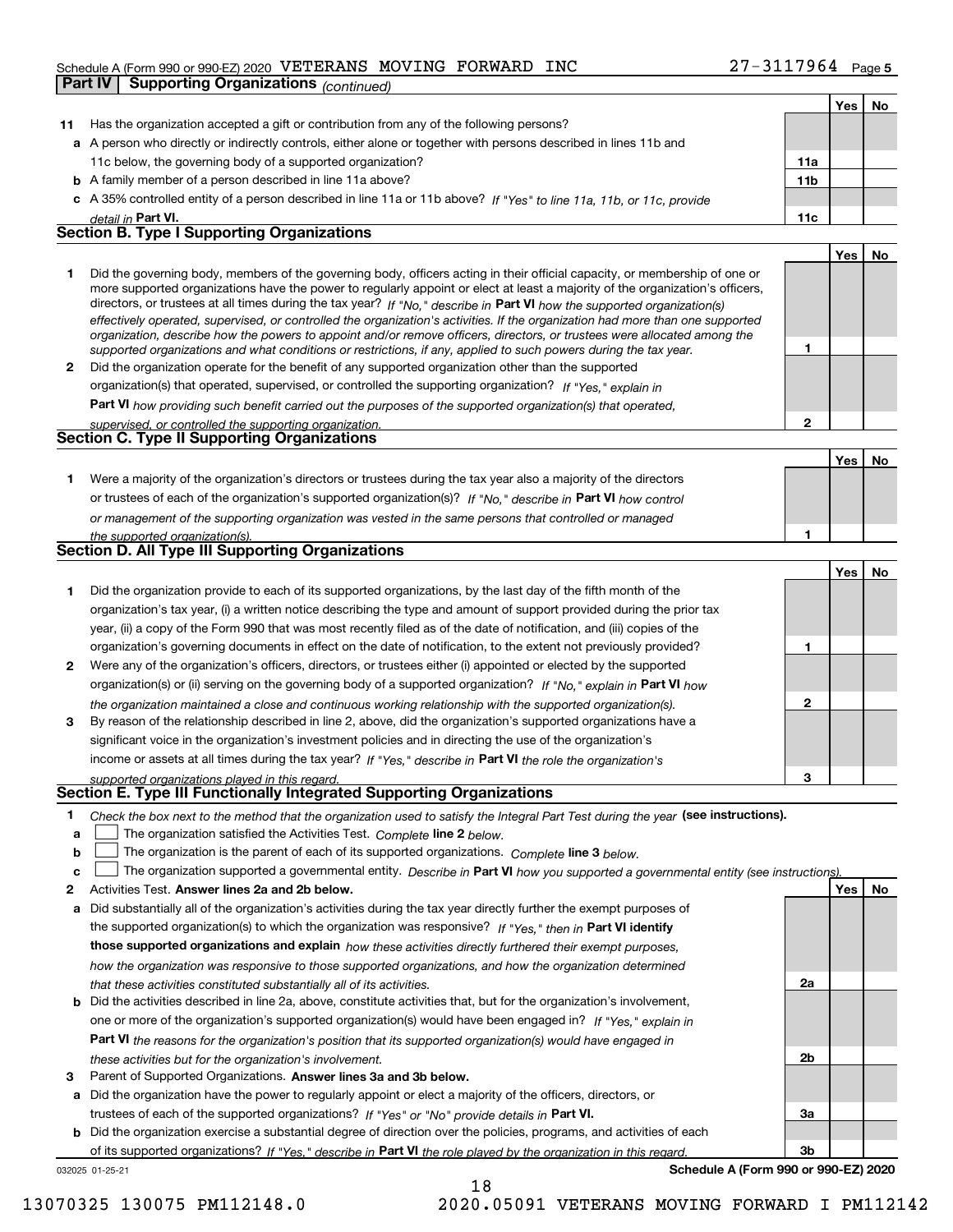| <b>Part V</b> Type III Non-Functionally Integrated 509(a)(3) Supporting Organizations |  |  |                       |  |
|---------------------------------------------------------------------------------------|--|--|-----------------------|--|
| Schedule A (Form 990 or 990-EZ) 2020 VETERANS MOVING FORWARD INC                      |  |  | $27 - 3117964$ Page 6 |  |

1 Check here if the organization satisfied the Integral Part Test as a qualifying trust on Nov. 20, 1970 (explain in Part VI). See instructions. All other Type III non-functionally integrated supporting organizations must complete Sections A through E.

|              | Section A - Adjusted Net Income                                                                                                   |                | (A) Prior Year | (B) Current Year<br>(optional) |
|--------------|-----------------------------------------------------------------------------------------------------------------------------------|----------------|----------------|--------------------------------|
| 1            | Net short-term capital gain                                                                                                       | 1              |                |                                |
| 2            | Recoveries of prior-year distributions                                                                                            | $\mathbf{2}$   |                |                                |
| 3            | Other gross income (see instructions)                                                                                             | 3              |                |                                |
| 4            | Add lines 1 through 3.                                                                                                            | 4              |                |                                |
| 5            | Depreciation and depletion                                                                                                        | 5              |                |                                |
| 6            | Portion of operating expenses paid or incurred for production or                                                                  |                |                |                                |
|              | collection of gross income or for management, conservation, or                                                                    |                |                |                                |
|              | maintenance of property held for production of income (see instructions)                                                          | 6              |                |                                |
| 7            | Other expenses (see instructions)                                                                                                 | $\overline{7}$ |                |                                |
| 8            | Adjusted Net Income (subtract lines 5, 6, and 7 from line 4)                                                                      | 8              |                |                                |
|              | <b>Section B - Minimum Asset Amount</b>                                                                                           |                | (A) Prior Year | (B) Current Year<br>(optional) |
| 1            | Aggregate fair market value of all non-exempt-use assets (see                                                                     |                |                |                                |
|              | instructions for short tax year or assets held for part of year):                                                                 |                |                |                                |
|              | <b>a</b> Average monthly value of securities                                                                                      | 1a             |                |                                |
|              | <b>b</b> Average monthly cash balances                                                                                            | 1 <sub>b</sub> |                |                                |
|              | c Fair market value of other non-exempt-use assets                                                                                | 1c             |                |                                |
|              | d Total (add lines 1a, 1b, and 1c)                                                                                                | 1d             |                |                                |
|              | e Discount claimed for blockage or other factors                                                                                  |                |                |                                |
|              | (explain in detail in Part VI):                                                                                                   |                |                |                                |
| $\mathbf{2}$ | Acquisition indebtedness applicable to non-exempt-use assets                                                                      | $\mathbf{2}$   |                |                                |
| 3            | Subtract line 2 from line 1d.                                                                                                     | 3              |                |                                |
| 4            | Cash deemed held for exempt use. Enter 0.015 of line 3 (for greater amount,                                                       |                |                |                                |
|              | see instructions).                                                                                                                | 4              |                |                                |
| 5            | Net value of non-exempt-use assets (subtract line 4 from line 3)                                                                  | 5              |                |                                |
| 6            | Multiply line 5 by 0.035.                                                                                                         | 6              |                |                                |
| 7            | Recoveries of prior-year distributions                                                                                            | $\overline{7}$ |                |                                |
| 8            | Minimum Asset Amount (add line 7 to line 6)                                                                                       | 8              |                |                                |
|              | <b>Section C - Distributable Amount</b>                                                                                           |                |                | <b>Current Year</b>            |
| 1            | Adjusted net income for prior year (from Section A, line 8, column A)                                                             | 1              |                |                                |
| 2            | Enter 0.85 of line 1.                                                                                                             | $\mathbf{2}$   |                |                                |
| 3            | Minimum asset amount for prior year (from Section B, line 8, column A)                                                            | 3              |                |                                |
| 4            | Enter greater of line 2 or line 3.                                                                                                | 4              |                |                                |
| 5            | Income tax imposed in prior year                                                                                                  | 5              |                |                                |
| 6            | <b>Distributable Amount.</b> Subtract line 5 from line 4, unless subject to                                                       |                |                |                                |
|              | emergency temporary reduction (see instructions).                                                                                 | 6              |                |                                |
| 7            | Check here if the current year is the organization's first as a non-functionally integrated Type III supporting organization (see |                |                |                                |

instructions).

**1**

**Schedule A (Form 990 or 990-EZ) 2020**

032026 01-25-21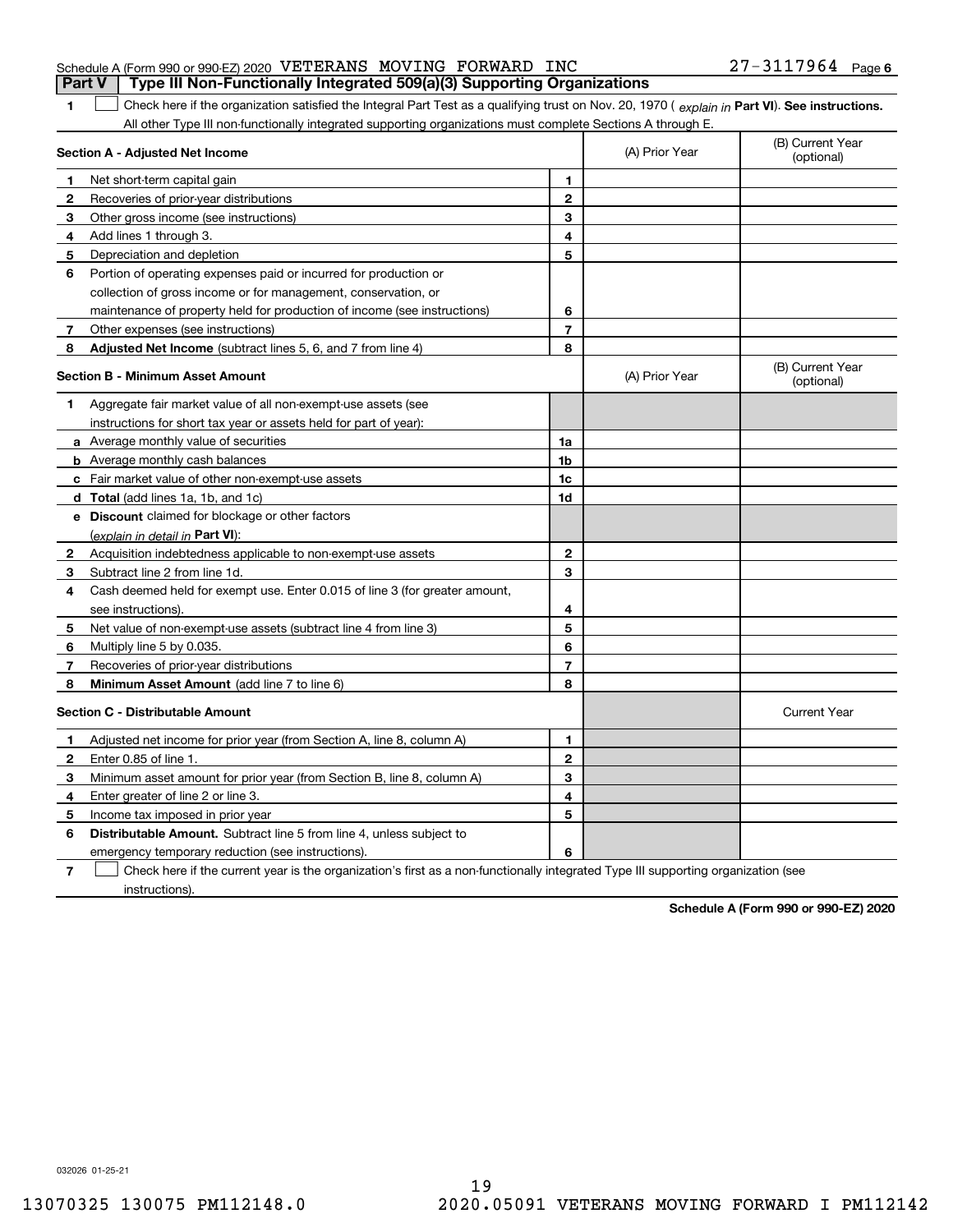#### Schedule A (Form 990 or 990-EZ) 2020 Page VETERANS MOVING FORWARD INC 27-3117964

| <b>Part V</b> | Type III Non-Functionally Integrated 509(a)(3) Supporting Organizations                    |                             | (continued)                           |    |                                         |
|---------------|--------------------------------------------------------------------------------------------|-----------------------------|---------------------------------------|----|-----------------------------------------|
|               | <b>Section D - Distributions</b>                                                           |                             |                                       |    | <b>Current Year</b>                     |
| 1             | Amounts paid to supported organizations to accomplish exempt purposes                      |                             |                                       | 1  |                                         |
| 2             | Amounts paid to perform activity that directly furthers exempt purposes of supported       |                             |                                       |    |                                         |
|               | organizations, in excess of income from activity                                           |                             |                                       | 2  |                                         |
| 3             | Administrative expenses paid to accomplish exempt purposes of supported organizations      |                             |                                       | 3  |                                         |
| 4             | Amounts paid to acquire exempt-use assets                                                  |                             |                                       | 4  |                                         |
| 5             | Qualified set-aside amounts (prior IRS approval required - provide details in Part VI)     |                             |                                       | 5  |                                         |
| 6             | Other distributions (describe in Part VI). See instructions.                               |                             |                                       | 6  |                                         |
| 7             | Total annual distributions. Add lines 1 through 6.                                         |                             |                                       | 7  |                                         |
| 8             | Distributions to attentive supported organizations to which the organization is responsive |                             |                                       |    |                                         |
|               | (provide details in Part VI). See instructions.                                            |                             |                                       | 8  |                                         |
| 9             | Distributable amount for 2020 from Section C, line 6                                       |                             |                                       | 9  |                                         |
| 10            | Line 8 amount divided by line 9 amount                                                     |                             |                                       | 10 |                                         |
|               |                                                                                            | (i)                         | (ii)                                  |    | (iii)                                   |
|               | <b>Section E - Distribution Allocations</b> (see instructions)                             | <b>Excess Distributions</b> | <b>Underdistributions</b><br>Pre-2020 |    | <b>Distributable</b><br>Amount for 2020 |
| 1             | Distributable amount for 2020 from Section C, line 6                                       |                             |                                       |    |                                         |
| 2             | Underdistributions, if any, for years prior to 2020 (reason-                               |                             |                                       |    |                                         |
|               | able cause required - explain in Part VI). See instructions.                               |                             |                                       |    |                                         |
| 3             | Excess distributions carryover, if any, to 2020                                            |                             |                                       |    |                                         |
|               | <b>a</b> From 2015                                                                         |                             |                                       |    |                                         |
|               | <b>b</b> From 2016                                                                         |                             |                                       |    |                                         |
|               | c From 2017                                                                                |                             |                                       |    |                                         |
|               | <b>d</b> From 2018                                                                         |                             |                                       |    |                                         |
|               | e From 2019                                                                                |                             |                                       |    |                                         |
|               | f Total of lines 3a through 3e                                                             |                             |                                       |    |                                         |
|               | g Applied to underdistributions of prior years                                             |                             |                                       |    |                                         |
|               | <b>h</b> Applied to 2020 distributable amount                                              |                             |                                       |    |                                         |
|               | Carryover from 2015 not applied (see instructions)                                         |                             |                                       |    |                                         |
|               | Remainder. Subtract lines 3g, 3h, and 3i from line 3f.                                     |                             |                                       |    |                                         |
| 4             | Distributions for 2020 from Section D,                                                     |                             |                                       |    |                                         |
|               | line $7:$                                                                                  |                             |                                       |    |                                         |
|               | a Applied to underdistributions of prior years                                             |                             |                                       |    |                                         |
|               | <b>b</b> Applied to 2020 distributable amount                                              |                             |                                       |    |                                         |
|               | c Remainder. Subtract lines 4a and 4b from line 4.                                         |                             |                                       |    |                                         |
| 5             | Remaining underdistributions for years prior to 2020, if                                   |                             |                                       |    |                                         |
|               | any. Subtract lines 3g and 4a from line 2. For result greater                              |                             |                                       |    |                                         |
|               | than zero, explain in Part VI. See instructions.                                           |                             |                                       |    |                                         |
| 6             | Remaining underdistributions for 2020. Subtract lines 3h                                   |                             |                                       |    |                                         |
|               | and 4b from line 1. For result greater than zero, explain in                               |                             |                                       |    |                                         |
|               | Part VI. See instructions.                                                                 |                             |                                       |    |                                         |
| 7             | Excess distributions carryover to 2021. Add lines 3j                                       |                             |                                       |    |                                         |
|               | and 4c.                                                                                    |                             |                                       |    |                                         |
| 8             | Breakdown of line 7:                                                                       |                             |                                       |    |                                         |
|               | a Excess from 2016                                                                         |                             |                                       |    |                                         |
|               | <b>b</b> Excess from 2017                                                                  |                             |                                       |    |                                         |
|               | c Excess from 2018                                                                         |                             |                                       |    |                                         |
|               | d Excess from 2019                                                                         |                             |                                       |    |                                         |
|               | e Excess from 2020                                                                         |                             |                                       |    |                                         |

**Schedule A (Form 990 or 990-EZ) 2020**

032027 01-25-21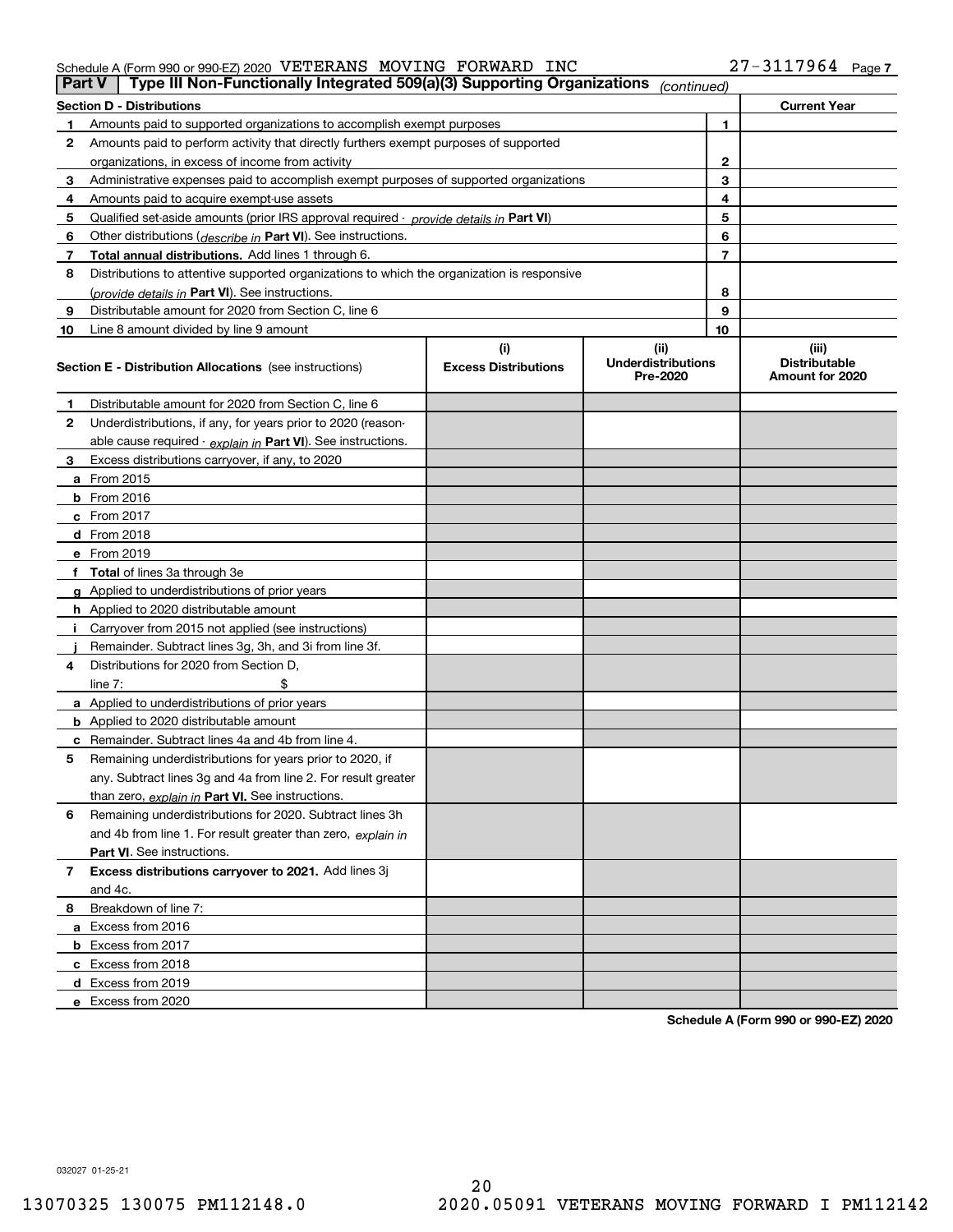| <b>Part VI</b>  | Schedule A (Form 990 or 990-EZ) 2020 VETERANS MOVING FORWARD INC                                                                                                                                                                                                                    |    | $27 - 3117964$ Page 8                         |
|-----------------|-------------------------------------------------------------------------------------------------------------------------------------------------------------------------------------------------------------------------------------------------------------------------------------|----|-----------------------------------------------|
|                 | <b>Supplemental Information.</b> Provide the explanations required by Part II, line 10; Part II, line 17a or 17b; Part III, line 12;<br>Part IV, Section A, lines 1, 2, 3b, 3c, 4b, 4c, 5a, 6, 9a, 9b, 9c, 11a, 11b, and 11c; Part IV,                                              |    |                                               |
|                 | line 1; Part IV, Section D, lines 2 and 3; Part IV, Section E, lines 1c, 2a, 2b, 3a, and 3b; Part V, line 1; Part V, Section B, line 1e; Part V,<br>Section D, lines 5, 6, and 8; and Part V, Section E, lines 2, 5, and 6. Also complete this part for any additional information. |    |                                               |
|                 | (See instructions.)                                                                                                                                                                                                                                                                 |    |                                               |
|                 |                                                                                                                                                                                                                                                                                     |    |                                               |
|                 |                                                                                                                                                                                                                                                                                     |    |                                               |
|                 |                                                                                                                                                                                                                                                                                     |    |                                               |
|                 |                                                                                                                                                                                                                                                                                     |    |                                               |
|                 |                                                                                                                                                                                                                                                                                     |    |                                               |
|                 |                                                                                                                                                                                                                                                                                     |    |                                               |
|                 |                                                                                                                                                                                                                                                                                     |    |                                               |
|                 |                                                                                                                                                                                                                                                                                     |    |                                               |
|                 |                                                                                                                                                                                                                                                                                     |    |                                               |
|                 |                                                                                                                                                                                                                                                                                     |    |                                               |
|                 |                                                                                                                                                                                                                                                                                     |    |                                               |
|                 |                                                                                                                                                                                                                                                                                     |    |                                               |
|                 |                                                                                                                                                                                                                                                                                     |    |                                               |
|                 |                                                                                                                                                                                                                                                                                     |    |                                               |
|                 |                                                                                                                                                                                                                                                                                     |    |                                               |
|                 |                                                                                                                                                                                                                                                                                     |    |                                               |
|                 |                                                                                                                                                                                                                                                                                     |    |                                               |
|                 |                                                                                                                                                                                                                                                                                     |    |                                               |
|                 |                                                                                                                                                                                                                                                                                     |    |                                               |
|                 |                                                                                                                                                                                                                                                                                     |    |                                               |
|                 |                                                                                                                                                                                                                                                                                     |    |                                               |
|                 |                                                                                                                                                                                                                                                                                     |    |                                               |
|                 |                                                                                                                                                                                                                                                                                     |    |                                               |
|                 |                                                                                                                                                                                                                                                                                     |    |                                               |
|                 |                                                                                                                                                                                                                                                                                     |    |                                               |
|                 |                                                                                                                                                                                                                                                                                     |    |                                               |
|                 |                                                                                                                                                                                                                                                                                     |    |                                               |
|                 |                                                                                                                                                                                                                                                                                     |    |                                               |
|                 |                                                                                                                                                                                                                                                                                     |    |                                               |
|                 |                                                                                                                                                                                                                                                                                     |    |                                               |
|                 |                                                                                                                                                                                                                                                                                     |    |                                               |
|                 |                                                                                                                                                                                                                                                                                     |    |                                               |
|                 |                                                                                                                                                                                                                                                                                     |    |                                               |
|                 |                                                                                                                                                                                                                                                                                     |    |                                               |
|                 |                                                                                                                                                                                                                                                                                     |    |                                               |
|                 |                                                                                                                                                                                                                                                                                     |    |                                               |
|                 |                                                                                                                                                                                                                                                                                     |    |                                               |
|                 |                                                                                                                                                                                                                                                                                     |    |                                               |
|                 |                                                                                                                                                                                                                                                                                     |    |                                               |
|                 |                                                                                                                                                                                                                                                                                     |    |                                               |
|                 |                                                                                                                                                                                                                                                                                     |    |                                               |
|                 |                                                                                                                                                                                                                                                                                     |    |                                               |
|                 |                                                                                                                                                                                                                                                                                     |    |                                               |
|                 |                                                                                                                                                                                                                                                                                     |    |                                               |
|                 |                                                                                                                                                                                                                                                                                     |    |                                               |
|                 |                                                                                                                                                                                                                                                                                     |    |                                               |
|                 |                                                                                                                                                                                                                                                                                     |    |                                               |
|                 |                                                                                                                                                                                                                                                                                     |    |                                               |
|                 |                                                                                                                                                                                                                                                                                     |    |                                               |
| 032028 01-25-21 |                                                                                                                                                                                                                                                                                     |    | Schedule A (Form 990 or 990-EZ) 2020          |
|                 |                                                                                                                                                                                                                                                                                     | 21 |                                               |
|                 | 13070325 130075 PM112148.0                                                                                                                                                                                                                                                          |    | 2020.05091 VETERANS MOVING FORWARD I PM112142 |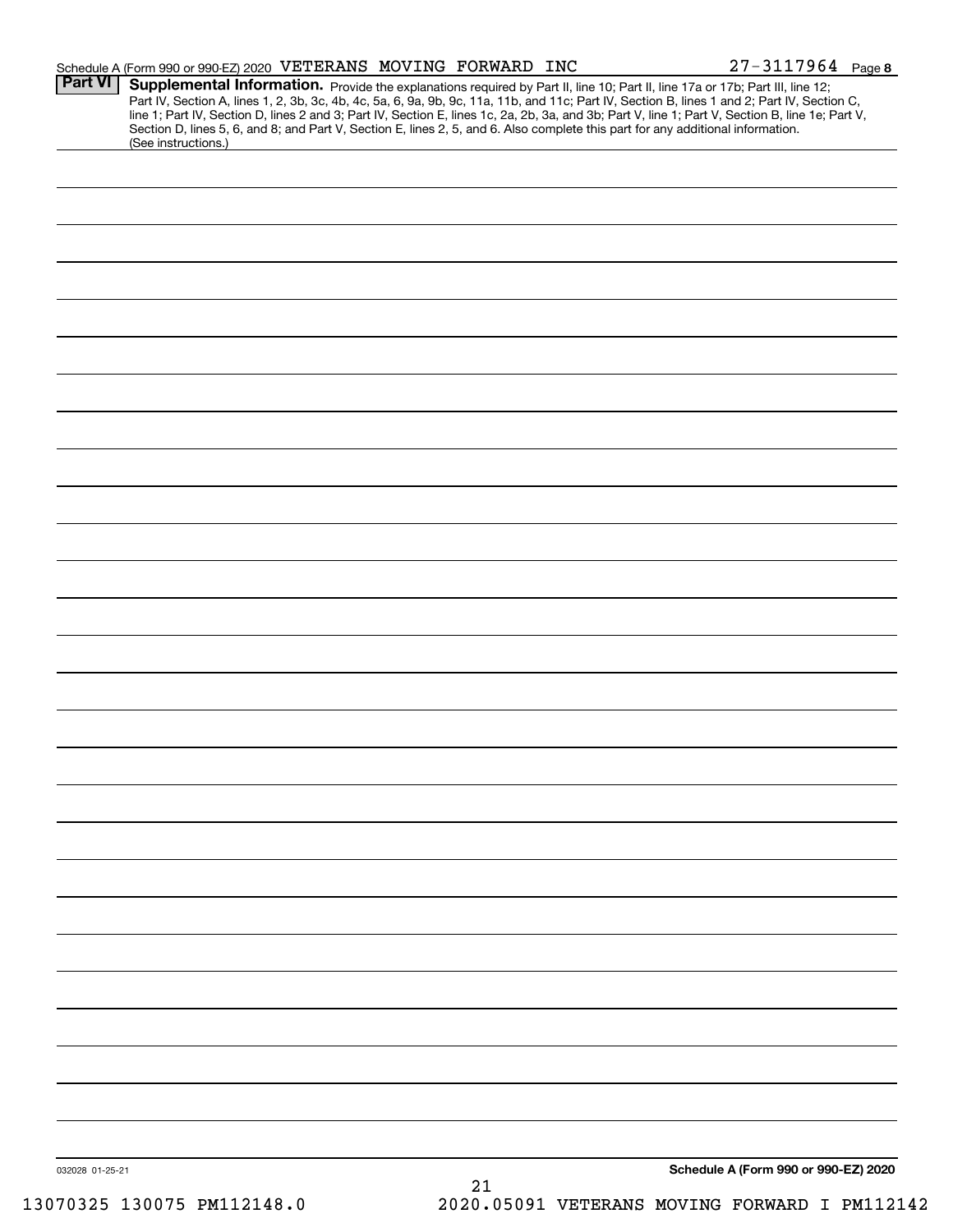Department of the Treasury Internal Revenue Service **(Form 990, 990-EZ, or 990-PF)**

Name of the organization

**Organization type** (check one):

### \*\* PUBLIC DISCLOSURE COPY \*\*

# **Schedule B Schedule of Contributors**

**| Attach to Form 990, Form 990-EZ, or Form 990-PF. | Go to www.irs.gov/Form990 for the latest information.** OMB No. 1545-0047

**2020**

**Employer identification number**

| $27 - 311$ |
|------------|

| VETERANS MOVING FORWARD INC | 27-3117964 |
|-----------------------------|------------|
|                             |            |

| Filers of:         | Section:                                                                           |
|--------------------|------------------------------------------------------------------------------------|
| Form 990 or 990-EZ | $\lfloor \mathbf{X} \rfloor$ 501(c)( 3) (enter number) organization                |
|                    | $4947(a)(1)$ nonexempt charitable trust <b>not</b> treated as a private foundation |
|                    | 527 political organization                                                         |
| Form 990-PF        | 501(c)(3) exempt private foundation                                                |
|                    | 4947(a)(1) nonexempt charitable trust treated as a private foundation              |
|                    | 501(c)(3) taxable private foundation                                               |

Check if your organization is covered by the **General Rule** or a **Special Rule. Note:**  Only a section 501(c)(7), (8), or (10) organization can check boxes for both the General Rule and a Special Rule. See instructions.

#### **General Rule**

 $\boxed{\textbf{X}}$  For an organization filing Form 990, 990-EZ, or 990-PF that received, during the year, contributions totaling \$5,000 or more (in money or property) from any one contributor. Complete Parts I and II. See instructions for determining a contributor's total contributions.

#### **Special Rules**

| For an organization described in section 501(c)(3) filing Form 990 or 990-EZ that met the 33 1/3% support test of the regulations under               |
|-------------------------------------------------------------------------------------------------------------------------------------------------------|
| sections 509(a)(1) and 170(b)(1)(A)(vi), that checked Schedule A (Form 990 or 990-EZ), Part II, line 13, 16a, or 16b, and that received from          |
| any one contributor, during the year, total contributions of the greater of (1) \$5,000; or (2) 2% of the amount on (i) Form 990, Part VIII, line 1h; |
| or (ii) Form 990-EZ, line 1. Complete Parts I and II.                                                                                                 |

For an organization described in section 501(c)(7), (8), or (10) filing Form 990 or 990-EZ that received from any one contributor, during the year, total contributions of more than \$1,000 exclusively for religious, charitable, scientific, literary, or educational purposes, or for the prevention of cruelty to children or animals. Complete Parts I (entering "N/A" in column (b) instead of the contributor name and address), II, and III.  $\mathcal{L}^{\text{max}}$ 

purpose. Don't complete any of the parts unless the **General Rule** applies to this organization because it received *nonexclusively* year, contributions <sub>exclusively</sub> for religious, charitable, etc., purposes, but no such contributions totaled more than \$1,000. If this box is checked, enter here the total contributions that were received during the year for an  $\;$ exclusively religious, charitable, etc., For an organization described in section 501(c)(7), (8), or (10) filing Form 990 or 990-EZ that received from any one contributor, during the religious, charitable, etc., contributions totaling \$5,000 or more during the year  $\Box$ — $\Box$   $\Box$  $\mathcal{L}^{\text{max}}$ 

**Caution:**  An organization that isn't covered by the General Rule and/or the Special Rules doesn't file Schedule B (Form 990, 990-EZ, or 990-PF),  **must** but it answer "No" on Part IV, line 2, of its Form 990; or check the box on line H of its Form 990-EZ or on its Form 990-PF, Part I, line 2, to certify that it doesn't meet the filing requirements of Schedule B (Form 990, 990-EZ, or 990-PF).

**For Paperwork Reduction Act Notice, see the instructions for Form 990, 990-EZ, or 990-PF. Schedule B (Form 990, 990-EZ, or 990-PF) (2020)** LHA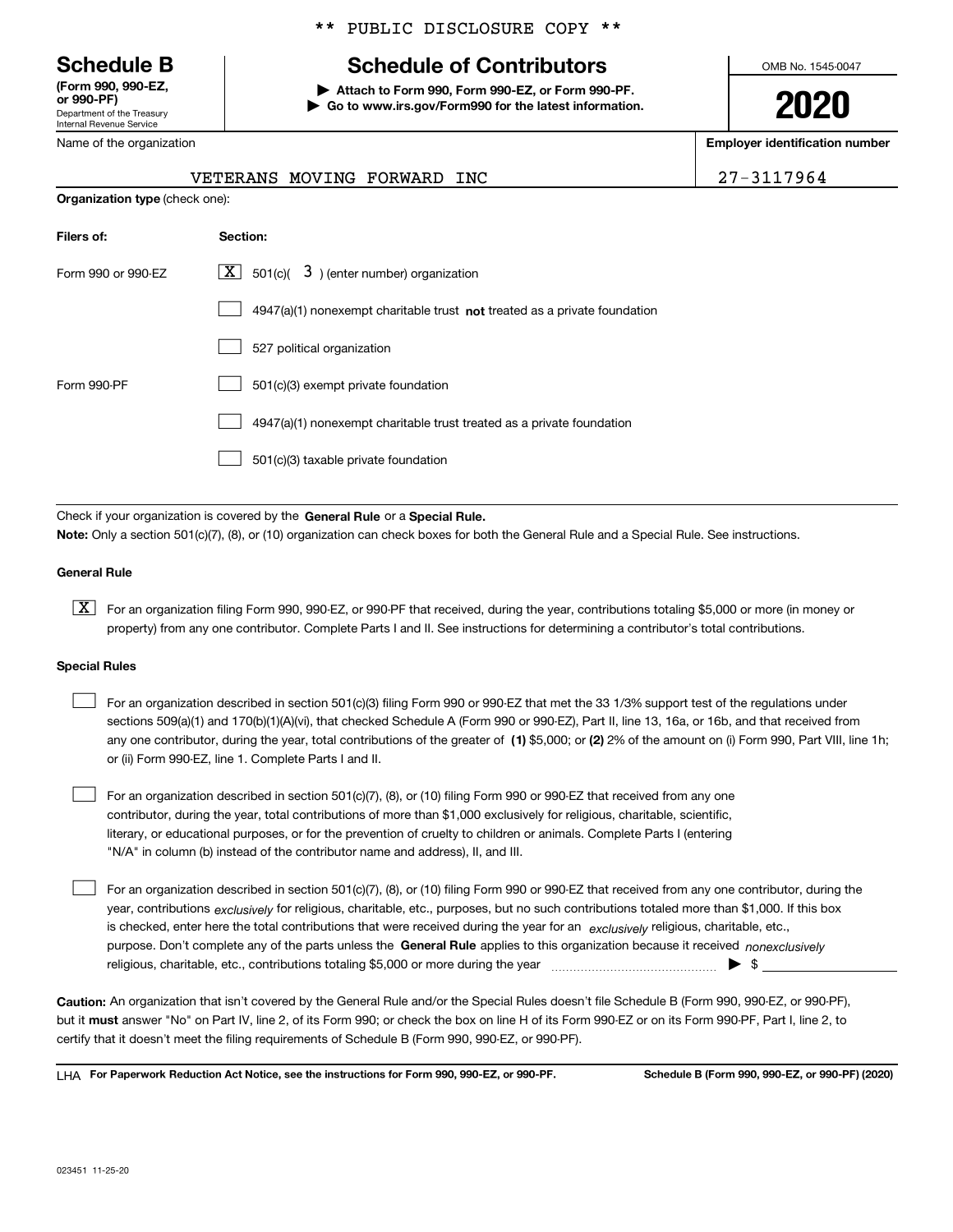#### Schedule B (Form 990, 990-EZ, or 990-PF) (2020) **Page 2** Page 2 and the state of the state of the state of the state of the state of the state of the state of the state of the state of the state of the state of the state o

Name of organization

**Employer identification number**

**(a)No.(b)Name, address, and ZIP + 4 (c)Total contributions (d)Type of contribution PersonPayrollNoncash (a)No.(b)Name, address, and ZIP + 4 (c)Total contributions (d)Type of contribution PersonPayrollNoncash (a)No.(b)Name, address, and ZIP + 4 (c)Total contributions (d)Type of contribution PersonPayrollNoncash (a) No.(b) Name, address, and ZIP + 4 (c) Total contributions (d) Type of contribution PersonPayrollNoncash (a) No.(b) Name, address, and ZIP + 4 (c) Total contributions (d) Type of contribution PersonPayrollNoncash (a) No.(b)Name, address, and ZIP + 4 (c) Total contributions (d)Type of contribution PersonPayrollNoncash Contributors** (see instructions). Use duplicate copies of Part I if additional space is needed. \$(Complete Part II for noncash contributions.) \$(Complete Part II for noncash contributions.) \$(Complete Part II for noncash contributions.) \$(Complete Part II for noncash contributions.) \$(Complete Part II for noncash contributions.) \$(Complete Part II for Chedule B (Form 990, 990-EZ, or 990-PF) (2020)<br>Iame of organization<br>**2PART I 2PHERANS MOVING FORWARD INC 27-3117964**<br>**Part I Contributors** (see instructions). Use duplicate copies of Part I if additional space is nee  $|X|$  $\mathcal{L}^{\text{max}}$  $\mathcal{L}^{\text{max}}$  $\boxed{\text{X}}$  $\mathcal{L}^{\text{max}}$  $\mathcal{L}^{\text{max}}$  $|X|$  $\mathcal{L}^{\text{max}}$  $\mathcal{L}^{\text{max}}$  $\boxed{\text{X}}$  $\mathcal{L}^{\text{max}}$  $\mathcal{L}^{\text{max}}$  $\boxed{\text{X}}$  $\mathcal{L}^{\text{max}}$  $\mathcal{L}^{\text{max}}$  $\boxed{\text{X}}$  $\mathcal{L}^{\text{max}}$  $\mathcal{L}^{\text{max}}$  $\begin{array}{c|c|c|c|c|c} 1 & \hspace{1.5cm} & \hspace{1.5cm} & \hspace{1.5cm} & \hspace{1.5cm} & \hspace{1.5cm} & \hspace{1.5cm} & \hspace{1.5cm} & \hspace{1.5cm} & \hspace{1.5cm} & \hspace{1.5cm} & \hspace{1.5cm} & \hspace{1.5cm} & \hspace{1.5cm} & \hspace{1.5cm} & \hspace{1.5cm} & \hspace{1.5cm} & \hspace{1.5cm} & \hspace{1.5cm} & \hspace{1.5cm} & \hspace{1.5cm} &$ 7,750.  $2$  | Person  $\overline{\text{X}}$ 15,000.  $\overline{3}$  | Person  $\overline{X}$ 8,500.  $4$  | Person  $\overline{\text{X}}$ 45,000.  $\sim$  5 | Person X 12,450.  $\sim$  6 | Person X 5,000. VETERANS MOVING FORWARD INC 27-3117964

023452 11-25-20 **Schedule B (Form 990, 990-EZ, or 990-PF) (2020)**

noncash contributions.)

23 13070325 130075 PM112148.0 2020.05091 VETERANS MOVING FORWARD I PM112142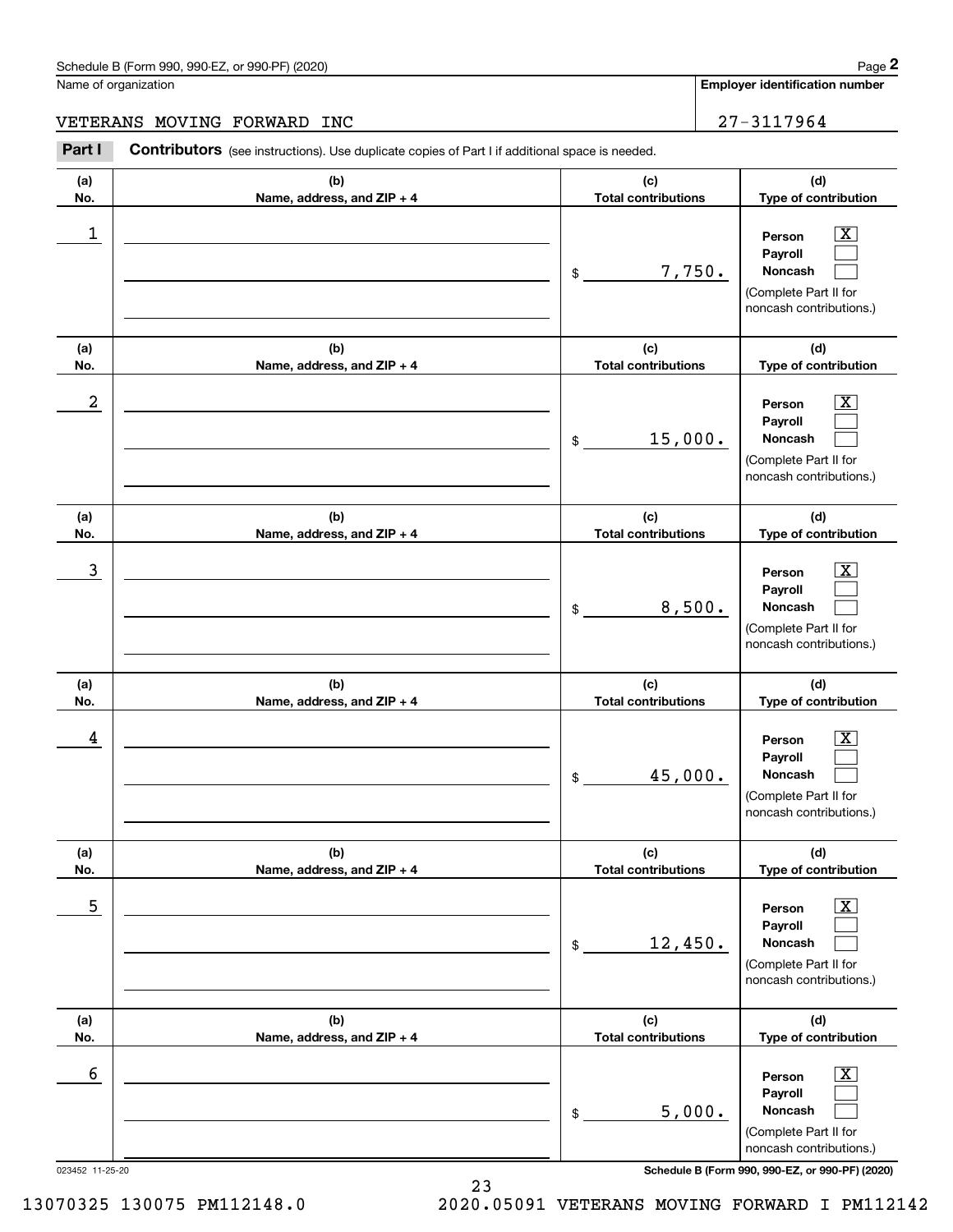## Schedule B (Form 990, 990-EZ, or 990-PF) (2020) Page 2

|            | Schedule B (Form 990, 990-EZ, or 990-PF) (2020)                                                |                                   | Page 2                                                                                                      |
|------------|------------------------------------------------------------------------------------------------|-----------------------------------|-------------------------------------------------------------------------------------------------------------|
|            | Name of organization                                                                           |                                   | <b>Employer identification number</b>                                                                       |
|            | VETERANS MOVING FORWARD INC                                                                    |                                   | 27-3117964                                                                                                  |
| Part I     | Contributors (see instructions). Use duplicate copies of Part I if additional space is needed. |                                   |                                                                                                             |
| (a)<br>No. | (b)<br>Name, address, and ZIP + 4                                                              | (c)<br><b>Total contributions</b> | (d)<br>Type of contribution                                                                                 |
| 7          |                                                                                                | 5,000.<br>\$                      | $\overline{\mathbf{X}}$<br>Person<br>Payroll<br>Noncash<br>(Complete Part II for<br>noncash contributions.) |
| (a)<br>No. | (b)<br>Name, address, and ZIP + 4                                                              | (c)<br><b>Total contributions</b> | (d)<br>Type of contribution                                                                                 |
| 8          |                                                                                                | 5,729.<br>\$                      | $\mathbf{X}$<br>Person<br>Payroll<br>Noncash<br>(Complete Part II for<br>noncash contributions.)            |
| (a)<br>No. | (b)<br>Name, address, and ZIP + 4                                                              | (c)<br><b>Total contributions</b> | (d)<br>Type of contribution                                                                                 |
| 9          |                                                                                                | 11,632.<br>\$                     | $\overline{\text{X}}$<br>Person<br>Payroll<br>Noncash<br>(Complete Part II for<br>noncash contributions.)   |
| (a)<br>No. | (b)<br>Name, address, and ZIP + 4                                                              | (c)<br><b>Total contributions</b> | (d)<br>Type of contribution                                                                                 |
|            |                                                                                                | \$                                | Person<br>Payroll<br>Noncash<br>(Complete Part II for<br>noncash contributions.)                            |
| (a)<br>No. | (b)<br>Name, address, and ZIP + 4                                                              | (c)<br><b>Total contributions</b> | (d)<br>Type of contribution                                                                                 |
|            |                                                                                                | \$                                | Person<br>Payroll<br>Noncash<br>(Complete Part II for<br>noncash contributions.)                            |
| (a)<br>No. | (b)<br>Name, address, and ZIP + 4                                                              | (c)<br><b>Total contributions</b> | (d)<br>Type of contribution                                                                                 |
|            |                                                                                                | $$^{\circ}$                       | Person<br>Payroll<br>Noncash<br>(Complete Part II for                                                       |

023452 11-25-20 **Schedule B (Form 990, 990-EZ, or 990-PF) (2020)**

noncash contributions.)

13070325 130075 PM112148.0 2020.05091 VETERANS MOVING FORWARD I PM112142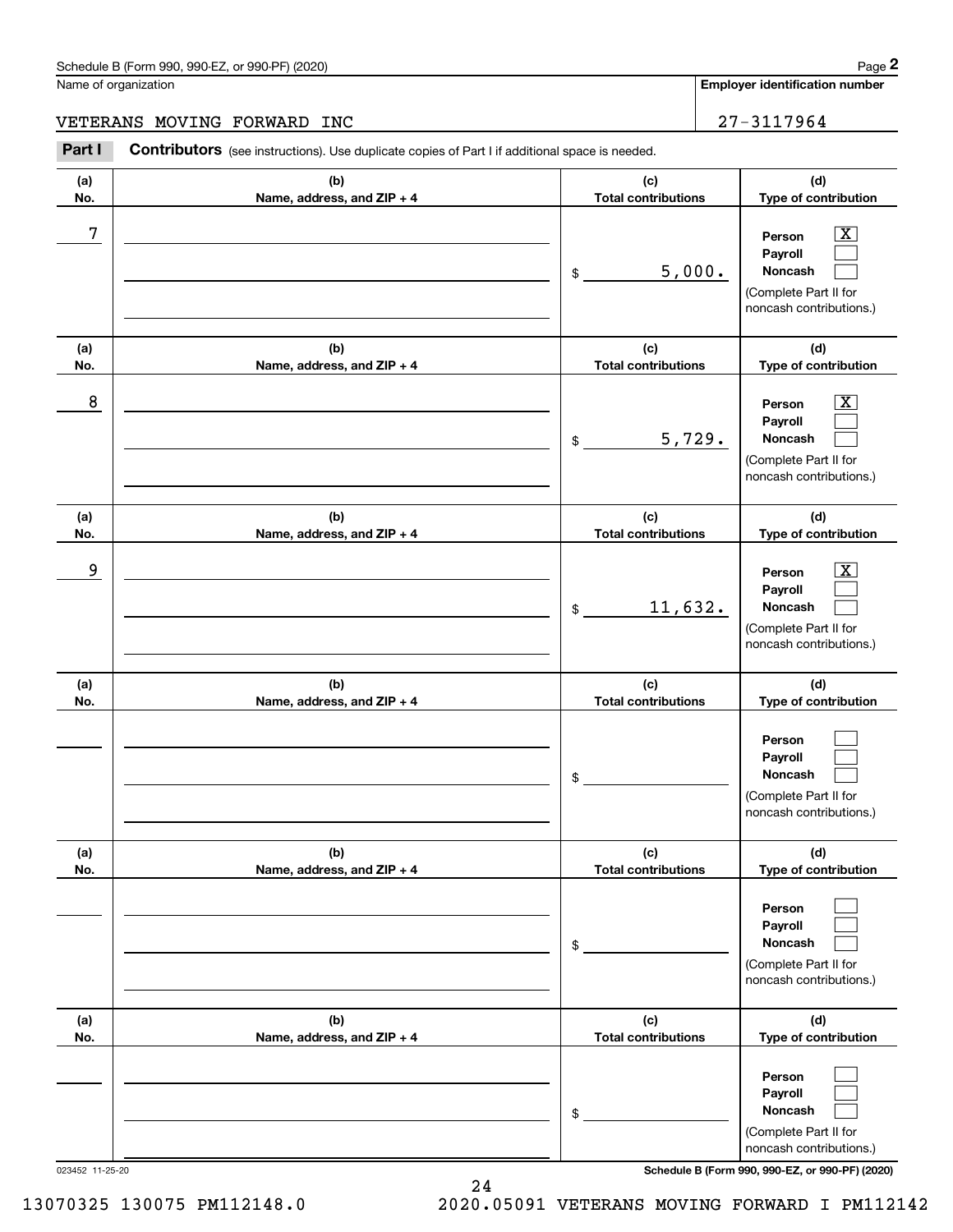**Employer identification number**

VETERANS MOVING FORWARD INC 27-3117964

(see instructions). Use duplicate copies of Part II if additional space is needed.<br> **1999 | Employer identification number**<br> **1999 | Part II | Noncash Property** (see instructions). Use duplicate copies of Part II if additi

| (a)<br>No.<br>from<br>Part I | (b)<br>Description of noncash property given | (c)<br>FMV (or estimate)<br>(See instructions.) | (d)<br>Date received                            |
|------------------------------|----------------------------------------------|-------------------------------------------------|-------------------------------------------------|
|                              |                                              | $\sim$                                          |                                                 |
| (a)<br>No.<br>from<br>Part I | (b)<br>Description of noncash property given | (c)<br>FMV (or estimate)<br>(See instructions.) | (d)<br>Date received                            |
|                              |                                              | $\sim$                                          |                                                 |
| (a)<br>No.<br>from<br>Part I | (b)<br>Description of noncash property given | (c)<br>FMV (or estimate)<br>(See instructions.) | (d)<br>Date received                            |
|                              |                                              | $\frac{1}{2}$                                   |                                                 |
| (a)<br>No.<br>from<br>Part I | (b)<br>Description of noncash property given | (c)<br>FMV (or estimate)<br>(See instructions.) | (d)<br>Date received                            |
|                              |                                              | $\frac{1}{2}$                                   |                                                 |
| (a)<br>No.<br>from<br>Part I | (b)<br>Description of noncash property given | (c)<br>FMV (or estimate)<br>(See instructions.) | (d)<br>Date received                            |
|                              |                                              | \$                                              |                                                 |
| (a)<br>No.<br>from<br>Part I | (b)<br>Description of noncash property given | (c)<br>FMV (or estimate)<br>(See instructions.) | (d)<br>Date received                            |
|                              |                                              | \$                                              |                                                 |
| 023453 11-25-20              |                                              |                                                 | Schedule B (Form 990, 990-EZ, or 990-PF) (2020) |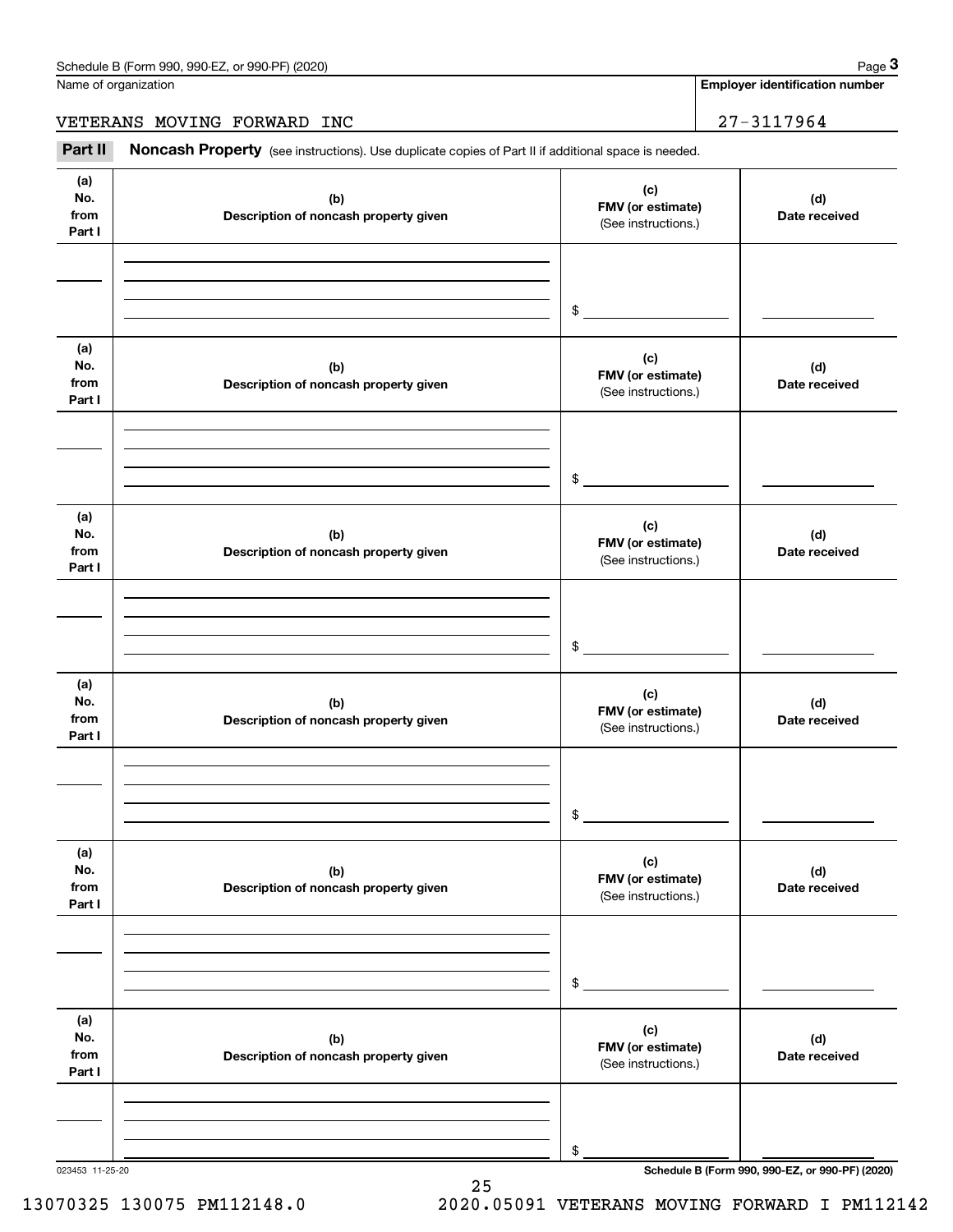|                           | Schedule B (Form 990, 990-EZ, or 990-PF) (2020)                                                                                                                               |                                                                  | Page 4                                                                                                                                                                                                                                                                                                                                              |  |  |  |  |  |
|---------------------------|-------------------------------------------------------------------------------------------------------------------------------------------------------------------------------|------------------------------------------------------------------|-----------------------------------------------------------------------------------------------------------------------------------------------------------------------------------------------------------------------------------------------------------------------------------------------------------------------------------------------------|--|--|--|--|--|
|                           | Name of organization                                                                                                                                                          |                                                                  | <b>Employer identification number</b>                                                                                                                                                                                                                                                                                                               |  |  |  |  |  |
|                           | VETERANS MOVING FORWARD INC                                                                                                                                                   |                                                                  | 27-3117964                                                                                                                                                                                                                                                                                                                                          |  |  |  |  |  |
| Part III                  | from any one contributor. Complete columns (a) through (e) and the following line entry. For organizations<br>Use duplicate copies of Part III if additional space is needed. |                                                                  | Exclusively religious, charitable, etc., contributions to organizations described in section 501(c)(7), (8), or (10) that total more than \$1,000 for the year<br>completing Part III, enter the total of exclusively religious, charitable, etc., contributions of \$1,000 or less for the year. (Enter this info. once.) $\blacktriangleright$ \$ |  |  |  |  |  |
| (a) No.<br>from<br>Part I | (b) Purpose of gift                                                                                                                                                           | (c) Use of gift                                                  | (d) Description of how gift is held                                                                                                                                                                                                                                                                                                                 |  |  |  |  |  |
|                           |                                                                                                                                                                               |                                                                  |                                                                                                                                                                                                                                                                                                                                                     |  |  |  |  |  |
|                           |                                                                                                                                                                               | (e) Transfer of gift                                             |                                                                                                                                                                                                                                                                                                                                                     |  |  |  |  |  |
|                           | Transferee's name, address, and $ZIP + 4$                                                                                                                                     |                                                                  | Relationship of transferor to transferee                                                                                                                                                                                                                                                                                                            |  |  |  |  |  |
| (a) No.<br>from           | (b) Purpose of gift                                                                                                                                                           | (c) Use of gift                                                  | (d) Description of how gift is held                                                                                                                                                                                                                                                                                                                 |  |  |  |  |  |
| Part I                    |                                                                                                                                                                               |                                                                  |                                                                                                                                                                                                                                                                                                                                                     |  |  |  |  |  |
|                           |                                                                                                                                                                               |                                                                  |                                                                                                                                                                                                                                                                                                                                                     |  |  |  |  |  |
|                           | (e) Transfer of gift                                                                                                                                                          |                                                                  |                                                                                                                                                                                                                                                                                                                                                     |  |  |  |  |  |
|                           | Transferee's name, address, and $ZIP + 4$                                                                                                                                     |                                                                  | Relationship of transferor to transferee                                                                                                                                                                                                                                                                                                            |  |  |  |  |  |
| (a) No.<br>from           | (b) Purpose of gift                                                                                                                                                           | (c) Use of gift                                                  | (d) Description of how gift is held                                                                                                                                                                                                                                                                                                                 |  |  |  |  |  |
| Part I                    |                                                                                                                                                                               |                                                                  |                                                                                                                                                                                                                                                                                                                                                     |  |  |  |  |  |
|                           |                                                                                                                                                                               | (e) Transfer of gift                                             |                                                                                                                                                                                                                                                                                                                                                     |  |  |  |  |  |
|                           | Transferee's name, address, and ZIP + 4                                                                                                                                       |                                                                  | Relationship of transferor to transferee                                                                                                                                                                                                                                                                                                            |  |  |  |  |  |
|                           |                                                                                                                                                                               |                                                                  |                                                                                                                                                                                                                                                                                                                                                     |  |  |  |  |  |
| (a) No.<br>from<br>Part I | (b) Purpose of gift                                                                                                                                                           | (c) Use of gift                                                  | (d) Description of how gift is held                                                                                                                                                                                                                                                                                                                 |  |  |  |  |  |
|                           |                                                                                                                                                                               |                                                                  |                                                                                                                                                                                                                                                                                                                                                     |  |  |  |  |  |
|                           | Transferee's name, address, and ZIP + 4                                                                                                                                       | (e) Transfer of gift<br>Relationship of transferor to transferee |                                                                                                                                                                                                                                                                                                                                                     |  |  |  |  |  |
|                           |                                                                                                                                                                               |                                                                  |                                                                                                                                                                                                                                                                                                                                                     |  |  |  |  |  |
|                           |                                                                                                                                                                               |                                                                  |                                                                                                                                                                                                                                                                                                                                                     |  |  |  |  |  |

26

023454 11-25-20

**Schedule B (Form 990, 990-EZ, or 990-PF) (2020)**

13070325 130075 PM112148.0 2020.05091 VETERANS MOVING FORWARD I PM112142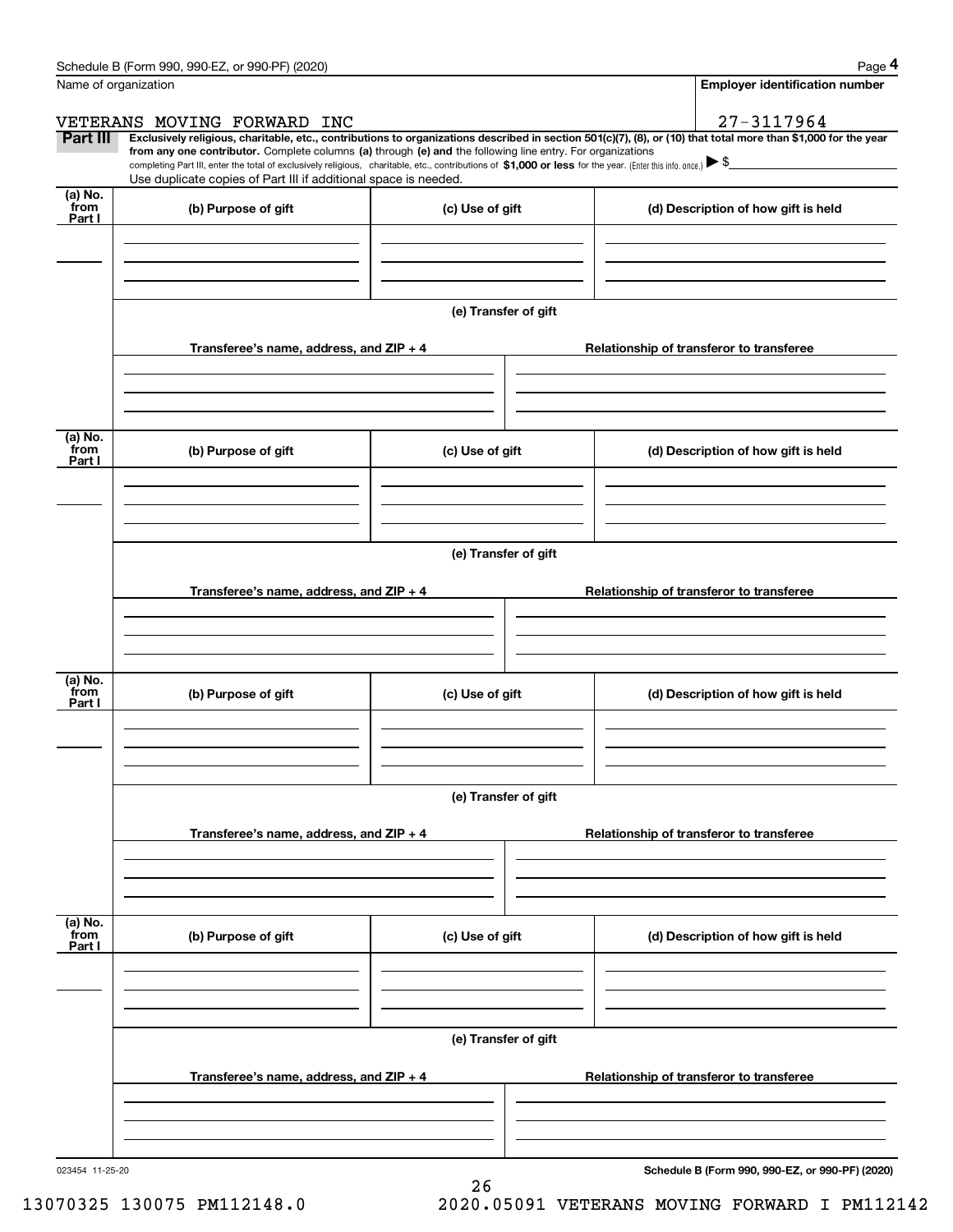| <b>SCHEDULE D</b> |  |
|-------------------|--|
|-------------------|--|

| (Form 990) |  |
|------------|--|
|------------|--|

# **SCHEDULE D Supplemental Financial Statements**

(Form 990)<br>
Pepartment of the Treasury<br>
Department of the Treasury<br>
Department of the Treasury<br>
Department of the Treasury<br> **Co to www.irs.gov/Form990 for instructions and the latest information.**<br> **Co to www.irs.gov/Form9** 



Department of the Treasury Internal Revenue Service

**Name of the organization Employer identification number**

|              | VETERANS MOVING FORWARD INC                                                                                                                    | 27-3117964                                         |
|--------------|------------------------------------------------------------------------------------------------------------------------------------------------|----------------------------------------------------|
| Part I       | Organizations Maintaining Donor Advised Funds or Other Similar Funds or Accounts. Complete if the                                              |                                                    |
|              | organization answered "Yes" on Form 990, Part IV, line 6.                                                                                      |                                                    |
|              | (a) Donor advised funds                                                                                                                        | (b) Funds and other accounts                       |
| 1.           |                                                                                                                                                |                                                    |
| 2            | Aggregate value of contributions to (during year)                                                                                              |                                                    |
| з            | Aggregate value of grants from (during year)                                                                                                   |                                                    |
| 4            |                                                                                                                                                |                                                    |
| 5            | Did the organization inform all donors and donor advisors in writing that the assets held in donor advised funds                               |                                                    |
|              |                                                                                                                                                | Yes<br>No                                          |
| 6            | Did the organization inform all grantees, donors, and donor advisors in writing that grant funds can be used only                              |                                                    |
|              | for charitable purposes and not for the benefit of the donor or donor advisor, or for any other purpose conferring                             |                                                    |
|              |                                                                                                                                                | Yes<br>No                                          |
| Part II      | Conservation Easements. Complete if the organization answered "Yes" on Form 990, Part IV, line 7.                                              |                                                    |
| 1            | Purpose(s) of conservation easements held by the organization (check all that apply).                                                          |                                                    |
|              | Preservation of land for public use (for example, recreation or education)                                                                     | Preservation of a historically important land area |
|              | Protection of natural habitat                                                                                                                  | Preservation of a certified historic structure     |
|              | Preservation of open space                                                                                                                     |                                                    |
| 2            | Complete lines 2a through 2d if the organization held a qualified conservation contribution in the form of a conservation easement on the last |                                                    |
|              | day of the tax year.                                                                                                                           | Held at the End of the Tax Year                    |
| а            | Total number of conservation easements                                                                                                         | 2a                                                 |
| b            | Total acreage restricted by conservation easements                                                                                             | 2 <sub>b</sub>                                     |
| с            | Number of conservation easements on a certified historic structure included in (a) manufacture included in (a)                                 | 2c                                                 |
| d            | Number of conservation easements included in (c) acquired after 7/25/06, and not on a historic structure                                       |                                                    |
|              | listed in the National Register [111] [12] The Mational Register [11] Matter Matter Matter Matter Matter Matter                                | 2d                                                 |
| З.           | Number of conservation easements modified, transferred, released, extinguished, or terminated by the organization during the tax               |                                                    |
|              | year                                                                                                                                           |                                                    |
| 4            | Number of states where property subject to conservation easement is located >                                                                  |                                                    |
| 5            | Does the organization have a written policy regarding the periodic monitoring, inspection, handling of                                         |                                                    |
|              | violations, and enforcement of the conservation easements it holds?                                                                            | Yes<br>No                                          |
| 6            | Staff and volunteer hours devoted to monitoring, inspecting, handling of violations, and enforcing conservation easements during the year      |                                                    |
|              |                                                                                                                                                |                                                    |
| 7            | Amount of expenses incurred in monitoring, inspecting, handling of violations, and enforcing conservation easements during the year            |                                                    |
|              | $\blacktriangleright$ s                                                                                                                        |                                                    |
| 8            | Does each conservation easement reported on line 2(d) above satisfy the requirements of section 170(h)(4)(B)(i)                                |                                                    |
|              |                                                                                                                                                | Yes<br>No                                          |
| 9            | In Part XIII, describe how the organization reports conservation easements in its revenue and expense statement and                            |                                                    |
|              | balance sheet, and include, if applicable, the text of the footnote to the organization's financial statements that describes the              |                                                    |
|              | organization's accounting for conservation easements.                                                                                          |                                                    |
| Part III     | Organizations Maintaining Collections of Art, Historical Treasures, or Other Similar Assets.                                                   |                                                    |
|              | Complete if the organization answered "Yes" on Form 990, Part IV, line 8.                                                                      |                                                    |
|              | 1a If the organization elected, as permitted under FASB ASC 958, not to report in its revenue statement and balance sheet works                |                                                    |
|              | of art, historical treasures, or other similar assets held for public exhibition, education, or research in furtherance of public              |                                                    |
|              | service, provide in Part XIII the text of the footnote to its financial statements that describes these items.                                 |                                                    |
| b            | If the organization elected, as permitted under FASB ASC 958, to report in its revenue statement and balance sheet works of                    |                                                    |
|              | art, historical treasures, or other similar assets held for public exhibition, education, or research in furtherance of public service,        |                                                    |
|              | provide the following amounts relating to these items:                                                                                         |                                                    |
|              |                                                                                                                                                | - \$                                               |
|              | (ii) Assets included in Form 990, Part X                                                                                                       | $\blacktriangleright$ \$                           |
| $\mathbf{2}$ | If the organization received or held works of art, historical treasures, or other similar assets for financial gain, provide                   |                                                    |
|              | the following amounts required to be reported under FASB ASC 958 relating to these items:                                                      |                                                    |
| а            |                                                                                                                                                | - \$                                               |
|              |                                                                                                                                                | - \$                                               |
|              | LHA For Paperwork Reduction Act Notice, see the Instructions for Form 990.                                                                     | Schedule D (Form 990) 2020                         |
|              | 032051 12-01-20                                                                                                                                |                                                    |
|              | 27                                                                                                                                             |                                                    |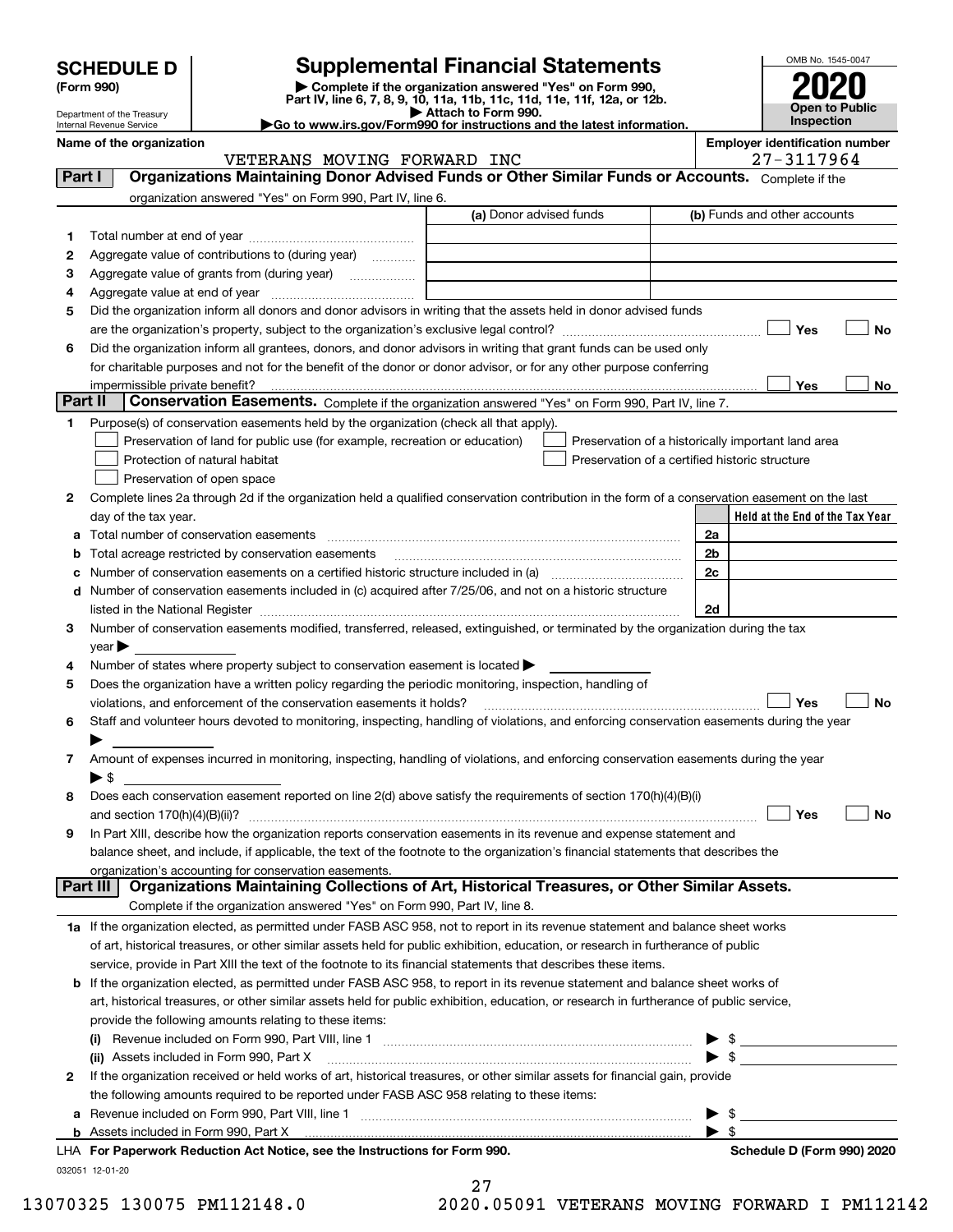|        | Schedule D (Form 990) 2020                                                                                                                                                                                                     | VETERANS MOVING FORWARD INC             |   |                |                                                                                                                                                                                                                               |                                 | $27 - 3117964$ Page 2 |                     |         |     |
|--------|--------------------------------------------------------------------------------------------------------------------------------------------------------------------------------------------------------------------------------|-----------------------------------------|---|----------------|-------------------------------------------------------------------------------------------------------------------------------------------------------------------------------------------------------------------------------|---------------------------------|-----------------------|---------------------|---------|-----|
|        | Part III<br>Organizations Maintaining Collections of Art, Historical Treasures, or Other Similar Assets (continued)                                                                                                            |                                         |   |                |                                                                                                                                                                                                                               |                                 |                       |                     |         |     |
| 3      | Using the organization's acquisition, accession, and other records, check any of the following that make significant use of its                                                                                                |                                         |   |                |                                                                                                                                                                                                                               |                                 |                       |                     |         |     |
|        | collection items (check all that apply):                                                                                                                                                                                       |                                         |   |                |                                                                                                                                                                                                                               |                                 |                       |                     |         |     |
| a      | Public exhibition                                                                                                                                                                                                              |                                         |   |                | Loan or exchange program                                                                                                                                                                                                      |                                 |                       |                     |         |     |
| b      | Scholarly research                                                                                                                                                                                                             | е                                       |   |                | Other and the contract of the contract of the contract of the contract of the contract of the contract of the contract of the contract of the contract of the contract of the contract of the contract of the contract of the |                                 |                       |                     |         |     |
| с      | Preservation for future generations                                                                                                                                                                                            |                                         |   |                |                                                                                                                                                                                                                               |                                 |                       |                     |         |     |
| 4      | Provide a description of the organization's collections and explain how they further the organization's exempt purpose in Part XIII.                                                                                           |                                         |   |                |                                                                                                                                                                                                                               |                                 |                       |                     |         |     |
| 5      | During the year, did the organization solicit or receive donations of art, historical treasures, or other similar assets                                                                                                       |                                         |   |                |                                                                                                                                                                                                                               |                                 |                       |                     |         |     |
|        | to be sold to raise funds rather than to be maintained as part of the organization's collection?                                                                                                                               |                                         |   |                |                                                                                                                                                                                                                               |                                 |                       | Yes                 |         | No  |
|        | <b>Part IV</b><br>Escrow and Custodial Arrangements. Complete if the organization answered "Yes" on Form 990, Part IV, line 9, or                                                                                              |                                         |   |                |                                                                                                                                                                                                                               |                                 |                       |                     |         |     |
|        | reported an amount on Form 990, Part X, line 21.                                                                                                                                                                               |                                         |   |                |                                                                                                                                                                                                                               |                                 |                       |                     |         |     |
|        | 1a Is the organization an agent, trustee, custodian or other intermediary for contributions or other assets not included                                                                                                       |                                         |   |                |                                                                                                                                                                                                                               |                                 |                       |                     |         |     |
|        | on Form 990, Part X? [11] matter contracts and contracts and contracts are contracted and contracts are contracted and contract and contract of the contract of the contract of the contract of the contract of the contract o |                                         |   |                |                                                                                                                                                                                                                               |                                 |                       | Yes                 |         | No  |
|        | b If "Yes," explain the arrangement in Part XIII and complete the following table:                                                                                                                                             |                                         |   |                |                                                                                                                                                                                                                               |                                 |                       |                     |         |     |
|        |                                                                                                                                                                                                                                |                                         |   |                |                                                                                                                                                                                                                               |                                 |                       | Amount              |         |     |
| c      | Beginning balance material content contracts and content and content and content and content and content and content and content and content and content and content and content and content and content and content and conte |                                         |   |                |                                                                                                                                                                                                                               | 1c                              |                       |                     |         |     |
|        | Additions during the year manufactured and an account of the state of the state of the state of the state of the state of the state of the state of the state of the state of the state of the state of the state of the state |                                         |   |                |                                                                                                                                                                                                                               | 1d                              |                       |                     |         |     |
|        | Distributions during the year manufactured and continuum and continuum and continuum and continuum and continuum                                                                                                               |                                         |   |                |                                                                                                                                                                                                                               | 1e                              |                       |                     |         |     |
| Ť.     |                                                                                                                                                                                                                                |                                         |   |                |                                                                                                                                                                                                                               | 1f                              |                       |                     |         |     |
|        | 2a Did the organization include an amount on Form 990, Part X, line 21, for escrow or custodial account liability?                                                                                                             |                                         |   |                |                                                                                                                                                                                                                               |                                 | .                     | Yes                 |         | No  |
| Part V | <b>b</b> If "Yes," explain the arrangement in Part XIII. Check here if the explanation has been provided on Part XIII                                                                                                          |                                         |   |                |                                                                                                                                                                                                                               |                                 |                       |                     |         |     |
|        | Endowment Funds. Complete if the organization answered "Yes" on Form 990, Part IV, line 10.                                                                                                                                    |                                         |   |                |                                                                                                                                                                                                                               |                                 |                       |                     |         |     |
|        |                                                                                                                                                                                                                                | (a) Current year                        |   | (b) Prior year | (c) Two years back                                                                                                                                                                                                            |                                 | (d) Three years back  | (e) Four years back |         |     |
| 1a     | Beginning of year balance                                                                                                                                                                                                      |                                         |   |                |                                                                                                                                                                                                                               |                                 |                       |                     |         |     |
|        |                                                                                                                                                                                                                                |                                         |   |                |                                                                                                                                                                                                                               |                                 |                       |                     |         |     |
|        | Net investment earnings, gains, and losses                                                                                                                                                                                     |                                         |   |                |                                                                                                                                                                                                                               |                                 |                       |                     |         |     |
| d      |                                                                                                                                                                                                                                |                                         |   |                |                                                                                                                                                                                                                               |                                 |                       |                     |         |     |
|        | e Other expenditures for facilities                                                                                                                                                                                            |                                         |   |                |                                                                                                                                                                                                                               |                                 |                       |                     |         |     |
|        | and programs                                                                                                                                                                                                                   |                                         |   |                |                                                                                                                                                                                                                               |                                 |                       |                     |         |     |
|        |                                                                                                                                                                                                                                |                                         |   |                |                                                                                                                                                                                                                               |                                 |                       |                     |         |     |
| g      | End of year balance<br>Provide the estimated percentage of the current year end balance (line 1g, column (a)) held as:                                                                                                         |                                         |   |                |                                                                                                                                                                                                                               |                                 |                       |                     |         |     |
| 2      | Board designated or quasi-endowment                                                                                                                                                                                            |                                         | ℅ |                |                                                                                                                                                                                                                               |                                 |                       |                     |         |     |
| а      | Permanent endowment > <u>example</u>                                                                                                                                                                                           | %                                       |   |                |                                                                                                                                                                                                                               |                                 |                       |                     |         |     |
|        | Term endowment $\blacktriangleright$                                                                                                                                                                                           | %                                       |   |                |                                                                                                                                                                                                                               |                                 |                       |                     |         |     |
|        | The percentages on lines 2a, 2b, and 2c should equal 100%.                                                                                                                                                                     |                                         |   |                |                                                                                                                                                                                                                               |                                 |                       |                     |         |     |
|        | 3a Are there endowment funds not in the possession of the organization that are held and administered for the organization                                                                                                     |                                         |   |                |                                                                                                                                                                                                                               |                                 |                       |                     |         |     |
|        | by:                                                                                                                                                                                                                            |                                         |   |                |                                                                                                                                                                                                                               |                                 |                       |                     | Yes     | No. |
|        | (i)                                                                                                                                                                                                                            |                                         |   |                |                                                                                                                                                                                                                               |                                 |                       | 3a(i)               |         |     |
|        |                                                                                                                                                                                                                                |                                         |   |                |                                                                                                                                                                                                                               |                                 |                       | 3a(ii)              |         |     |
|        |                                                                                                                                                                                                                                |                                         |   |                |                                                                                                                                                                                                                               |                                 |                       | 3b                  |         |     |
| 4      | Describe in Part XIII the intended uses of the organization's endowment funds.                                                                                                                                                 |                                         |   |                |                                                                                                                                                                                                                               |                                 |                       |                     |         |     |
|        | Land, Buildings, and Equipment.<br>Part VI                                                                                                                                                                                     |                                         |   |                |                                                                                                                                                                                                                               |                                 |                       |                     |         |     |
|        | Complete if the organization answered "Yes" on Form 990, Part IV, line 11a. See Form 990, Part X, line 10.                                                                                                                     |                                         |   |                |                                                                                                                                                                                                                               |                                 |                       |                     |         |     |
|        | Description of property                                                                                                                                                                                                        | (a) Cost or other<br>basis (investment) |   |                | (b) Cost or other<br>basis (other)                                                                                                                                                                                            | (c) Accumulated<br>depreciation |                       | (d) Book value      |         |     |
|        |                                                                                                                                                                                                                                |                                         |   |                |                                                                                                                                                                                                                               |                                 |                       |                     |         |     |
| b      |                                                                                                                                                                                                                                |                                         |   |                |                                                                                                                                                                                                                               |                                 |                       |                     |         |     |
|        |                                                                                                                                                                                                                                |                                         |   |                | 18,551.                                                                                                                                                                                                                       |                                 |                       |                     | 18,551. |     |
|        |                                                                                                                                                                                                                                |                                         |   |                | 20,884.                                                                                                                                                                                                                       | 9,422.                          |                       |                     | 11,462. |     |
|        |                                                                                                                                                                                                                                |                                         |   |                |                                                                                                                                                                                                                               |                                 |                       |                     |         |     |
|        |                                                                                                                                                                                                                                |                                         |   |                |                                                                                                                                                                                                                               |                                 |                       |                     | 30,013. |     |

**Schedule D (Form 990) 2020**

032052 12-01-20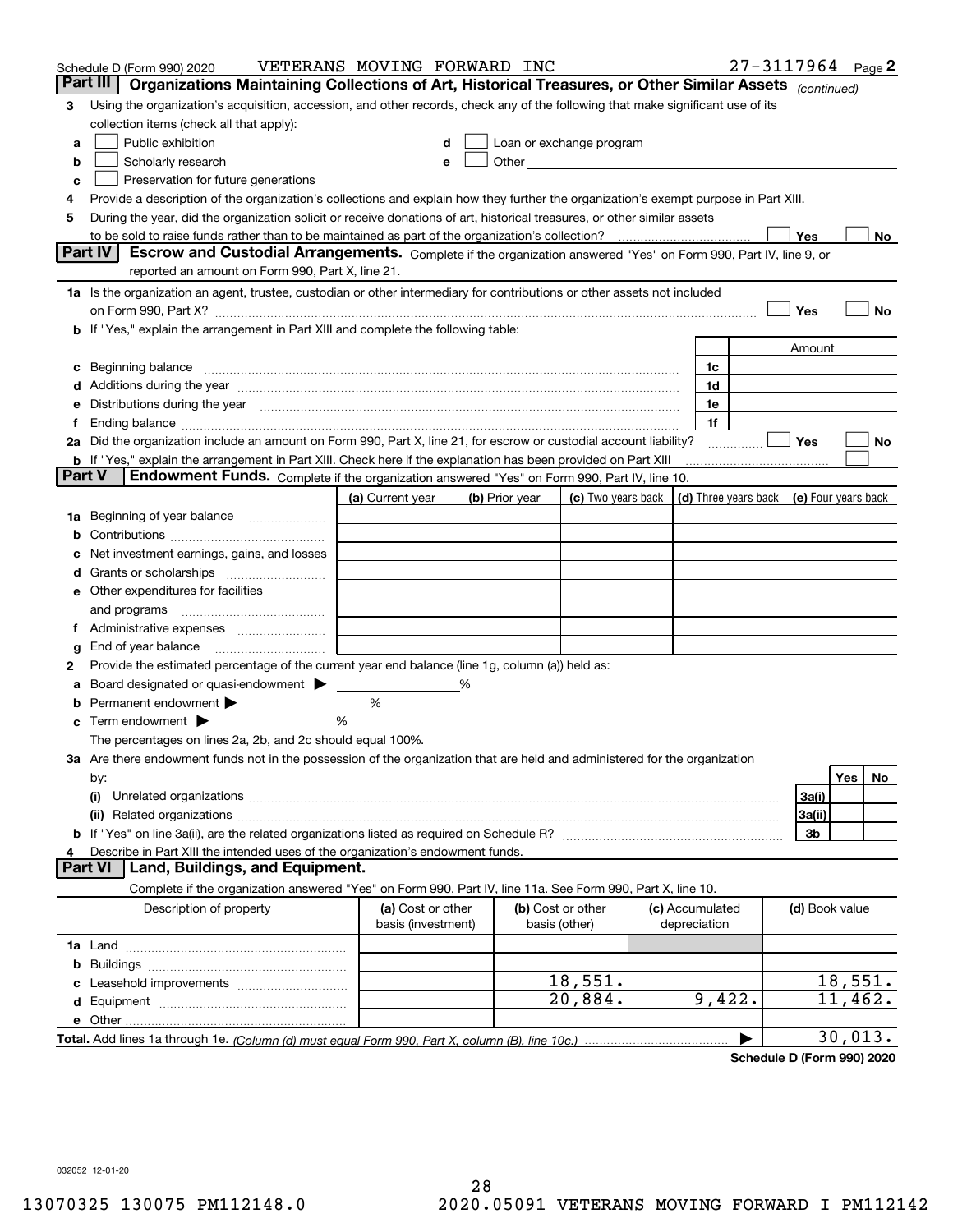| Schedule D (Form 990) 2020 | VETERANS MOVING FORWARD 1                       |  | INC | ⌒ 冖<br>27-3117964 | Page |
|----------------------------|-------------------------------------------------|--|-----|-------------------|------|
|                            | <b>Part VII</b> Investments - Other Securities. |  |     |                   |      |

#### (a) Description of security or category (including name of security)  $\vert$  (b) Book value  $\vert$  (c) **(1)** Financial derivatives ~~~~~~~~~~~~~~~ **(2)** Closely held equity interests ~~~~~~~~~~~ **(3)** Other Complete if the organization answered "Yes" on Form 990, Part IV, line 11b. See Form 990, Part X, line 12.  $(b)$  Book value  $\vert$  (c) Method of valuation: Cost or end-of-year market value (A)(B)

| ( ) /                                                               |  |
|---------------------------------------------------------------------|--|
| (C)                                                                 |  |
| (D)                                                                 |  |
| (E)                                                                 |  |
| (F)                                                                 |  |
| (G)                                                                 |  |
| (H)                                                                 |  |
| Total. (Col. (b) must equal Form 990, Part X, col. (B) line $12$ .) |  |

### **Part VIII Investments - Program Related.**

Complete if the organization answered "Yes" on Form 990, Part IV, line 11c. See Form 990, Part X, line 13.

| complete in the organization anomology root of it child ooo, it artist, much the occur child ooo, it artist, much to:<br>(a) Description of investment | (b) Book value | (c) Method of valuation: Cost or end-of-year market value |
|--------------------------------------------------------------------------------------------------------------------------------------------------------|----------------|-----------------------------------------------------------|
| (1)                                                                                                                                                    |                |                                                           |
| (2)                                                                                                                                                    |                |                                                           |
| (3)                                                                                                                                                    |                |                                                           |
| (4)                                                                                                                                                    |                |                                                           |
| (5)                                                                                                                                                    |                |                                                           |
| (6)                                                                                                                                                    |                |                                                           |
|                                                                                                                                                        |                |                                                           |
| (8)                                                                                                                                                    |                |                                                           |
| (9)                                                                                                                                                    |                |                                                           |
| <b>Total.</b> (Col. (b) must equal Form 990, Part X, col. (B) line $13$ .)                                                                             |                |                                                           |

### **Part IX Other Assets.**

Complete if the organization answered "Yes" on Form 990, Part IV, line 11d. See Form 990, Part X, line 15.

| (a) Description                                                                                                   | (b) Book value |
|-------------------------------------------------------------------------------------------------------------------|----------------|
| SECURITY DEPOSITS<br>(1)                                                                                          | 7,400.         |
| <b>SERVICE DOGS</b><br>(2)                                                                                        | 17,100.        |
| $\qquad \qquad (3)$                                                                                               |                |
| (4)                                                                                                               |                |
| (5)                                                                                                               |                |
| (6)                                                                                                               |                |
| (7)                                                                                                               |                |
| (8)                                                                                                               |                |
| (9)                                                                                                               |                |
|                                                                                                                   | 24,500.        |
| <b>Other Liabilities.</b><br>Part X                                                                               |                |
| Complete if the organization answered "Yes" on Form 990, Part IV, line 11e or 11f. See Form 990, Part X, line 25. |                |
| (a) Description of liability<br>1.                                                                                | (b) Book value |

| (1) Federal income taxes |           |
|--------------------------|-----------|
| PPP LOAN<br>(2)          | 2,272.    |
| EIDL LOAN<br>(3)         | 149,900.  |
| (4)                      |           |
| $\frac{1}{2}$ (5)        |           |
| (6)                      |           |
| (7)                      |           |
| (8)                      |           |
| (9)                      |           |
|                          | 152, 172. |

**Total.**  *(Column (b) must equal Form 990, Part X, col. (B) line 25.)* 

**2.**Liability for uncertain tax positions. In Part XIII, provide the text of the footnote to the organization's financial statements that reports the organization's liability for uncertain tax positions under FASB ASC 740. Check here if the text of the footnote has been provided in Part XIII  $\mathcal{L}^{\text{max}}$ 

**Schedule D (Form 990) 2020**

032053 12-01-20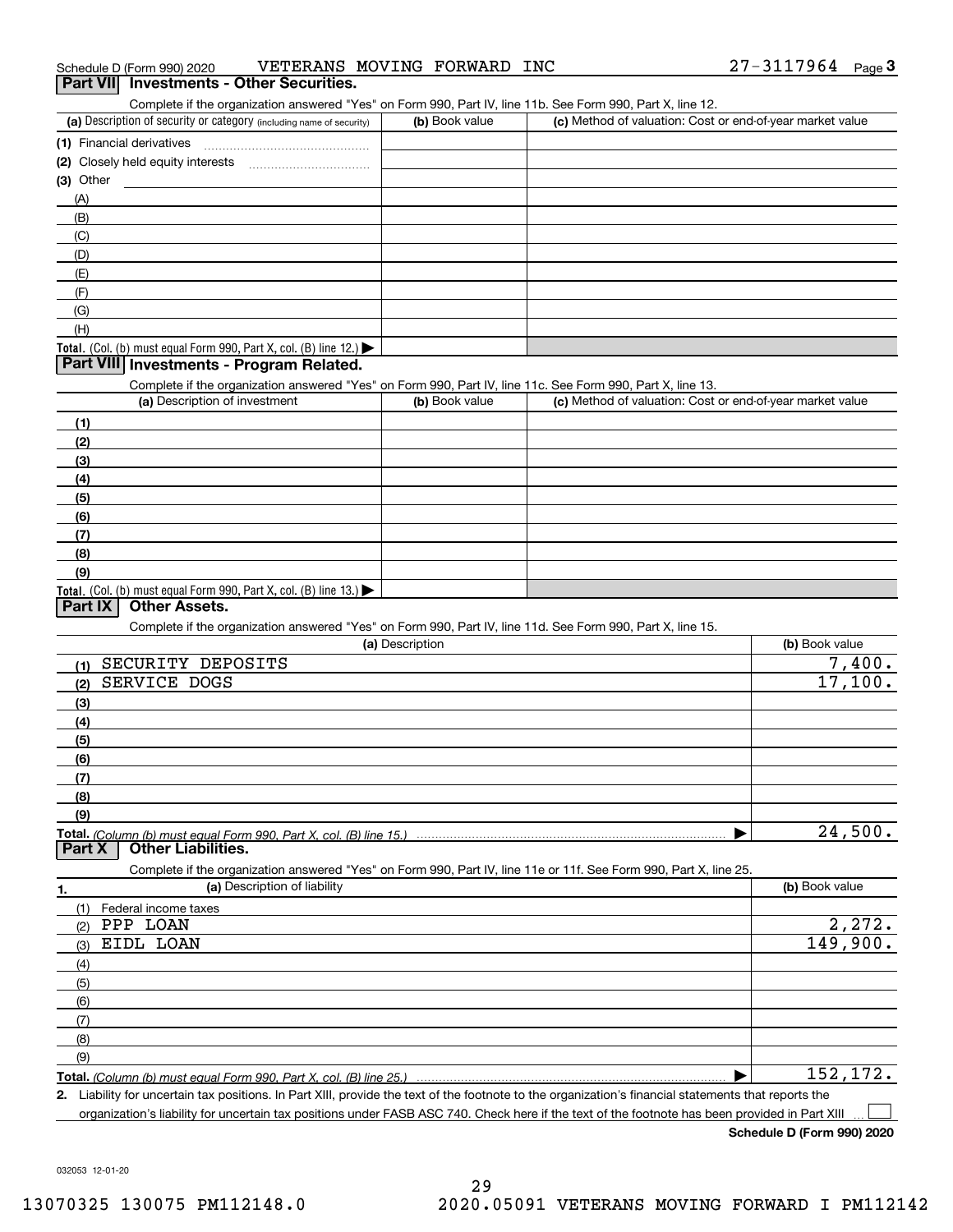|    | VETERANS MOVING FORWARD INC<br>Schedule D (Form 990) 2020                                                                                                                                                                          |                | 27-3117964<br>Page 4 |
|----|------------------------------------------------------------------------------------------------------------------------------------------------------------------------------------------------------------------------------------|----------------|----------------------|
|    | Reconciliation of Revenue per Audited Financial Statements With Revenue per Return.<br>Part XI                                                                                                                                     |                |                      |
|    | Complete if the organization answered "Yes" on Form 990, Part IV, line 12a.                                                                                                                                                        |                |                      |
| 1  | Total revenue, gains, and other support per audited financial statements                                                                                                                                                           |                | $\blacktriangleleft$ |
| 2  | Amounts included on line 1 but not on Form 990, Part VIII, line 12:                                                                                                                                                                |                |                      |
| a  |                                                                                                                                                                                                                                    | 2a             |                      |
|    |                                                                                                                                                                                                                                    | 2 <sub>b</sub> |                      |
|    |                                                                                                                                                                                                                                    | 2c             |                      |
| d  | Other (Describe in Part XIII.) <b>Construction Contract Construction</b> Chemistry Chemistry Chemistry Chemistry Chemistry                                                                                                         | 2d             |                      |
| е  | Add lines 2a through 2d                                                                                                                                                                                                            |                | 2e                   |
| 3  |                                                                                                                                                                                                                                    |                | 3                    |
| 4  | Amounts included on Form 990, Part VIII, line 12, but not on line 1:                                                                                                                                                               |                |                      |
| а  |                                                                                                                                                                                                                                    | 4a             |                      |
| b  |                                                                                                                                                                                                                                    | 4 <sub>b</sub> |                      |
| c. | Add lines 4a and 4b                                                                                                                                                                                                                |                | 4с                   |
|    |                                                                                                                                                                                                                                    |                | 5                    |
|    | Part XII   Reconciliation of Expenses per Audited Financial Statements With Expenses per Return.                                                                                                                                   |                |                      |
|    | Complete if the organization answered "Yes" on Form 990, Part IV, line 12a.                                                                                                                                                        |                |                      |
| 1  | Total expenses and losses per audited financial statements [11] [12] manuscription control expenses and losses per audited financial statements [11] [12] manuscription of the statements [12] manuscription of the statements     |                | $\mathbf{1}$         |
| 2  | Amounts included on line 1 but not on Form 990, Part IX, line 25:                                                                                                                                                                  |                |                      |
| a  |                                                                                                                                                                                                                                    | 2a             |                      |
| b  |                                                                                                                                                                                                                                    | 2 <sub>b</sub> |                      |
| c  |                                                                                                                                                                                                                                    | 2с             |                      |
| d  |                                                                                                                                                                                                                                    | 2d             |                      |
| е  | Add lines 2a through 2d <b>contract and all anomalisation</b> and all anomalisation of the state of the state of the state of the state of the state of the state of the state of the state of the state of the state of the state |                | 2e                   |
| 3  |                                                                                                                                                                                                                                    |                | 3                    |
| 4  | Amounts included on Form 990, Part IX, line 25, but not on line 1:                                                                                                                                                                 |                |                      |
| а  |                                                                                                                                                                                                                                    | 4a l           |                      |
| b  |                                                                                                                                                                                                                                    | 4b             |                      |
|    |                                                                                                                                                                                                                                    |                |                      |
|    | Add lines 4a and 4b                                                                                                                                                                                                                |                | 4c                   |
|    | Part XIII Supplemental Information.                                                                                                                                                                                                |                | 5                    |

Provide the descriptions required for Part II, lines 3, 5, and 9; Part III, lines 1a and 4; Part IV, lines 1b and 2b; Part V, line 4; Part X, line 2; Part XI, lines 2d and 4b; and Part XII, lines 2d and 4b. Also complete this part to provide any additional information.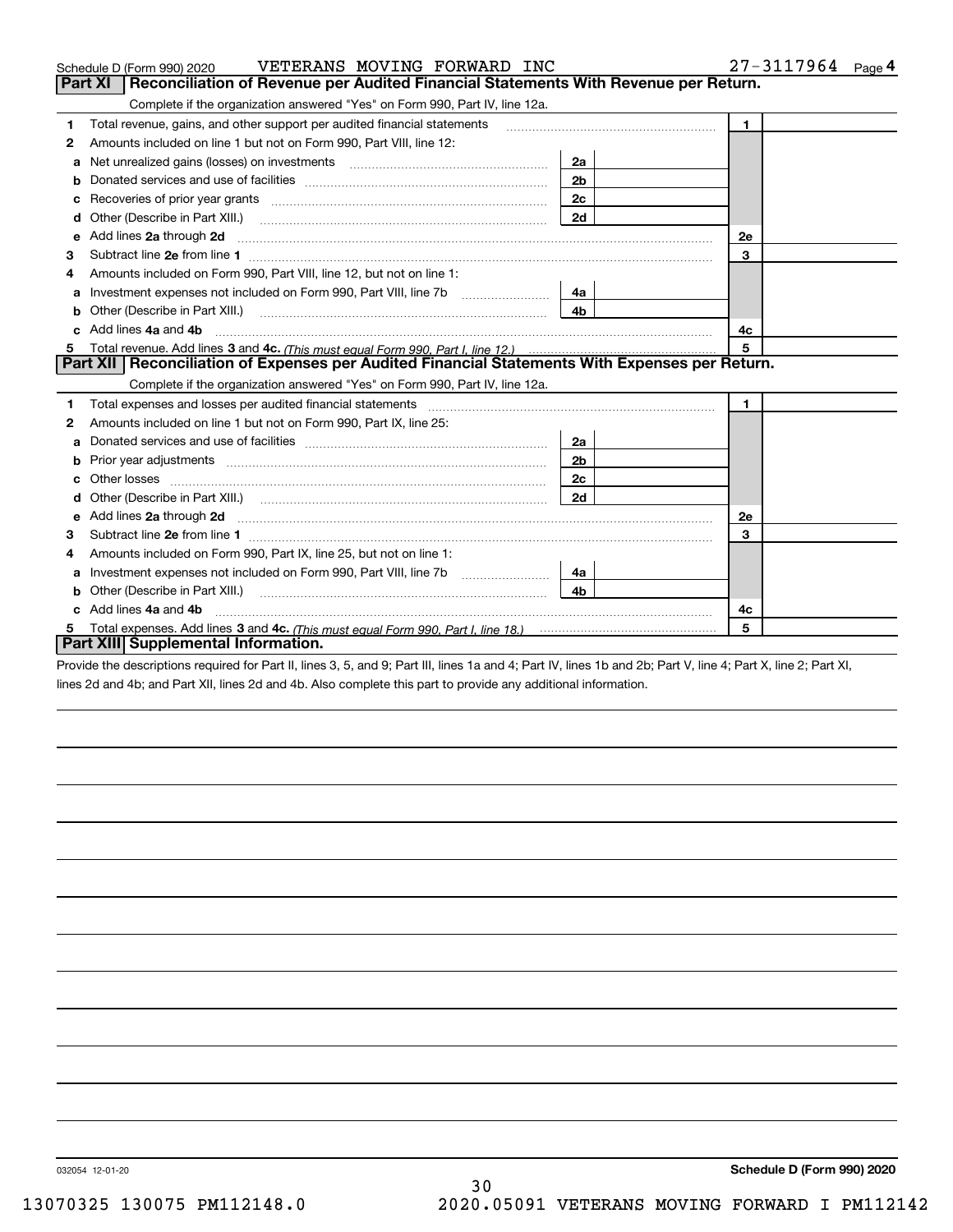| <b>SCHEDULE G</b>                                            |                                  | <b>Supplemental Information Regarding Fundraising or Gaming Activities</b>                                                                                          |                                                                            |    |                                       |                                                                            | OMB No. 1545-0047                                       |
|--------------------------------------------------------------|----------------------------------|---------------------------------------------------------------------------------------------------------------------------------------------------------------------|----------------------------------------------------------------------------|----|---------------------------------------|----------------------------------------------------------------------------|---------------------------------------------------------|
| (Form 990 or 990-EZ)                                         |                                  | Complete if the organization answered "Yes" on Form 990, Part IV, line 17, 18, or 19, or if the<br>organization entered more than \$15,000 on Form 990-EZ, line 6a. |                                                                            |    |                                       |                                                                            |                                                         |
| Department of the Treasury                                   |                                  | Attach to Form 990 or Form 990-EZ.                                                                                                                                  |                                                                            |    |                                       |                                                                            | <b>Open to Public</b>                                   |
| Internal Revenue Service                                     |                                  | Go to www.irs.gov/Form990 for instructions and the latest information.                                                                                              |                                                                            |    |                                       |                                                                            | Inspection                                              |
| Name of the organization                                     |                                  | VETERANS MOVING FORWARD INC                                                                                                                                         |                                                                            |    |                                       | 27-3117964                                                                 | <b>Employer identification number</b>                   |
| Part I                                                       |                                  | Fundraising Activities. Complete if the organization answered "Yes" on Form 990, Part IV, line 17. Form 990-EZ filers are not                                       |                                                                            |    |                                       |                                                                            |                                                         |
|                                                              | required to complete this part.  | 1 Indicate whether the organization raised funds through any of the following activities. Check all that apply.                                                     |                                                                            |    |                                       |                                                                            |                                                         |
| Mail solicitations<br>a                                      |                                  | e l                                                                                                                                                                 |                                                                            |    | Solicitation of non-government grants |                                                                            |                                                         |
| b                                                            | Internet and email solicitations | f                                                                                                                                                                   |                                                                            |    | Solicitation of government grants     |                                                                            |                                                         |
| Phone solicitations<br>с<br>d<br>In-person solicitations     |                                  | Special fundraising events<br>g                                                                                                                                     |                                                                            |    |                                       |                                                                            |                                                         |
|                                                              |                                  | 2 a Did the organization have a written or oral agreement with any individual (including officers, directors, trustees, or                                          |                                                                            |    |                                       |                                                                            |                                                         |
|                                                              |                                  | key employees listed in Form 990, Part VII) or entity in connection with professional fundraising services?                                                         |                                                                            |    |                                       | Yes                                                                        | No                                                      |
| compensated at least \$5,000 by the organization.            |                                  | <b>b</b> If "Yes," list the 10 highest paid individuals or entities (fundraisers) pursuant to agreements under which the fundraiser is to be                        |                                                                            |    |                                       |                                                                            |                                                         |
|                                                              |                                  |                                                                                                                                                                     |                                                                            |    |                                       |                                                                            |                                                         |
| (i) Name and address of individual<br>or entity (fundraiser) |                                  | (ii) Activity                                                                                                                                                       | (iii) Did<br>fundraiser<br>have custody<br>or control of<br>contributions? |    | (iv) Gross receipts<br>from activity  | (v) Amount paid<br>to (or retained by)<br>fundraiser<br>listed in col. (i) | (vi) Amount paid<br>to (or retained by)<br>organization |
|                                                              |                                  |                                                                                                                                                                     | Yes                                                                        | No |                                       |                                                                            |                                                         |
|                                                              |                                  |                                                                                                                                                                     |                                                                            |    |                                       |                                                                            |                                                         |
|                                                              |                                  |                                                                                                                                                                     |                                                                            |    |                                       |                                                                            |                                                         |
|                                                              |                                  |                                                                                                                                                                     |                                                                            |    |                                       |                                                                            |                                                         |
|                                                              |                                  |                                                                                                                                                                     |                                                                            |    |                                       |                                                                            |                                                         |
|                                                              |                                  |                                                                                                                                                                     |                                                                            |    |                                       |                                                                            |                                                         |
|                                                              |                                  |                                                                                                                                                                     |                                                                            |    |                                       |                                                                            |                                                         |
|                                                              |                                  |                                                                                                                                                                     |                                                                            |    |                                       |                                                                            |                                                         |
|                                                              |                                  |                                                                                                                                                                     |                                                                            |    |                                       |                                                                            |                                                         |
|                                                              |                                  |                                                                                                                                                                     |                                                                            |    |                                       |                                                                            |                                                         |
|                                                              |                                  |                                                                                                                                                                     |                                                                            |    |                                       |                                                                            |                                                         |
|                                                              |                                  |                                                                                                                                                                     |                                                                            |    |                                       |                                                                            |                                                         |
|                                                              |                                  |                                                                                                                                                                     |                                                                            |    |                                       |                                                                            |                                                         |
|                                                              |                                  |                                                                                                                                                                     |                                                                            |    |                                       |                                                                            |                                                         |
|                                                              |                                  |                                                                                                                                                                     |                                                                            |    |                                       |                                                                            |                                                         |
| Total                                                        |                                  | 3 List all states in which the organization is registered or licensed to solicit contributions or has been notified it is exempt from registration                  |                                                                            |    |                                       |                                                                            |                                                         |
| or licensing.                                                |                                  |                                                                                                                                                                     |                                                                            |    |                                       |                                                                            |                                                         |
|                                                              |                                  |                                                                                                                                                                     |                                                                            |    |                                       |                                                                            |                                                         |
|                                                              |                                  |                                                                                                                                                                     |                                                                            |    |                                       |                                                                            |                                                         |
|                                                              |                                  |                                                                                                                                                                     |                                                                            |    |                                       |                                                                            |                                                         |
|                                                              |                                  |                                                                                                                                                                     |                                                                            |    |                                       |                                                                            |                                                         |
|                                                              |                                  |                                                                                                                                                                     |                                                                            |    |                                       |                                                                            |                                                         |
|                                                              |                                  |                                                                                                                                                                     |                                                                            |    |                                       |                                                                            |                                                         |
|                                                              |                                  |                                                                                                                                                                     |                                                                            |    |                                       |                                                                            |                                                         |
|                                                              |                                  |                                                                                                                                                                     |                                                                            |    |                                       |                                                                            |                                                         |
|                                                              |                                  | LHA For Paperwork Reduction Act Notice, see the Instructions for Form 990 or 990-EZ.                                                                                |                                                                            |    |                                       |                                                                            | Schedule G (Form 990 or 990-EZ) 2020                    |

032081 11-25-20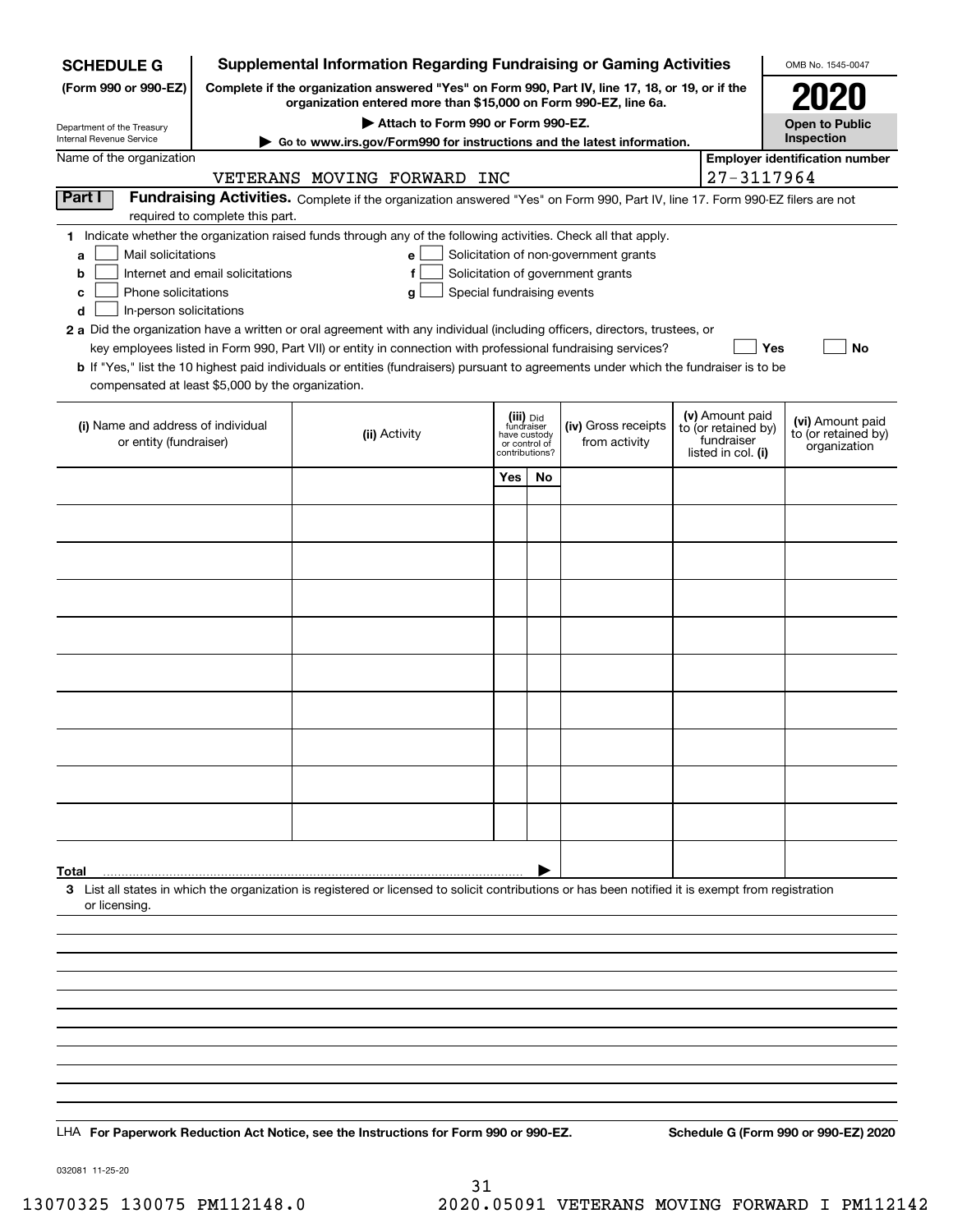#### Schedule G (Form 990 or 990-EZ) 2020 Page VETERANS MOVING FORWARD INC 27-3117964

**2**

**Part II** | Fundraising Events. Complete if the organization answered "Yes" on Form 990, Part IV, line 18, or reported more than \$15,000 of fundraising event contributions and gross income on Form 990-EZ, lines 1 and 6b. List events with gross receipts greater than \$5,000.

|                 |          | of fundraising event contributions and gross income on Form 990-EZ, lines 1 and 6b. List events with gross receipts greater than \$5,000. |                                 |                         |                                 |                                      |
|-----------------|----------|-------------------------------------------------------------------------------------------------------------------------------------------|---------------------------------|-------------------------|---------------------------------|--------------------------------------|
|                 |          |                                                                                                                                           | (a) Event $#1$<br><b>CANINE</b> | (b) Event #2            | (c) Other events<br><b>NONE</b> | (d) Total events                     |
|                 |          |                                                                                                                                           | CALENDER ONL                    |                         |                                 | (add col. (a) through                |
|                 |          |                                                                                                                                           | (event type)                    | (event type)            | (total number)                  | col. (c)                             |
|                 |          |                                                                                                                                           |                                 |                         |                                 |                                      |
| Revenue         | 1        |                                                                                                                                           | 14,105.                         |                         |                                 | 14,105.                              |
|                 |          |                                                                                                                                           |                                 |                         |                                 |                                      |
|                 |          |                                                                                                                                           |                                 |                         |                                 |                                      |
|                 | 3        | Gross income (line 1 minus line 2)                                                                                                        | 14,105.                         |                         |                                 | 14,105.                              |
|                 | 4        | Cash prizes [111] Cash prizes [11] Cash prizes [11] Cash prizes [11] Casar Division (12] Orange Division (12] O                           |                                 |                         |                                 |                                      |
|                 |          |                                                                                                                                           |                                 |                         |                                 |                                      |
|                 | 5        |                                                                                                                                           |                                 |                         |                                 |                                      |
|                 |          |                                                                                                                                           |                                 |                         |                                 |                                      |
| Direct Expenses | 6        |                                                                                                                                           |                                 |                         |                                 |                                      |
|                 | 7        | Food and beverages                                                                                                                        |                                 |                         |                                 |                                      |
|                 |          |                                                                                                                                           |                                 |                         |                                 |                                      |
|                 | 8        |                                                                                                                                           |                                 |                         |                                 |                                      |
|                 | 9        |                                                                                                                                           | $\overline{2,691}$ .            |                         |                                 | 2,691.                               |
|                 | 10       | Direct expense summary. Add lines 4 through 9 in column (d)                                                                               |                                 |                         |                                 | 2,691.                               |
|                 | 11       | Net income summary. Subtract line 10 from line 3, column (d)                                                                              |                                 |                         |                                 | 11,414.                              |
|                 | Part III | Gaming. Complete if the organization answered "Yes" on Form 990, Part IV, line 19, or reported more than                                  |                                 |                         |                                 |                                      |
|                 |          | \$15,000 on Form 990-EZ, line 6a.                                                                                                         |                                 |                         |                                 |                                      |
|                 |          |                                                                                                                                           | (a) Bingo                       | (b) Pull tabs/instant   | (c) Other gaming                | (d) Total gaming (add                |
| Revenue         |          |                                                                                                                                           |                                 | bingo/progressive bingo |                                 | col. (a) through col. (c))           |
|                 |          |                                                                                                                                           |                                 |                         |                                 |                                      |
|                 | 1        |                                                                                                                                           |                                 |                         |                                 |                                      |
|                 |          |                                                                                                                                           |                                 |                         |                                 |                                      |
|                 | 2        |                                                                                                                                           |                                 |                         |                                 |                                      |
| Direct Expenses | 3        |                                                                                                                                           |                                 |                         |                                 |                                      |
|                 |          |                                                                                                                                           |                                 |                         |                                 |                                      |
|                 | 4        |                                                                                                                                           |                                 |                         |                                 |                                      |
|                 |          |                                                                                                                                           |                                 |                         |                                 |                                      |
|                 |          | 5 Other direct expenses                                                                                                                   |                                 |                         |                                 |                                      |
|                 |          |                                                                                                                                           | %<br>Yes                        | %<br>Yes                | Yes<br>%                        |                                      |
|                 |          | 6 Volunteer labor                                                                                                                         | No                              | No                      | No                              |                                      |
|                 |          |                                                                                                                                           |                                 |                         |                                 |                                      |
|                 | 7        | Direct expense summary. Add lines 2 through 5 in column (d)                                                                               |                                 |                         |                                 |                                      |
|                 |          |                                                                                                                                           |                                 |                         |                                 |                                      |
|                 |          |                                                                                                                                           |                                 |                         |                                 |                                      |
|                 |          |                                                                                                                                           |                                 |                         |                                 |                                      |
|                 |          | <b>9</b> Enter the state(s) in which the organization conducts gaming activities:                                                         |                                 |                         |                                 | Yes<br><b>No</b>                     |
|                 |          |                                                                                                                                           |                                 |                         |                                 |                                      |
|                 |          |                                                                                                                                           |                                 |                         |                                 |                                      |
|                 |          |                                                                                                                                           |                                 |                         |                                 |                                      |
|                 |          |                                                                                                                                           |                                 |                         |                                 | Yes<br>No                            |
|                 |          |                                                                                                                                           |                                 |                         |                                 |                                      |
|                 |          |                                                                                                                                           |                                 |                         |                                 |                                      |
|                 |          |                                                                                                                                           |                                 |                         |                                 |                                      |
|                 |          | 032082 11-25-20                                                                                                                           |                                 |                         |                                 | Schedule G (Form 990 or 990-EZ) 2020 |
|                 |          |                                                                                                                                           |                                 |                         |                                 |                                      |

**Schedule G (Form 990 or 990-EZ) 2020**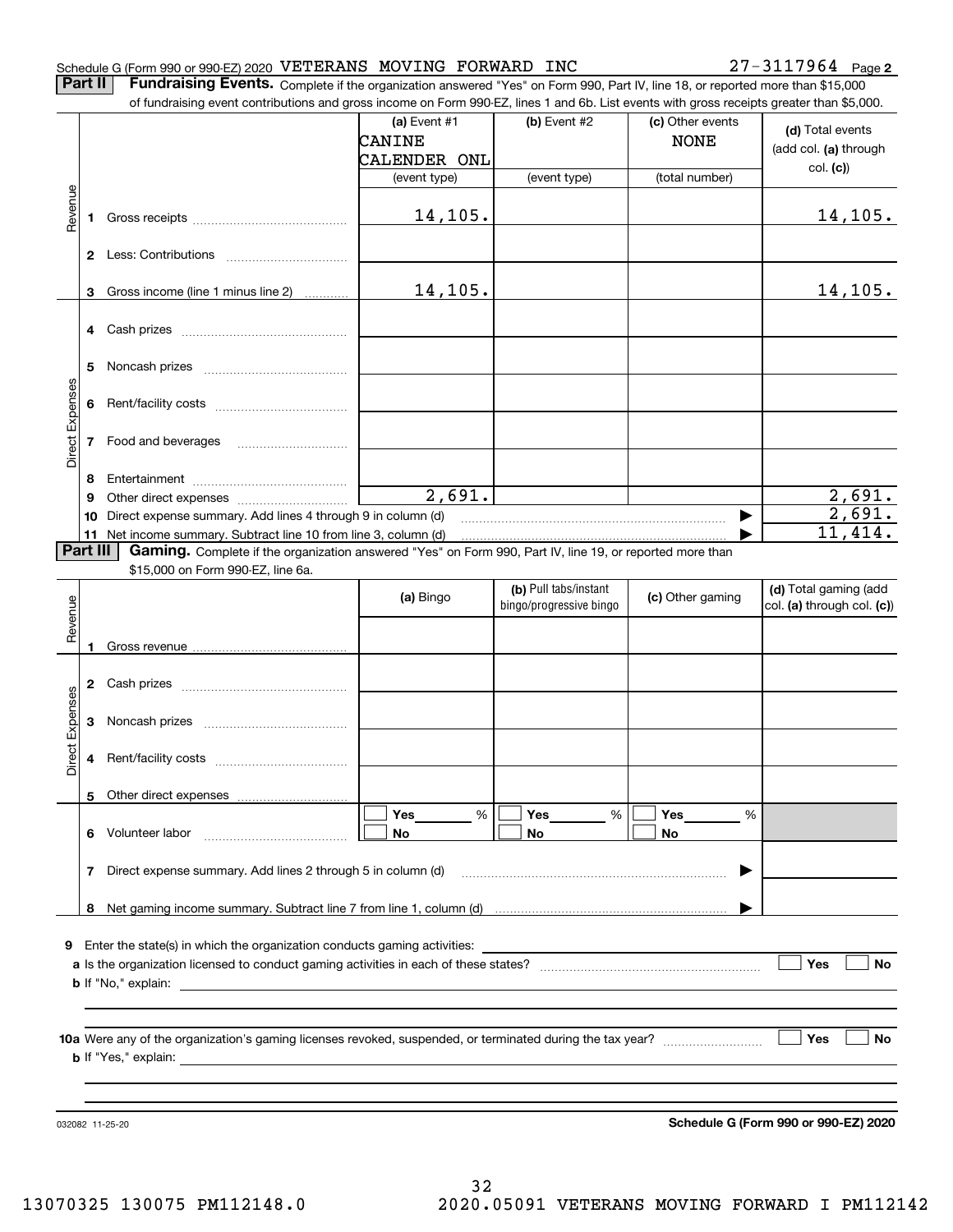|     | Schedule G (Form 990 or 990-EZ) 2020 VETERANS MOVING FORWARD INC                                                                                                        | $27 - 3117964$ Page 3 |           |
|-----|-------------------------------------------------------------------------------------------------------------------------------------------------------------------------|-----------------------|-----------|
| 11. |                                                                                                                                                                         | Yes                   | No        |
|     | 12 Is the organization a grantor, beneficiary or trustee of a trust, or a member of a partnership or other entity formed                                                |                       |           |
|     |                                                                                                                                                                         | Yes                   | No        |
|     | 13 Indicate the percentage of gaming activity conducted in:                                                                                                             |                       |           |
|     |                                                                                                                                                                         | <b>13a</b>            | %         |
|     | <b>b</b> An outside facility <i>www.communicality www.communicality.communicality www.communicality www.communicality.com</i>                                           | 13 <sub>b</sub>       | %         |
|     | 14 Enter the name and address of the person who prepares the organization's gaming/special events books and records:                                                    |                       |           |
|     |                                                                                                                                                                         |                       |           |
|     |                                                                                                                                                                         |                       |           |
|     |                                                                                                                                                                         | Yes                   | No        |
|     |                                                                                                                                                                         |                       |           |
|     |                                                                                                                                                                         |                       |           |
|     | c If "Yes," enter name and address of the third party:                                                                                                                  |                       |           |
|     | Name $\blacktriangleright$                                                                                                                                              |                       |           |
|     |                                                                                                                                                                         |                       |           |
|     |                                                                                                                                                                         |                       |           |
|     | 16 Gaming manager information:                                                                                                                                          |                       |           |
|     | Name $\blacktriangleright$ $\lrcorner$                                                                                                                                  |                       |           |
|     | Gaming manager compensation > \$                                                                                                                                        |                       |           |
|     | $Description of services provided$ $\triangleright$                                                                                                                     |                       |           |
|     |                                                                                                                                                                         |                       |           |
|     |                                                                                                                                                                         |                       |           |
|     | Director/officer<br>Employee<br>Independent contractor                                                                                                                  |                       |           |
|     |                                                                                                                                                                         |                       |           |
|     | <b>17</b> Mandatory distributions:<br>a Is the organization required under state law to make charitable distributions from the gaming proceeds to                       |                       |           |
|     |                                                                                                                                                                         | $\Box$ Yes            | $\Box$ No |
|     | retain the state gaming license?<br><b>b</b> Enter the amount of distributions required under state law to be distributed to other exempt organizations or spent in the |                       |           |
|     | organization's own exempt activities during the tax year $\triangleright$ \$                                                                                            |                       |           |
|     | Part IV<br>Supplemental Information. Provide the explanations required by Part I, line 2b, columns (iii) and (v); and Part III, lines 9, 9b, 10b,                       |                       |           |
|     | 15b, 15c, 16, and 17b, as applicable. Also provide any additional information. See instructions.                                                                        |                       |           |
|     |                                                                                                                                                                         |                       |           |
|     |                                                                                                                                                                         |                       |           |
|     |                                                                                                                                                                         |                       |           |
|     |                                                                                                                                                                         |                       |           |
|     |                                                                                                                                                                         |                       |           |
|     |                                                                                                                                                                         |                       |           |
|     |                                                                                                                                                                         |                       |           |
|     |                                                                                                                                                                         |                       |           |
|     |                                                                                                                                                                         |                       |           |
|     |                                                                                                                                                                         |                       |           |
|     |                                                                                                                                                                         |                       |           |
|     | Schedule G (Form 990 or 990-EZ) 2020<br>032083 11-25-20<br>33<br>$1.20077$ $11.01.10$                                                                                   |                       |           |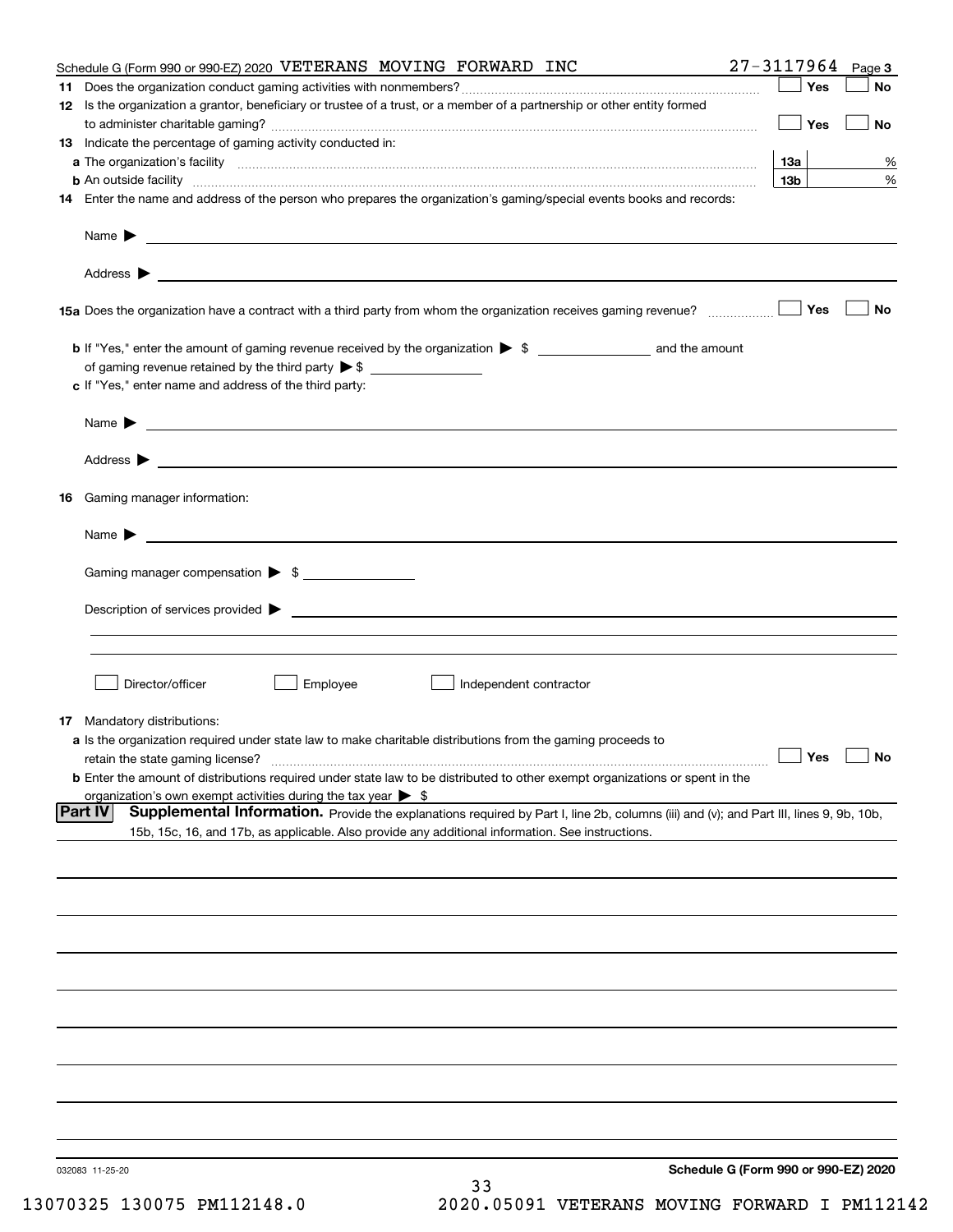| <b>Part IV   Supplemental Information</b> (continued) |                                 |
|-------------------------------------------------------|---------------------------------|
|                                                       |                                 |
|                                                       |                                 |
|                                                       |                                 |
|                                                       |                                 |
|                                                       |                                 |
|                                                       |                                 |
|                                                       |                                 |
|                                                       |                                 |
|                                                       |                                 |
|                                                       |                                 |
|                                                       |                                 |
|                                                       |                                 |
|                                                       |                                 |
|                                                       |                                 |
|                                                       |                                 |
|                                                       |                                 |
|                                                       |                                 |
|                                                       |                                 |
|                                                       |                                 |
|                                                       |                                 |
|                                                       |                                 |
|                                                       |                                 |
|                                                       |                                 |
|                                                       |                                 |
|                                                       |                                 |
|                                                       |                                 |
|                                                       |                                 |
|                                                       |                                 |
|                                                       |                                 |
|                                                       |                                 |
|                                                       |                                 |
|                                                       | Schedule G (Form 990 or 990-EZ) |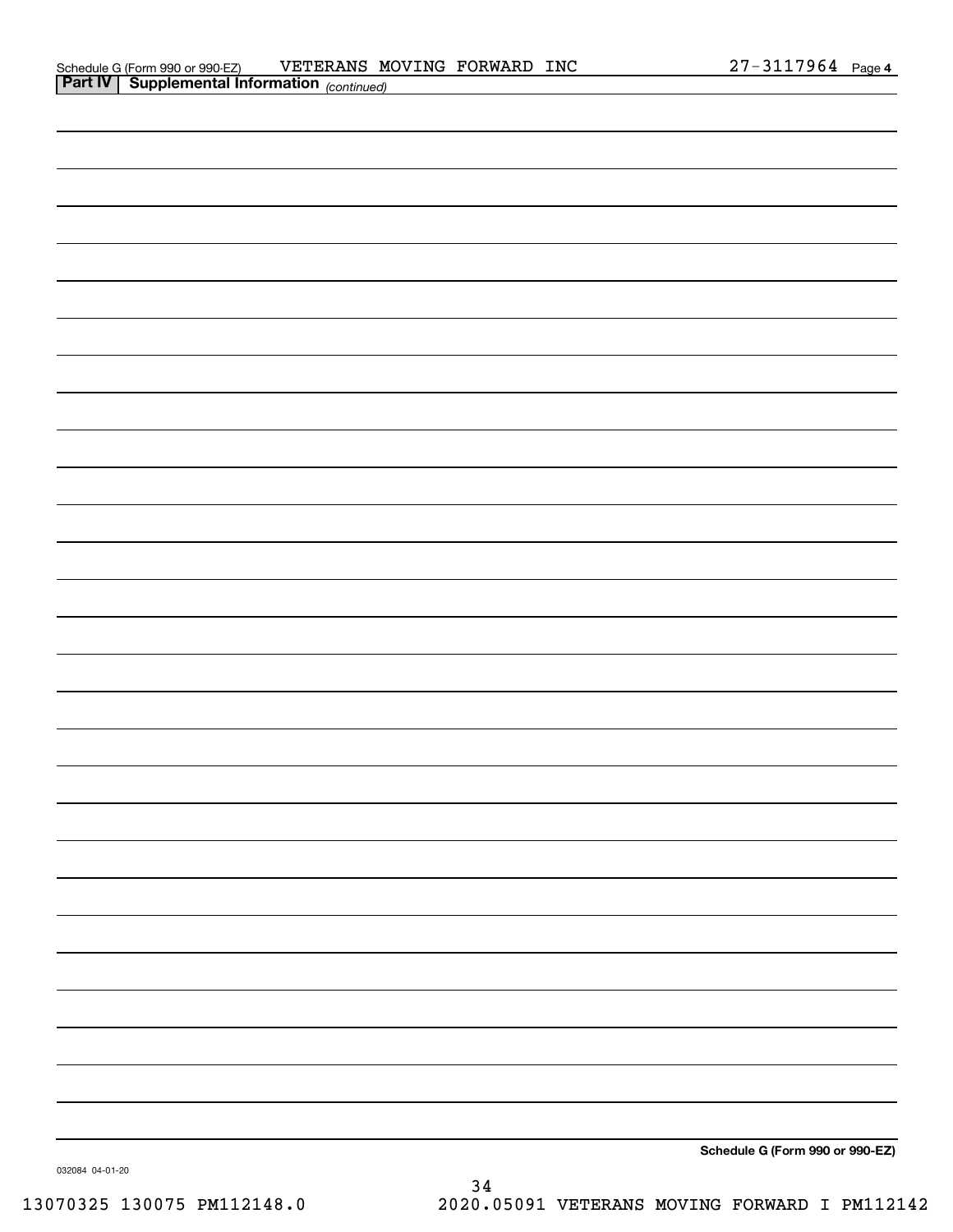**(Form 990 or 990-EZ)**

OMB No. 1545-0047 **Complete to provide information for responses to specific questions on Form 990 or 990-EZ or to provide any additional information. SCHEDULE O Supplemental Information to Form 990 or 990-EZ 2020**

Department of the Treasury Internal Revenue Service Name of the organization

**| Attach to Form 990 or 990-EZ. | Go to www.irs.gov/Form990 for the latest information.**

**Employer identification number** VETERANS MOVING FORWARD INC  $\vert$  27-3117964

**Open to Public Inspection**

FORM 990, PART I, LINE 1, DESCRIPTION OF ORGANIZATION MISSION:

VETERANS WITH PHYSICAL AND/OR MENTAL HEALTH CHALLENGES. TO MAKE A

MEANINGFUL DIFFERENCE IN THE LIVES OF OUR VETERANS AND INCREASE THEIR

SAFETY AND INDEPENDENCE WITHIN THEIR HOMES AND COMMUNITIES. AND, TO

EDUCATE VETERANS, THE HEALTH CARE COMMUNITY SERVICING THEM, AND THE

PUBLIC ON THE EFFICACY OF ASSISTANCE/SERVICE DOGS AND CANINE THERAPY.

FORM 990, PART III, LINE 1, DESCRIPTION OF ORGANIZATION MISSION:

AND COMMUNITIES. AND, TO EDUCATE VETERANS, THE HEALTH CARE COMMUNITY

SERVICING THEM, AND THE PUBLIC ON THE EFFICACY OF ASSISTANCE/SERVICE

DOGS AND CANINE THERAPY.

FORM 990, PART III, LINE 4A, PROGRAM SERVICE ACCOMPLISHMENTS:

FRIDAY.

THE VMF TRAINING CENTER IS LOCATED NEAR DULLES AIRPORT. THE CENTER

CONTINUES TO SUPPORT THE SERVICE DOG TRAINING PROGRAM AND PROVIDES A

LOCATION TO CONDUCT VETERAN APPLICANT INTERVIEWS AND A MEET AND GREET

WITH POSSIBLE SERVICE DOG CANDIDATES. THE CENTER IS A QUIET, SAFE

ENVIRONMENT FOR THE INITIAL MEETING AND SUBSEQUENT TRAINING WITH THE

VETERANS WHO HAVE APPLIED FOR AND BEEN MATCHED WITH A VMF SERVICE DOG.

VETERAN TRAINING IS IMPORTANT TO THE SUCCESSFUL PLACEMENT OF SERVICE

DOGS WITH THEIR VETERAN PARTNERS. THE CENTER ALSO PROVIDES A WIDE

VARIETY OF TRAINING AIDS AND DEVICES THAT WE ARE ABLE TO INCORPORATE

INTO SERVICE DOG TRAINING.

VMF STAYS INVOLVED AFTER A SERVICE DOG IS PLACED, EVALUATING THE

032211 11-20-20 LHA For Paperwork Reduction Act Notice, see the Instructions for Form 990 or 990-EZ. Schedule O (Form 990 or 990-EZ) 2020 CONTINUING EFFECTIVENESS OF THE RELATIONSHIP, AGAIN, AT NO COST TO THE

35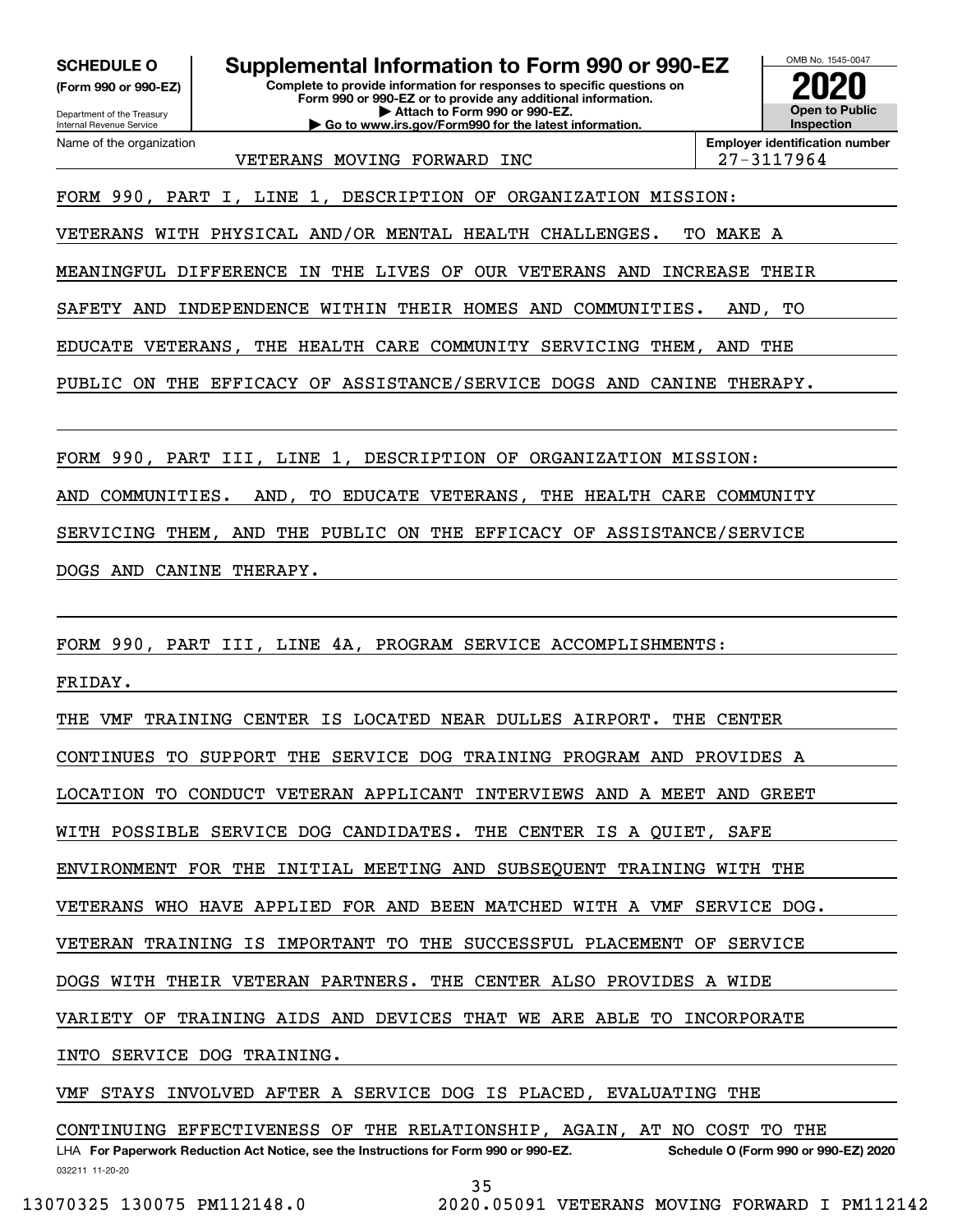### VETERAN.

| THROUGHOUT 2020, VMF RELIED ON THE SUPPORT OF ITS GENEROUS DONORS AND     |
|---------------------------------------------------------------------------|
| VOLUNTEERS, GRANTS AND FUNDRAISING ACTIVITIES TO SUPPORT THE PROGRAM      |
| DURING THE COVID PANDEMIC. VMF WAS FORCED TO CREATE NEW FUNDRAISING       |
| OPPORTUNITIES WHILE COMPLYING WITH SOCIAL DISTANCING AND OTHER            |
| RESTRICTIONS ASSOCIATED WITH THE PANDEMIC. DETAILED PROGRAM               |
| ACCOMPLISHMENTS IN 2020 ARE DETAILED BELOW.                               |
| 1) EVEN THROUGH COVID, VMF WAS ABLE TO ACQUIRE TWO NEW PUPPIES (ASHLEY    |
| AND HAZEL). THEY LEARNED BASIC AND ADVANCED OBEDIENCE SKILLS AND WERE     |
| INTRODUCED TO SPECIALIZED TASK TRAINING SKILLS TO INCLUDE: OPENING AND    |
| CLOSING DOORS, OPERATING LIGHT SWITCHES, PUSHING BUTTONS, PTSD TASK       |
| SKILLS, AND RETRIEVING MEDICINES. PUBLIC ACCESS TRAINING WAS LIMITED      |
| DURING THIS TIME AS SOCIAL EVENTS WERE RESTRICTED DURING THE PANDEMIC.    |
| SERVICE DOG GIL HAS COMPLETED HIS TRAINING AND WAS TO BE PLACED IN        |
| NOVEMBER 2020.<br>HOWEVER DUE TO UNFORTUNATE CIRCUMSTANCES, HIS PLACEMENT |
| WAS MOVED TO 2021. GIL CONTINUED TO PRACTICE AND PERFECT THE FOLLOWING    |
| SKILLS: PTSD TASKS, NIGHTMARE INTERRUPTIONS, RETRIEVAL SKILLS             |
| (INCLUDING MEDICATIONS AND WATER) AND OPENING AND CLOSING DOORS.          |
| 3) SERVICE DOG ACE WAS PLACED WITH HIS VETERAN IN OCTOBER 2020. ACE       |
| SPECIALIZES IN WHEELCHAIR ACCESS TASKS, INCLUDING RETRIEVAL WORK AND      |
| OPENING AND CLOSING DOORS.                                                |
| 4) SERVICE DOG IN TRAINING (SDIT) KAPPA SIG ZAMP FIRST MET HIS VETERAN    |
| IN 2020 VIA ZOOM AND THEN BEGAN CUSTOMIZED TRAINING SPECIFIC TO HIS       |
| VETERAN, INCLUDING NIGHT TERROR INTERRUPTION, MOBILITY AND BRACING,       |
| RETRIEVAL WORK, MEDICATION ALERTS, AND PTSD TASKS. KAPPA SIG ZAMP IS ON   |
| TRACK TO BE PLACED IN EARLY 2021.                                         |
| 5) SDIT HARRY CONTINUED HIS ADVANCED TASK TRAINING, TO INCLUDE            |
| MOBILITY, RETRIEVAL WORK, NIGHT TERROR INTERRUPTION AND PTSD TASKS.       |
| Schedule O (Form 990 or 990-EZ) 2020<br>032212 11-20-20<br>36             |

13070325 130075 PM112148.0 2020.05091 VETERANS MOVING FORWARD I PM112142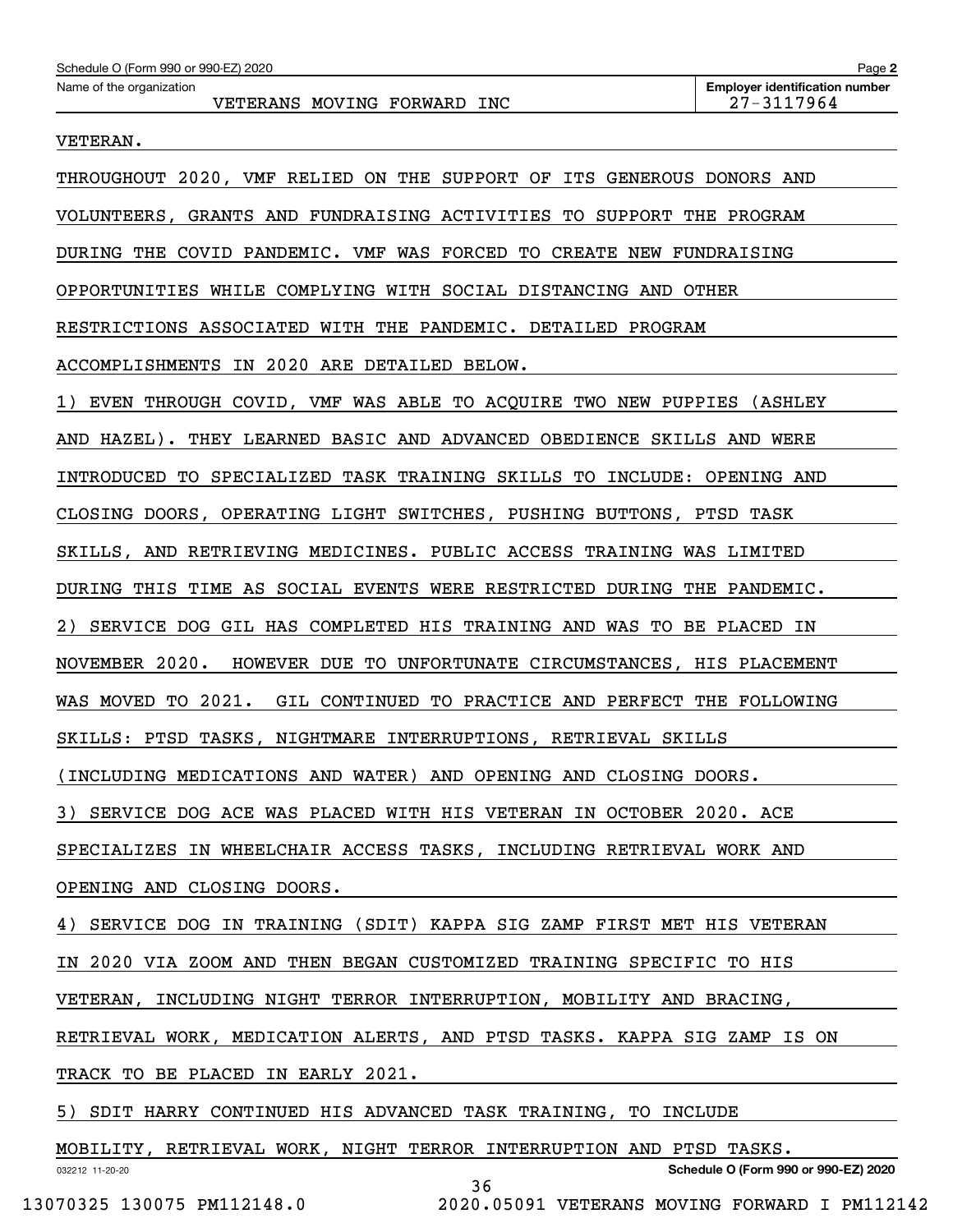| Schedule O (Form 990 or 990-EZ) 2020                                    | Page 2                                              |
|-------------------------------------------------------------------------|-----------------------------------------------------|
| Name of the organization<br>VETERANS MOVING FORWARD INC                 | <b>Employer identification number</b><br>27-3117964 |
| HARRY IS ON TRACK TO BE PLACED IN EARLY 2021.                           |                                                     |
| 6) VMF CANCELLED 25 FUNDRAISING AND OUTREACH EVENTS IN THE FIRST TWO    |                                                     |
| QUARTERS OF 2020 AS A RESULT OF SOCIAL RESTRICTIONS.                    |                                                     |
| VMF WAS FORCED TO PERFORM OUTREACH THROUGH ON-LINE EVENTS. IN           |                                                     |
| ADDITION, WE HIRED A LOCAL UNDERUTILIZED BRIDAL SHOP TO MAKE            |                                                     |
| CANINE-THEMED FACEMASKS. VMF SOLD THESE FACEMASKS AS A FUNDRAISER.      |                                                     |
| SOME DONORS HELD VIRTUAL FUNDRAISERS, SUCH AS 5KS AND VIRTUAL WINE      |                                                     |
| TASTINGS. IN THE 4TH QUARTER, VMF BENEFITED FROM A LIMITED NUMBER OF    |                                                     |
| OUTDOOR EVENTS, SUCH AS GOLF TOURNAMENTS.                               |                                                     |
| 8) VMF HIRED A PART TIME, INDEPENDENT CONTRACTOR, TO SUPPLEMENT         |                                                     |
| TRAINING ACTIVITIES.                                                    |                                                     |
| CONTINUED TO EDUCATE VETERANS, THEIR FAMILIES, HEALTH CARE TEAMS,<br>9) |                                                     |
| AND GENERAL POPULATION ON THE VALUE OF SERVICE DOGS AND THE PROCESSES   |                                                     |
| INVOLVED IN OBTAINING A QUALIFIED SERVICE DOG.                          |                                                     |
| 10) VMF VOLUNTEERS CONTRIBUTED 3,471 HOURS IN 2020, COVERING ALL        |                                                     |
| PROGRAM AREAS, INCLUDING TRAINING, FUNDRAISING, MAINTENANCE, AND        |                                                     |
| ADMINISTRATION.                                                         |                                                     |
|                                                                         |                                                     |
| FORM 990, PART VI, SECTION B, LINE 11B:                                 |                                                     |

FORM 990 IS PREPARED BY A CERTIFIED PUBLIC ACCOUNTING FIRM AND A DRAFT OF

FORM 990 IS PROVIDED TO THE EXECUTIVE COMMITTEE TO REVIEW PRIOR TO ITS

FILING. THE FINAL FORM 990 IS DISSEMINATED TO EACH VOTING MEMBER ON THE VMF

BOARD BEFORE IT IS FILED WITH THE IRS.

FORM 990, PART VI, SECTION B, LINE 12C:

THE BOARD OF DIRECTORS CONSISTENTLY MONITORS AND REVIEWS THE CONFLICT OF

37

INTEREST POLICY TO ENSURE COMPLIANCE WITH THE POLICY.

032212 11-20-20